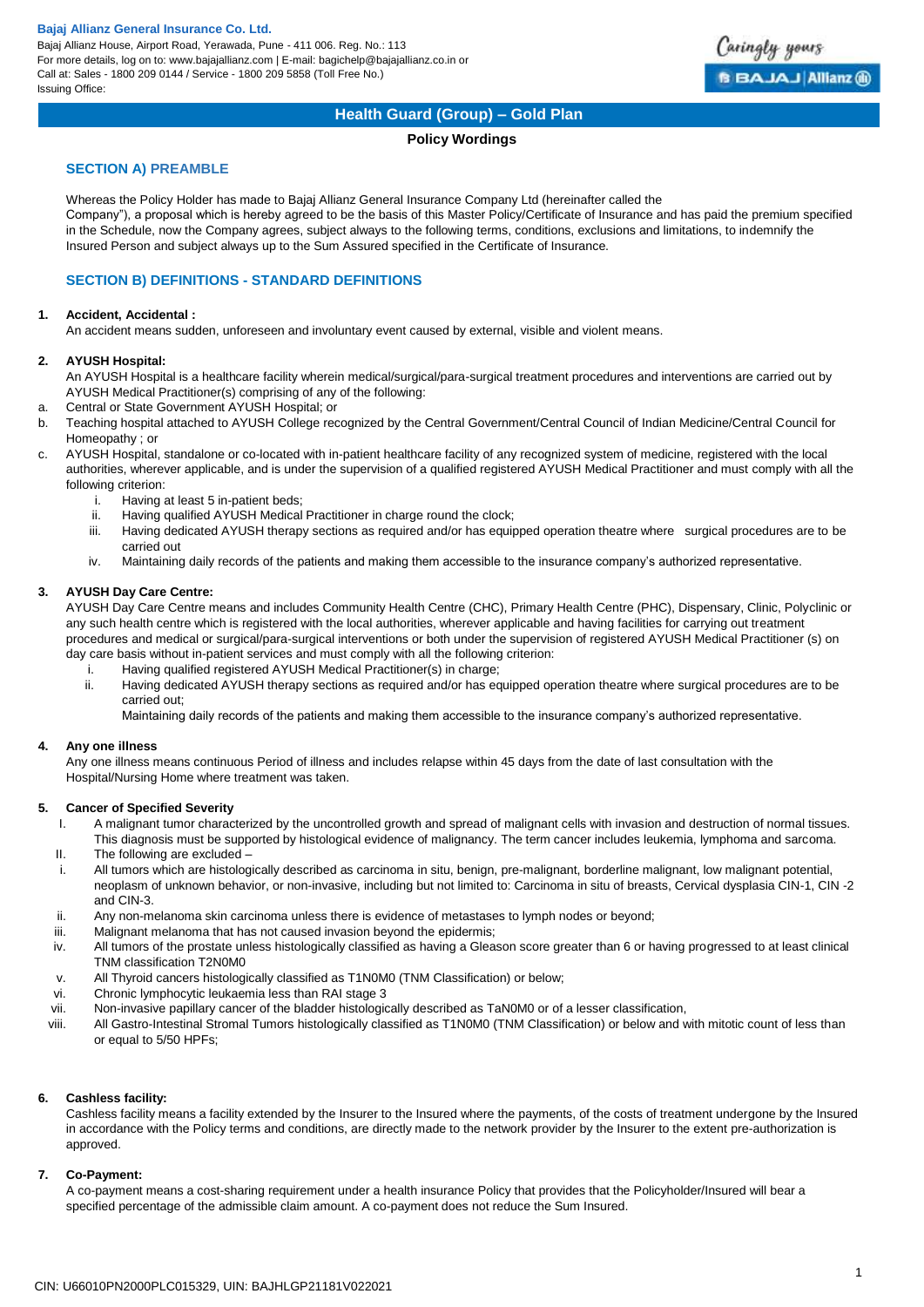Bajaj Allianz House, Airport Road, Yerawada, Pune - 411 006. Reg. No.: 113 For more details, log on to: www.bajajallianz.com | E-mail: bagichelp@bajajallianz.co.in or Call at: Sales - 1800 209 0144 / Service - 1800 209 5858 (Toll Free No.) Issuing Office:



## **Health Guard (Group) – Gold Plan**

## **8. Condition Precedent:**

Condition Precedent means a Policy term or condition upon which the Insurer's liability under the Policy is conditional upon.

## **9. Congenital Anomaly:**

Congenital Anomaly means a condition(s) which is present since birth, and which is abnormal with reference to form, structure or position. a. Internal Congenital Anomaly- Congenital anomaly which is not in the visible and accessible parts of the body b. External Congenital Anomaly- Congenital anomaly which is in the visible and accessible parts of the body

## **10. Cumulative Bonus:**

Cumulative Bonus means any increase or addition in the Sum Insured granted by the insurer without an associated increase in premium.

### **11. Day care centre:**

A day care centre means any institution established for day care treatment of illness and / or injuries or a medical set -up with a hospital and which has been registered with the local authorities, wherever applicable, and is under the supervision of a registered and qualified medical practitioner AND must comply with all minimum criteria as under:-

- i. has qualified nursing staff under its employment,
- ii. has qualified medical practitioner(s) in charge,
- iii. has a fully equipped operation theatre of its own where surgical procedures are carried out
- iv. maintains daily records of patients and will make these accessible to the Insurance Company's authorized personnel.

## **12. Day Care Treatment:**

Day care treatment means medical treatment, and/or surgical procedure which is:

- i. undertaken under General or Local Anesthesia in a hospital/day care centre in less than 24 hrs because of technological advancement, and
- ii. Which would have otherwise required a hospitalization of more than 24 hours.

Treatment normally taken on an out-patient basis is not included in the scope of this definition.

## **13. Dental Treatment:**

Dental treatment means a treatment related to teeth or structures supporting teeth including examinations, fillings (where appropriate), crowns, extractions and surgery.

## **14. Disclosure to information norm:**

The Policy shall be void and all premium paid thereon shall be forfeited to the Company, in the event of misrepresentation, mis-description or non-disclosure of any material fact.

## **15. Emergency Care:**

Emergency care means management of an illness or injury which results in symptoms which occur suddenly and unexpectedly, and requires immediate care by a medical practitioner to prevent death or serious long term impairment of the Insured person's health.

## **16. Grace Period:**

Grace period means the specified period of time immediately following the premium due date during which a payment can be made to renew or continue a Policy in force without loss of continuity benefits such as waiting periods and coverage of pre-existing diseases. Coverage is not available for the period for which no premium is received.

## **17. Hospital:**

A hospital means any institution established for in-patient care and day care treatment of illness and/or injuries and which has been registered as a hospital with the local authorities under the Clinical Establishments (Registration and Regulation) Act, 2010 or under the enactments specified under the Schedule of Section 56(1)

of the said Act OR complies with all minimum criteria as under:

- i. has qualified nursing staff under its employment round the clock;<br>ii. has at least 10 in-patient beds in towns having a population of les
- has at least 10 in-patient beds in towns having a population of less than 10,00,000 and at least 15 in-patient beds in all other places; iii. has qualified medical practitioner(s) in charge round the clock;
- iv. has a fully equipped operation theatre of its own where surgical procedures are carried out;
- v. maintains daily records of patients and makes these accessible to the Insurance Company's authorized personnel.

## **18. Hospitalization:**

Hospitalization means admission in a Hospital for a minimum period of 24 consecutive In patient Care hours except for specified procedures/ treatments, where such admission could be for a period of less than 24 consecutive hours.

## **19. Illness**

Illness means a sickness or a disease or pathological condition leading to the impairment of normal physiological function and requires medical treatment.

- a. Acute condition Acute condition is a disease, illness or injury that is likely to respond quickly to treatment which aims to return the person to his or her state of health immediately before suffering the disease/illness/injury which leads to full recovery.
- b. Chronic condition A chronic condition is defined as a disease, illness, or injury that has one or more of the following characteristics:
	- i. it needs ongoing or long-term monitoring through consultations, examinations, check-ups, and /or tests<br>ii. it needs ongoing or long-term control for relief of symptoms
	- ii. it needs ongoing or long-term control for relief of symptoms<br>iii. it requires rehabilitation for the patient or for the patient to b
	- it requires rehabilitation for the patient or for the patient to be specially trained to cope with it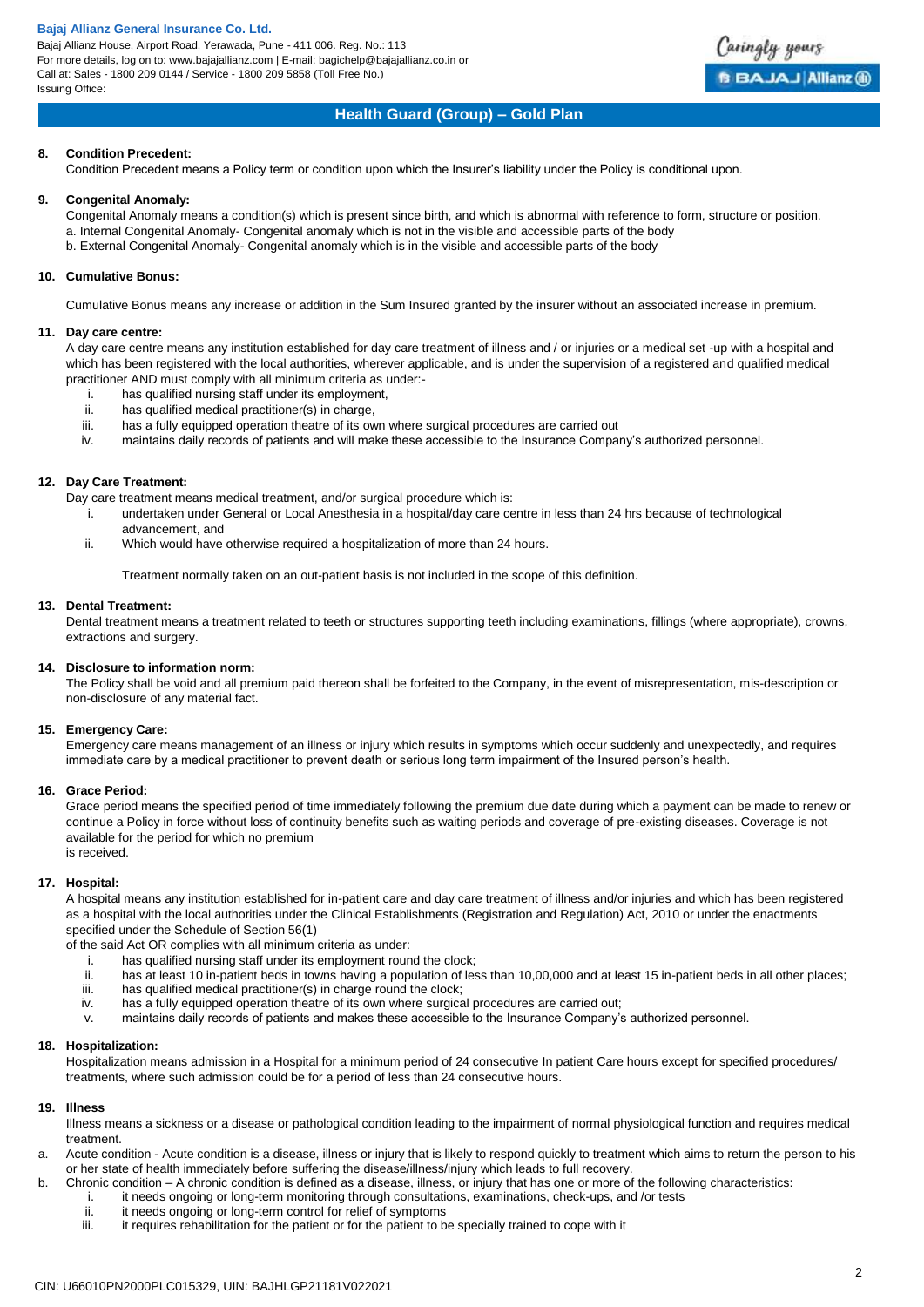Bajaj Allianz House, Airport Road, Yerawada, Pune - 411 006. Reg. No.: 113 For more details, log on to: www.bajajallianz.com | E-mail: bagichelp@bajajallianz.co.in or Call at: Sales - 1800 209 0144 / Service - 1800 209 5858 (Toll Free No.) Issuing Office:



## **Health Guard (Group) – Gold Plan**

- iv. it continues indefinitely
- v. it recurs or is likely to recur.

### **20. Inpatient Care**

Inpatient care means treatment for which the Insured has to stay in a hospital for more than 24 hours for a covered event.

## **21. Injury/Bodily Injury**

Injury means accidental physical bodily harm excluding illness or disease solely and directly caused by external, violent and visible and evident means which is verified and certified by a Medical Practitioner.

#### **22. Intensive Care Unit**

Intensive care unit means an identified section, ward or wing of a hospital which is under the constant supervision of a dedicated medical practitioner(s), and which is specially equipped for the continuous monitoring and treatment of patients who are in a critical condition, or require life support facilities and where the level of care and supervision is considerably more sophisticated and intensive than in the ordinary and other wards.

#### **23. Kidney Failure Requiring Regular Dialysis :**

End stage renal disease presenting as chronic irreversible failure of both kidneys to function, as a result of which either regular renal dialysis (hemodialysis or peritoneal dialysis) is instituted or renal transplantation is carried out. Diagnosis has to be confirmed by a Specialist Medical Practitioner.

#### **24. ICU Charges**

ICU (Intensive Care Unit) Charges means the amount charged by a Hospital towards ICU expenses which shall include the expenses for ICU bed, general medical support services provided to any ICU patient including monitoring devices, critical care nursing and intensivist charges.

#### **25. New Born Baby**

Newborn baby means baby born during the Policy Period and is aged up to 90 days.

#### **26. Medical Advice:**

Medical advice means any consultation or advice from a Medical Practitioner including the issuance of any prescription or follow up prescription.

#### **27. Medical expenses:**

Medical Expenses means those expenses that an Insured has necessarily and actually incurred for medical treatment on account of Illness or Accident on the advice of a Medical Practitioner, as long as these are no more than would have been payable if the Insured had not been Insured and no more than other hospitals or Medical practitioners in the same locality would have charged for the same medical treatment.

## **28. Medical Practitioner/Doctor/ Physician:**

Medical Practitioner means a person who holds a valid registration from the Medical Council of any State or Medical Council of India or Council for Indian Medicine or for Homeopathy or Ayurvedic and or such other authorities set up by the Government of India or a State Government and is thereby entitled to practice medicine within its jurisdiction; and is acting within its scope and jurisdiction of license .

## **29. Medically Necessary Treatment:**

Medically necessary treatment means any treatment, tests, medication, or stay in hospital or part of a stay in hospital which

- i. is required for the medical management of the illness or injury suffered by the Insured;
- ii. must not exceed the level of care necessary to provide safe, adequate and appropriate medical care in scope, duration, or intensity;
- iii. must have been prescribed by a medical practitioner,<br>iv. must conform to the professional standards widely ac
- must conform to the professional standards widely accepted in international medical practice or by the medical community in India.

## **30. Migration:**

Migration means, the right accorded to health insurance policyholders (including all members under family cover and members of group health insurance policy), to transfer the credit gained for pre-existing conditions and time bound exclusions, with the same insurer.

#### **31. Network Provider:**

Network Provider means hospitals or health care providers enlisted by an insurer, TPA or jointly by an Insurer and TPA to provide medical services to an insured by a cashless facility.

## **32. Non- Network Provider:**

Non-Network provider means any hospital, day care centre or other provider that is not part of the network.

## **33. Notification of Claim:**

Notification of claim means the process of intimating a claim to the insurer or TPA through any of the recognized modes of communication.

## **34. OPD treatment:**

OPD treatment means one in which the Insured visits a clinic / hospital or associated facility like a consultation room for diagnosis and treatment based on the advice of a Medical Practitioner. The Insured is not admitted as a day care or in-patient.

#### **35. Portability:**

Portability means the right accorded to an individual health insurance policyholder (including all members under family cover) to transfer the credit gained for pre-existing conditions and time-bound exclusions from one insurer to another.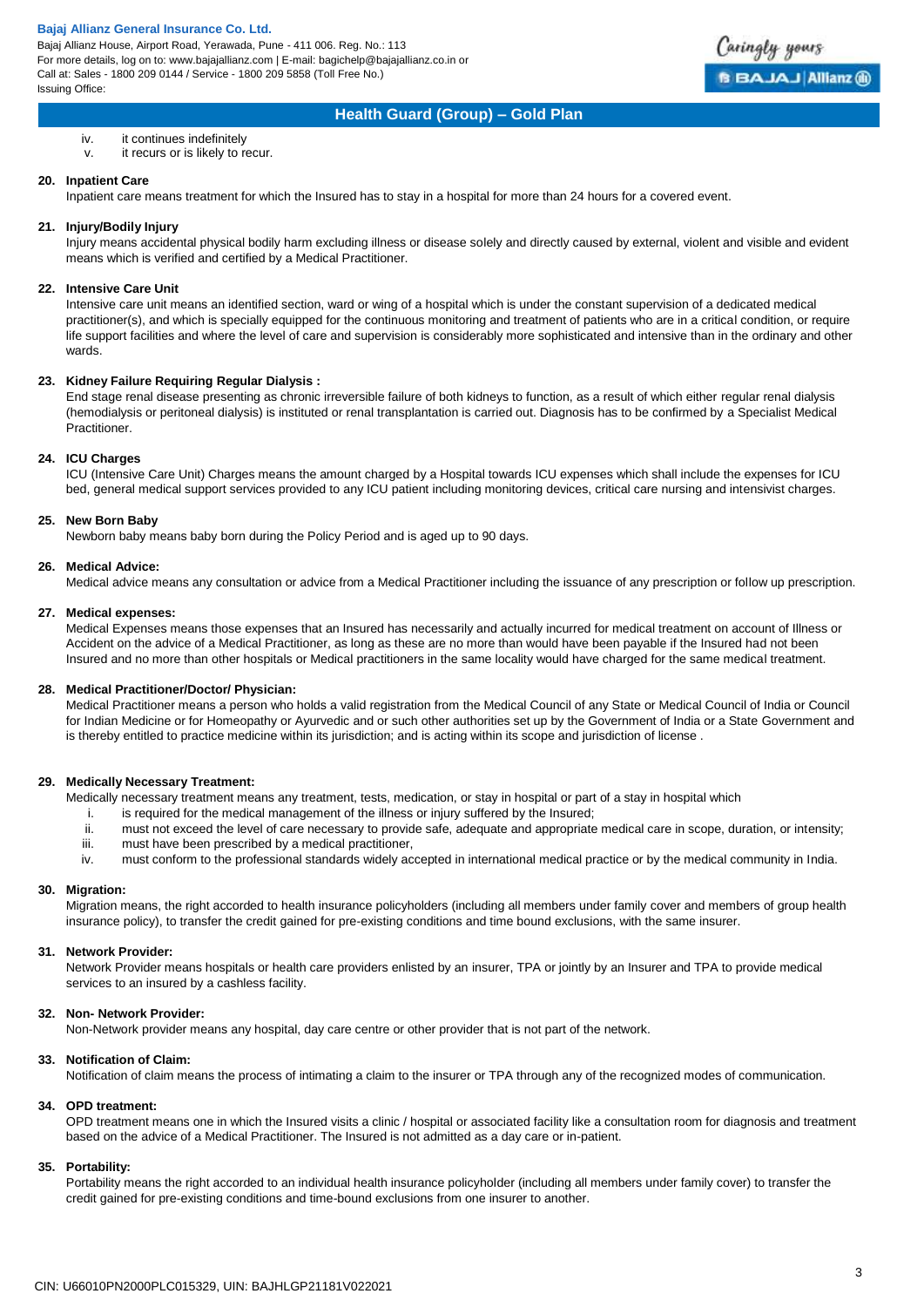Bajaj Allianz House, Airport Road, Yerawada, Pune - 411 006. Reg. No.: 113 For more details, log on to: www.bajajallianz.com | E-mail: bagichelp@bajajallianz.co.in or Call at: Sales - 1800 209 0144 / Service - 1800 209 5858 (Toll Free No.) Issuing Office:



## **Health Guard (Group) – Gold Plan**

### **36. Pre-Existing Disease:**

Pre- existing disease means any condition, ailment or injury or disease

- a. That is/are diagnosed by a physician within 48 months prior to the effective date of the policy issued by the insurer or its reinstatement **Or** b. For which medical advice or treatment was recommended by, or received from, a physician within 48 months prior to the effective date of the
- policy issued by the insurer or its reinstatement.

## **37. Pre-hospitalization Medical Expenses:**

Pre-hospitalization Medical Expenses means medical expenses incurred during predefined number of days preceding the hospitalization of the Insured Person, provided that:

- a. Such Medical Expenses are incurred for the same condition for which the Insured Person's Hospitalization was required, and
- b. The In-patient Hospitalization claim for such Hospitalization is admissible by the Insurance Company.

## **38. Post-hospitalization Medical Expenses:**

Post-hospitalization Medical Expenses means medical expenses incurred during predefined number of days immediately after the Insured Person is discharged from the hospital provided that:

- a. Such Medical Expenses are for the same condition for which the Insured Person's hospitalization was required, and
- b. The inpatient hospitalization claim for such hospitalization is admissible by the Insurance Company.

## **39. Qualified Nurse:**

Qualified nurse means a person who holds a valid registration from the Nursing Council of India or the Nursing Council of any state in India.

## **40. Reasonable and Customary charges**

Reasonable and Customary charges means the charges for services or supplies, which are the standard charges for the specific provider and consistent with the prevailing charges in the geographical area for identical or similar services, taking into account the nature of the illness / injury involved.

## **41. Renewal**

Renewal means the terms on which the contract of insurance can be renewed on mutual consent with a provision of grace period for treating the renewal continuous for the purpose of gaining credit for pre-existing diseases, time-bound exclusions and for all waiting periods.

#### **42. Room rent**

Room Rent means the amount charged by a Hospital towards Room and Boarding expenses and shall include the associated medical expenses.

## **43. Surgery or Surgical Procedure**

Surgery or Surgical Procedure means manual and / or operative procedure (s) required for treatment of an illness or injury, correction of deformities and defects, diagnosis and cure of diseases, relief from suffering and prolongation of life, performed in a hospital or day care centre by a medical practitioner.

## **44. Unproven/Experimental treatment**

Unproven/Experimental treatment means treatment, including drug Experimental therapy, which is not based on established medical practice in India, is treatment experimental or unproven.

## **SECTION B) DEFINITIONS - SPECIFIC DEFINITIONS**

## **1. Act of Terrorism:-**

- a. Whoever With intent to threaten the unity, integrity, security or sovereignty of India or to strike terror in the people or any section of the people does any act or thing by using bombs, dynamite or other explosive substances or inflammable substances or firearms or other lethal weapons or poisons or noxious gases or other chemicals or by any other substances (whether biological or otherwise) of a hazardous nature or by any other means whatsoever, in such a manner as to cause or likely to cause, death of or injuries to any person or persons or loss of or damage to or destruction of property or disruption of any supplies or services essential to the life of the community or causes damage or destruction of any property or equipment used or intended to be used for the defense of India or in connection with any other purposes of the Government of India, any state government or any of their agencies or detains any person and threatens to kill or injure such person in order to compel the Government or any other person to do or abstain from doing any act.
- b. Whoever Is or continues to be a member of an association declared unlawful under the Unlawful Activities (Prevention) Act 1967, (37 of 1967), or voluntarily does an act aiding or promoting in any manner the objects of such association and in either case is in possession of any unlicensed firearms, ammunition, explosives or other instrument or substances capable of causing mass destruction and commits any act resulting in loss of human life or grievous injury to any person or causes significant damage to any property, commits a terrorist act.

## **2. Bajaj Allianz Network Hospitals / Network Hospitals**

Bajaj Allianz Network Hospitals / Network Hospitals means the Hospitals which have been empanelled by Us as per the latest version of the schedule of Hospitals maintained by Us, which is available to You on request. For updated list please visit our website.

## **3. Bajaj Allianz Diagnostic Centre**

Bajaj Allianz Diagnostic Centre means the diagnostic centers which have been empanelled by us as per the latest version of the schedule of diagnostic centers maintained by Us, which is available to You on request

**4. Certificate of Insurance** means the document issued by the Company to the Insured Beneficiary as per these terms and conditions detailing the Cover Period, Insured Person name, address, age, coverage, sums insured, condition(s), exclusions and or endorsement(s). Provided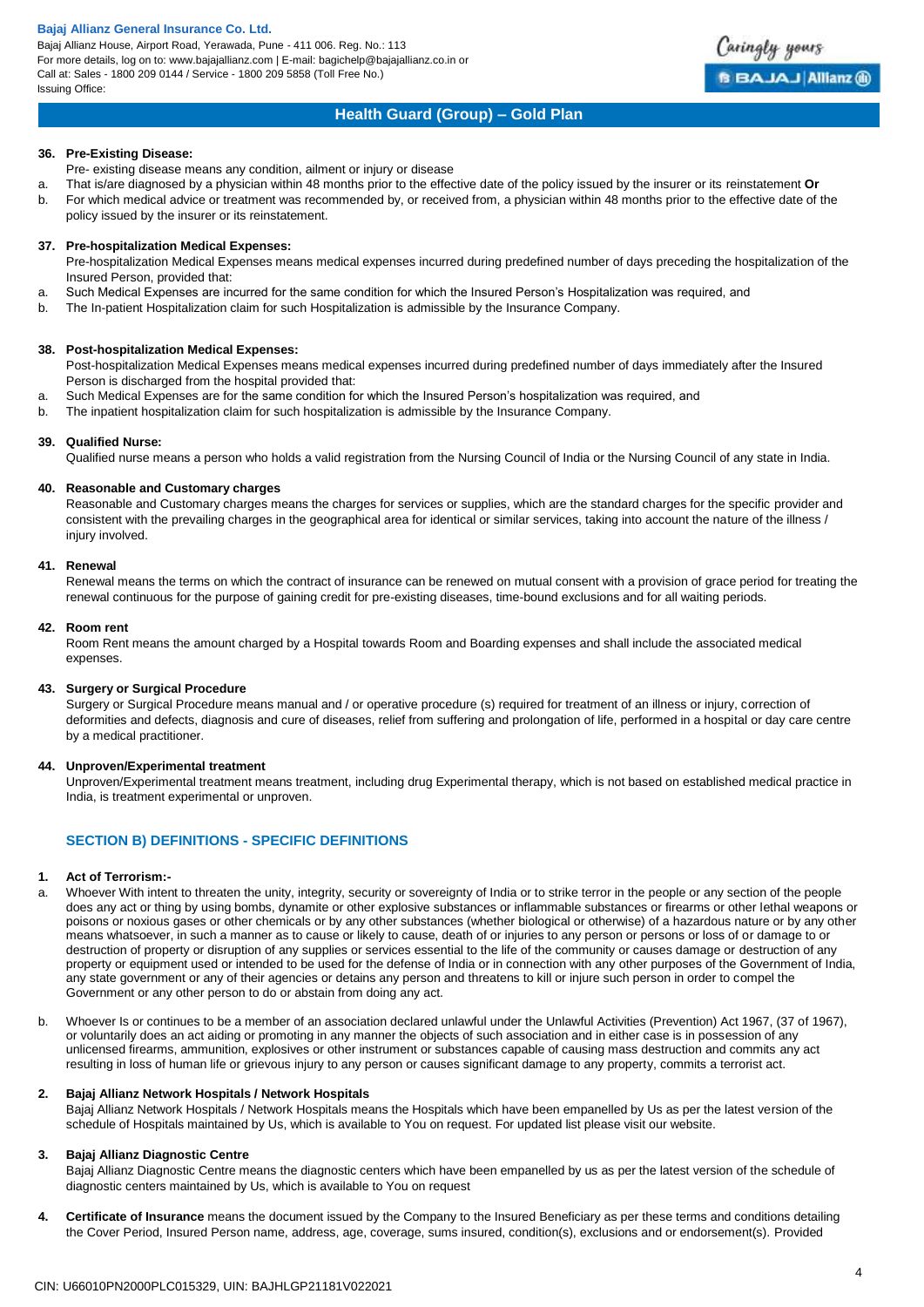Bajaj Allianz House, Airport Road, Yerawada, Pune - 411 006. Reg. No.: 113 For more details, log on to: www.bajajallianz.com | E-mail: bagichelp@bajajallianz.co.in or Call at: Sales - 1800 209 0144 / Service - 1800 209 5858 (Toll Free No.) Issuing Office:



## **Health Guard (Group) – Gold Plan**

however if there is any contradiction between what is stated in the wordings attached to Certificate of Insurance and these Policy Wordings, then these Policy Wordings shall prevail.

#### **5. Family**

For the purpose of Individual Sum Insured policy- includes the Insured; his/her lawfully wedded spouse and dependent children, parents, Sister, Brother, In laws, Aunt, Uncle, Grandchildren

For the purpose of Floater Sum Insured Policy- includes the insured; his/her lawfully wedded spouse and dependent children. Parents can be covered in as separate Policy

#### **6. Group**

The definition of a group as per the provisions of Insurance Regulatory and Development Authority of India (Health Insurance) Regulations, 2016, read with group guidelines issued by IRDAI vide circular 015/IRDA/Life/Circular/GI Guidelines/2005 dated 14th July 2005, as amended/modified/further guidelines issued, from time to time.

- **7. Group Policy or Master Policy** This Policy Document, the Policy Schedule and the Proposal, declaration and applicable Endorsements under the Policy containing the terms and conditions of the insurance coverage and under which Certificates of Insurance shall be issued to the Insured Person with the details of the extent of cover available to the Insured Person, the Exclusions under the cover and the terms, conditions, warranties and limitations.
- **8. Insured** mean the Policy Holder who has taken the Group Insurance Policy as Group Manager of a homogeneous group of person who assemble together for a community of purpose and there is a clarity evident relationship between the member of group and group manager for services other than insurance.
- **9. Insured Person or Insured Beneficiary or member of Group** means the person(s) named in the Certificate of Insurance who shall be the beneficiary under the Policy.

#### **10. Limit of Indemnity**

Limit of Indemnity represents Our maximum liability to make payment for each and every claim per person and collectively for all persons mentioned in the Certificate of Insurance during the Policy Period and in the aggregate for the person(s) named in the Certificate of Insurance during the Policy Period, and means the amount stated in the Certificate of Insurance against each Cover.

**11. Obesity** means abnormal or excessive fat accumulation that may impair health. Obesity is measured in Body Mass Index. Body mass index (BMI) is a simple index of weight-for-height that is commonly used to classify overweight and obesity in adults. It is defined as a person's weight in kilograms divided by the square of his height in meters (kg/m2).

The WHO definition is:

- BMI greater than or equal to 25 is overweight
- BMI greater than or equal to 30 is obesity
- **12. Policy** means the proposal, the certificate of insurance, the Master Policy/**Health Guard (Group) Policy Schedule**, the Policy documents, these Terms and Conditions and any endorsements attaching to or forming part hereof either on the commencement date or during the Policy Period.
- **13. Policy Holder/Proposer/Group Administered or "Insured"** is the Organization or Legal Entity which has taken the Policy on behalf of all Insured Beneficiaries.
- **14. Policy Period:** means period for which the Insured Person/Insured Beneficiary is covered under the Certificate of Insurance.
- **15. Master Policy Period:** means period for which the Master Policy is valid in the name of Insured.
- **16. Policy Schedule** means the Group Policy schedule and any annexure to it read with respective Certificate of Insurance which are forming part of the policy.
- **17. Schedule** means the Health Guard (Group) Policy schedule and any annexure to it read with respective Certificate of Insurance.
- **18. Sum Assured** means the amount stated in the Certificate of Insurance against each relevant Section, which shall be the Company's maximum liability under this Policy.
- **19. You, Your, Yourself, Your Family** the Insured Person/Insured Beneficiary, family members of Insured Person [in floater Policy] as set out in the Certificate of Insurance.
- **20. We, Our, Ours, the Company** means the Bajaj Allianz General Insurance Company Limited.

## **SECTION C) COVERAGE**

## **Eligibility**

- a. All members forming part of the Group can be covered with Individual Sum Insured for each Insured Person
- b. All Families forming part of the Group can be covered with Floater Sum Insured for each family

## **Policy Period under Certificate of Insurance:**

1 Year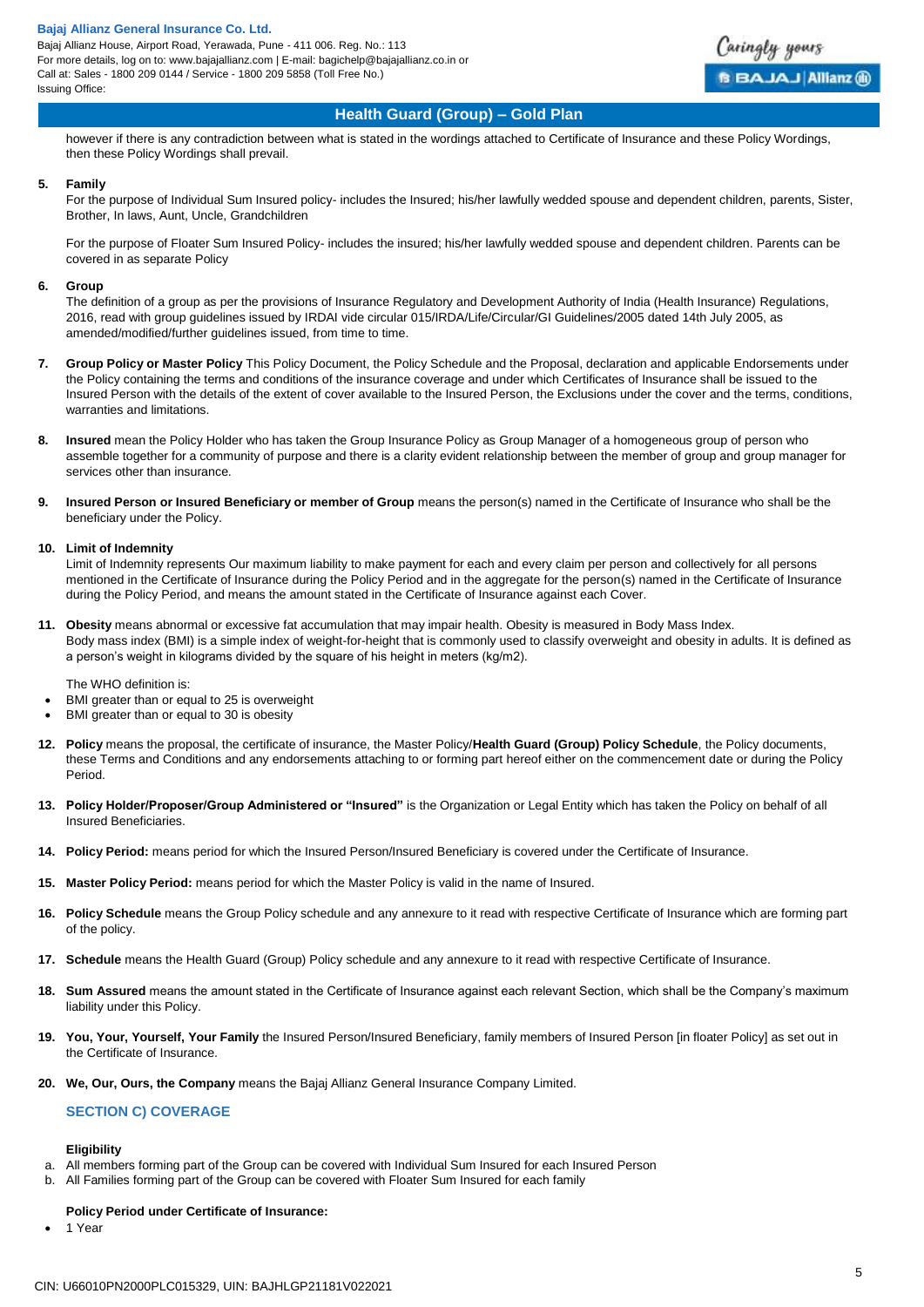Bajaj Allianz House, Airport Road, Yerawada, Pune - 411 006. Reg. No.: 113 For more details, log on to: www.bajajallianz.com | E-mail: bagichelp@bajajallianz.co.in or Call at: Sales - 1800 209 0144 / Service - 1800 209 5858 (Toll Free No.) Issuing Office:



## **Health Guard (Group) – Gold Plan**

## **Scope of cover:**

The Company hereby agrees to pay the Insured Person reasonable and customary expenses in respect of an admissible claim, any or all of the following covers subject to the Sum Insured, limits, terms, conditions and definitions, exclusions contained or otherwise expressed in this Policy.

## **COVERAGE**

## **1. In-patient Hospitalisation Treatment**

- If the Insured Person is hospitalized on the advice of a Medical Practitioner/Doctor as defined under policy because of Illness or Accidental Bodily Injury sustained or contracted during the Policy Period, then the Company will pay the Insured Person, Reasonable and Customary Medical Expenses incurred subject to
- **i.** Room, Boarding and Nursing Expenses as provided by the Hospital/ Nursing Home without any sublimit.
- **ii.** If admitted in ICU, the Company will pay up to actual expenses provided by Hospital.
- **iii.** Surgeon, Anesthetist, Medical Practitioner, Consultants, Specialists Fees.
- **iv.** Anesthesia, Blood, Oxygen, Operation Theatre Charges, surgical appliances, Medicines & Drugs, Dialysis, Chemotherapy, Radiotherapy, cost of Artificial Limbs, cost of prosthetic devices implanted during surgical procedure like Pacemaker, orthopedic implants, infra cardiac valve replacements, vascular stents, relevant laboratory diagnostic tests, X-ray and such similar expenses that are medically necessary.

### **2. Pre-Hospitalisation**

The Medical Expenses incurred during the 60 days immediately before you were Hospitalised, provided that: Such Medical Expenses were incurred for the same illness/injury for which subsequent Hospitalisation was required, and We have accepted an inpatient Hospitalisation claim under Inpatient Hospitalisation Treatment. (Section C1)

## **3. Post-Hospitalisation**

The Medical Expenses incurred during the 90 days immediately after You were discharged post Hospitalisation provided that: Such costs are incurred in respect of the same illness/injury for which the earlier Hospitalisation was required, and We have accepted an inpatient Hospitalisation claim under Inpatient Hospitalisation Treatment. (Section C1)

## **4. Road Ambulance**

We will pay the reasonable cost to a maximum of Rs 20000/- per policy year incurred on an ambulance offered by a healthcare or ambulance service provider for transferring You to the nearest Hospital with adequate emergency facilities for the provision of health services following an Emergency.

We will also reimburse the expenses incurred on an ambulance offered by a healthcare or ambulance service provider for transferring You from the Hospital where you were admitted initially to another hospital with higher medical facilities.

Claim under this section shall be payable by Us only when:

- i. Such life threatening emergency condition is certified by the Medical Practitioner, and
- ii. We have accepted Your Claim under "In-patient Hospitalisation Treatment" or "Day Care Procedures" section of the Policy.

Subject otherwise to the terms, conditions and exclusions of the Policy.

## **5. Day Care Procedures**

We will pay you the medical expenses as listed above under Section C1 In-patient Hospitalisation Treatment for Day care procedures / Surgeries taken as an inpatient in a hospital or day care centre but not in the outpatient department. Indicative list of Day Care Procedures is given in the annexure I of Policy wordings.

## **6. Organ Donor Expenses:**

We will pay expenses towards organ donor's treatment for harvesting of the donated organ, provided that,

- **i.** The organ donor is any person whose organ has been made available in accordance and in compliance with THE TRANSPLANTATION OF
- HUMAN ORGANS (AMENDMENT) BILL, 2011and the organ donated is for the use of the Insured Person, and
- **ii.** We have accepted an inpatient Hospitalisation claim for the insured member under In Patient Hospitalisation Treatment (section C1).

## **7. Convalescence Benefit:**

In the event of Insured Person hospitalised for a disease/illness/injury for a continuous period exceeding 10 days, the Company will pay benefit amount of Rs. 5,000 for Sum Insured up to Rs. 5lacs and Rs. 7500 for Sum Insured 7.5lacs and above per Policy Period.

This benefit will be triggered provided that the hospitalization claim is accepted under Section C1- In Patient Hospitalisation Treatment.

## **8. Daily Cash Benefit for Accompanying an Insured Child**

The Company will pay Daily Cash Benefit of Rs. 500 per day maximum up to 10 days during each Policy Period for reasonable accommodation expenses in respect of one parent/legal guardian, to stay with any minor Insured Person (under the Age of 12 years), provided the hospitalization claim is paid under Section C1 Inpatient Hospitalisation Treatment.

## **9. Sum Insured Reinstatement Benefit:**

- If Section C1 Inpatient Hospitalization Treatment Sum Insured and Cumulative Bonus (if any) is exhausted due to claims lodged during the Policy Period, then it is agreed that 100% of the Sum Insured specified under Inpatient Hospitalization Treatment be reinstated for the particular Policy Period provided that:
- 1. The reinstated Sum Insured will be triggered only after the Inpatient Hospitalization Treatment Sum Insured inclusive of the Cumulative Bonus(If applicable) has been completely exhausted during the Policy Period;
- 2. The reinstated Sum Insured can be used for claims made by the Insured Person in respect of the benefits stated in Inpatient Hospitalization Treatment.
- 3. If the claimed amount is higher than the Balance Sum Insured inclusive of the Cumulative Bonus(If applicable) under the policy, then this benefit will not be triggered for such claims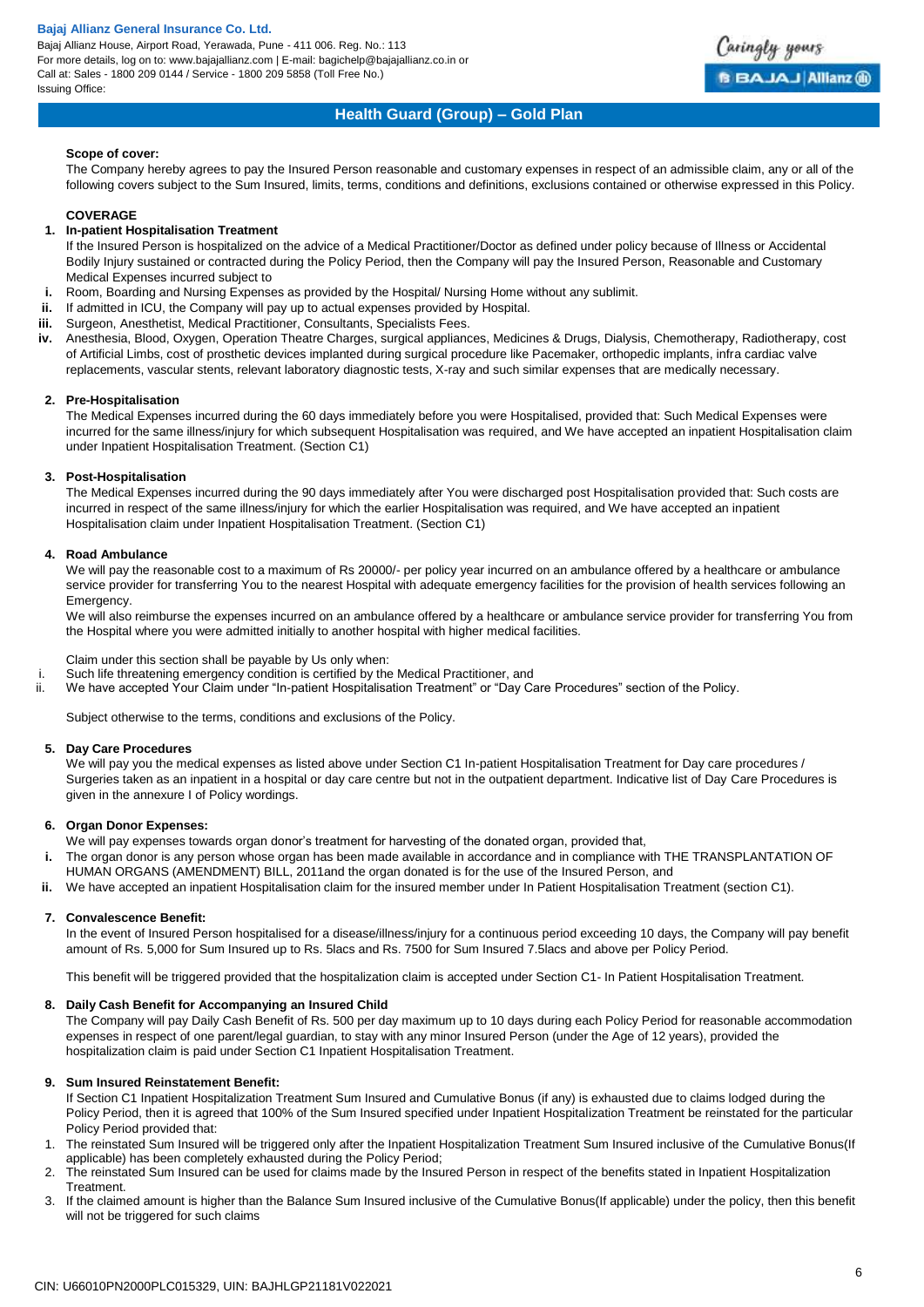Bajaj Allianz House, Airport Road, Yerawada, Pune - 411 006. Reg. No.: 113 For more details, log on to: www.bajajallianz.com | E-mail: bagichelp@bajajallianz.co.in or Call at: Sales - 1800 209 0144 / Service - 1800 209 5858 (Toll Free No.) Issuing Office:



## **Health Guard (Group) – Gold Plan**

- 4. The reinstated Sum Insured would be triggered only for subsequent claims made by the Insured Person. In case of relapse within 45 days, this benefit will not trigger
- 5. This benefit is applicable only once during each policy period & will not be carried forward to the subsequent Policy Period/ renewals if the benefit is not utilized.
- 6. This benefit is applicable only once in life time of Insured Person covered under this policy for claims regarding CANCER OF SPECIFIED SEVERITY and KIDNEY FAILURE REQUIRING REGULAR DIALYSIS as defined under the policy.
- 7. Additional premium would not be charged for reinstatement of the Sum Insured.
- 8. Incase Policy having sum insured on Family Floater basis, Reinstatement of Sum Insured will be available for all Insured Persons in the Policy.

## **10. Preventive Health Check Up**

At the end of block of every continuous period of 3 years during which the Insured Person has held Our Health Guard (Group) policy, the Insured Person is eligible for a free Preventive Health checkup. The Company will reimburse the amount equal to 1% of the sum insured max up to Rs. 5000/- for each member in the policy having Individual sum insured during the block of 3 years. This benefit can be availed by proposer & spouse only under policy having sum insured on Floater basis.

The Insured Person may approach the Company for the arrangement of the Health Check up. For the avoidance of doubt, the Company shall not be liable for any other ancillary or peripheral costs or expenses (including but not limited to those for transportation, accommodation or sustenance).

Contact Email id[- healthcheck@bajajallianz.co.in](mailto:healthcheck@bajajallianz.co.in) 

Note: Payment under this benefit will not reduce the base sum insured mentioned in policy Schedule.

## **11. Ayurvedic / Homeopathic Hospitalisation Expenses**

If the Insured Person is Hospitalised for not less than 24 hrs, in an Ayurvedic / Homeopathic Hospital which is a government hospital or in any institute recognized by government and/or accredited by Quality Council of India/National Accreditation Board on Health and/or Teaching hospitals of AYUSH colleges recognized by Central Council of Indian Medicine (CCIM) and Central Council of Homeopathy (CCH) and/or AYUSH Hospitals on the advice of a Medical Practitioner/Doctor because of Illness or Accidental Bodily Injury sustained or contracted during the Policy Period then the Company will pay the Insured Person:

In-patient Treatment- Medical Expenses for Ayurvedic and Homeopathic treatment:

- Room rent, boarding expenses
- Nursing care
- Consultation fees
- Medicines, drugs and consumables,
- Ayurvedic and Homeopathic treatment procedures The Company's maximum liability is up to Rs. 20000 per Policy Period. The claim will be admissible under the policy provided that,
- i. The illness/injury requires inpatient admission and the procedure performed on the Insured Person cannot be carried out on out-patient basis

## **12. Maternity Expenses**

The Company will pay the Medical Expenses for the delivery of a baby (including caesarean section) and/or expenses related to medically recommended and lawful termination of pregnancy, limited to maximum 2 deliveries or termination(s) or either, during the lifetime of the Insured Person, provided that,

- i. The Company's maximum liability per delivery or termination shall be limited to the amount specified in the policy Schedule as per Sum Insured opted.
- ii. From Sum insured Rs. 3lacs to Rs. 7.5 lacs is restricted to Rs. 15000 for normal delivery and Rs. 25000 for caesarean section and from Sum insured Rs. 10 lacs to Rs. 50lacs is restricted to Rs. 25000 for normal delivery and Rs. 35000 for caesarean section.
- iii. The Company will pay the Medical Expenses of pre-natal and post-natal hospitalization per delivery or termination upto the amount stated in the policy Schedule.
- iv. Waiting period of 72 months from the date of issuance of the first policy with the Company, provided that the policy has been renewed continuously renewed with the Company without break for the Insured Person. Fresh waiting period of 72 months would apply for all the policies which are issued with continuity under portability guidelines either from the Company's existing Health Product or any other Non-Health or Standalone Health Insurance Company.
- The Company will not cover Ectopic pregnancy under this benefit (although it shall be covered under section C1 In patient Hospitalisation Treatment)
- vi. Any complications arising out of or as a consequence of maternity/child birth will be covered within the limit of Sum Insured available under this benefit.

## **13. New Born Baby Cover**

Coverage for new born baby will be considered subject to a valid claim being accepted under Maternity Expenses (section C 12). The Company will pay the following expenses within the limit of the Sum Insured available under the Maternity Expenses section. The Company will pay for,

- **i.** Medical Expenses towards treatment of The Insured Person's new born baby while he/ she is hospitalised as an inpatient for delivery for the hospitalisation,
- **ii.** Hospitalisation charges incurred on the new born baby during post birth including any complications shall be covered up to a period of 90 days from the date of birth and within limit of the Sum Insured under Maternity Expenses without payment of any additional premium
- **iii.** Mandatory Vaccinations of the new born baby up to 90 days, as recommended by the Indian Pediatric Association will be covered under the Maternity Expenses Sum Insured.

## **14. Bariatric Surgery Cover**

If the Insured Person is hospitalized on the advice of a Medical Practitioner/Doctor because of Conditions mentioned below which required the Insured Person to undergo Bariatric Surgery during the Policy Period, then the Company will pay the Insured Person, Reasonable and Customary Expenses related to Bariatric Surgery.

Eligibility:

For adults aged 18 years or older, presence of severe obesity documented in contemporaneous clinical records, defined as any of the following: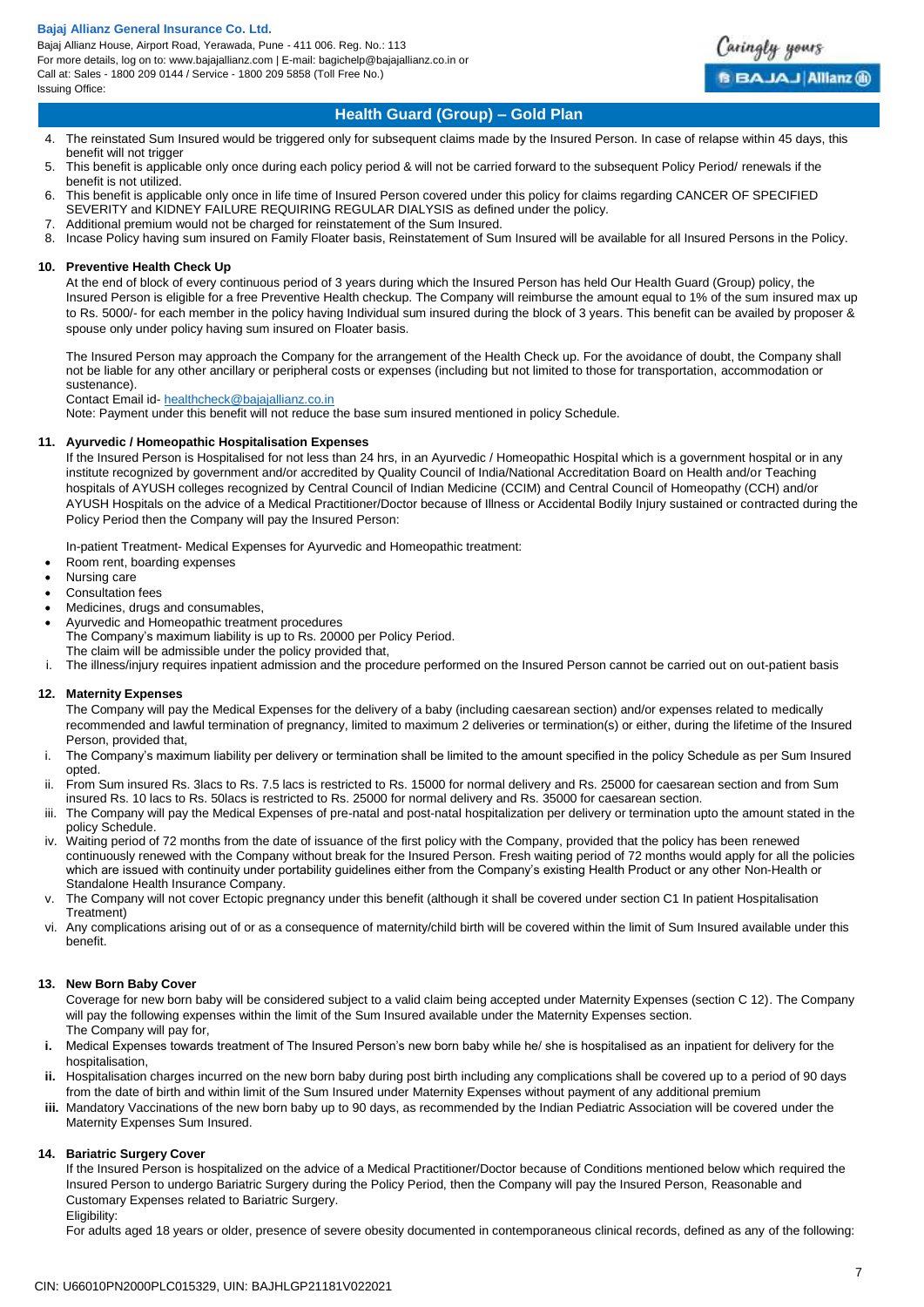Bajaj Allianz House, Airport Road, Yerawada, Pune - 411 006. Reg. No.: 113 For more details, log on to: www.bajajallianz.com | E-mail: bagichelp@bajajallianz.co.in or Call at: Sales - 1800 209 0144 / Service - 1800 209 5858 (Toll Free No.) Issuing Office:



## **Health Guard (Group) – Gold Plan**

BMI greater than and equal to 40 in conjunctions with any of the following severe comorbidities:

- 1. Coronary heart disease; or
- 2. Medically refractory hypertension (blood pressure greater than 140 mm Hg systolic and/or 90 mm Hg diastolic despite concurrent use of 3 antihypertensive agents of different classes); or
- 3. Type 2 diabetes mellitus
- Special Conditions applicable to Bariatric Surgery Cover
- This benefit is subject to a waiting period of 36 months from the date of first commencement of this policy and continuous renewal thereof with the Company. Fresh waiting period of 36 months would apply for all the policies which are issued with continuity under portability guidelines either from the Company's existing Health Product or any other Non-Health or Standalone Health Insurance Company.
- Policies which are issued with continuity under portability guidelines either from the Company's existing Health Product or any other Non-Health or Standalone Health Insurance Company will have to wait for 36 months from issuance of Health Guard (Group) policy to avail this benefit.
- The Company's maximum liability will be restricted to 50% of Sum insured maximum up to Rs. 5lac.
- Bariatric surgery performed for Cosmetic reasons is excluded.
- The indication for the procedure should be found appropriate by two qualified surgeons and the Insured Person shall obtain prior approval for cashless treatment from the Company.

## **15. Preventive and Wellness Benefits**

**A.** Individual Sum Insured Policy

- The Insured Person is eligible for preventive and wellness benefits which he/ she can earn as reward points known as Healthkarats by: a. Registering in the Bajaj Allianz General Insurance Company Ltd's (BAGIC) Preventive and Wellness Benefit Portal insurance wallet/pro-
- fit.bjaz.in and b. Participating in any or all the activities mentioned in the Activity Chart shown below.
- Healthkarat Benefits-The earned Healthkarats can be utilized in the following manner
- I. Claim Free Policy Period

The Insured Person is eligible for increase in Sum Insured at the time of renewal by an amount equivalent to the value of the Healthkarats. The value of the Healthkarats will be computed in the following manner.

- i. Each Healthkarat will be equivalent to INR 1.00
- The total healthkarats earned during the policy period shall be multiplied by INR 1.00 to arrive at the value of the Healthkarats by which the Sum Insured at the time of renewal shall be increased

iii. Sum Insured at the time of renewal will be increased by the value of Healthkarats arrived at as per Point (ii) above.

- II. Claim during the Policy Period In the event of a claim during the policy period the Insured Person can utilize the earned Healthkarats up to the date of claim in the following manner.
	- i. For payment of Non-medical expenses or
	- ii. For payment of co-pay.
- B. Floater Sum Insured Policies

The Insured Persons under floater policy are eligible for preventive and wellness benefits which he/ she can earn as reward points known as Healthkarats by:

- a. Registering in the Bajaj Allianz General Insurance Company Ltd's (BAGIC) Preventive and Wellness Benefit Portal- insurance wallet/profit.bjaz.in and
- b. Participating in any or all the activities mentioned in the Activity Chart shown below.
- c. Total sum of the Healthkarats of all the Insured Persons covered under the floater Policy (who have exceeded the threshold of 2000 Healthkarats) will be considered for utilization by any of the Insured Persons covered under the floater Policy

## **Healthkarat Benefits-**

The earned Healthkarats can be utilized in the following manner

## **I. Claim Free Policy Period**

- The floater Sum Insured shall be increased at the time of renewal by an amount equivalent to the value of the Healthkarats.
- The value of the Healthkarats will be computed in the following manner.
- i. Each Healthkarat will be equivalent to INR 1.00
- ii. The total healthkarats earned during the policy period shall be multiplied by INR 1.00 to arrive at the value of the Healthkarats by which the Sum Insured at the time of renewal shall be increased.
- iii. Sum Insured at the time of renewal will be increased by the value of Healthkarats arrived at as per Point (ii) above

## **II. Claim during the Policy Period**

In the event of a claim during the floater policy period the Insured Person(s) can utilize the earned Healthkarats up to the date of claim in the following manner.

- i. For payment of Non-medical expenses or
- ii. For payment of co-pay.

The earned Healthkarats shall be computed in the following manner

- i. Each Healthkarat will be equivalent to INR 0.50
- ii. The total healthkarats earned up to the date of claim during the policy period shall be multiplied by INR 0.50 to arrive at the value of the Healthkarats.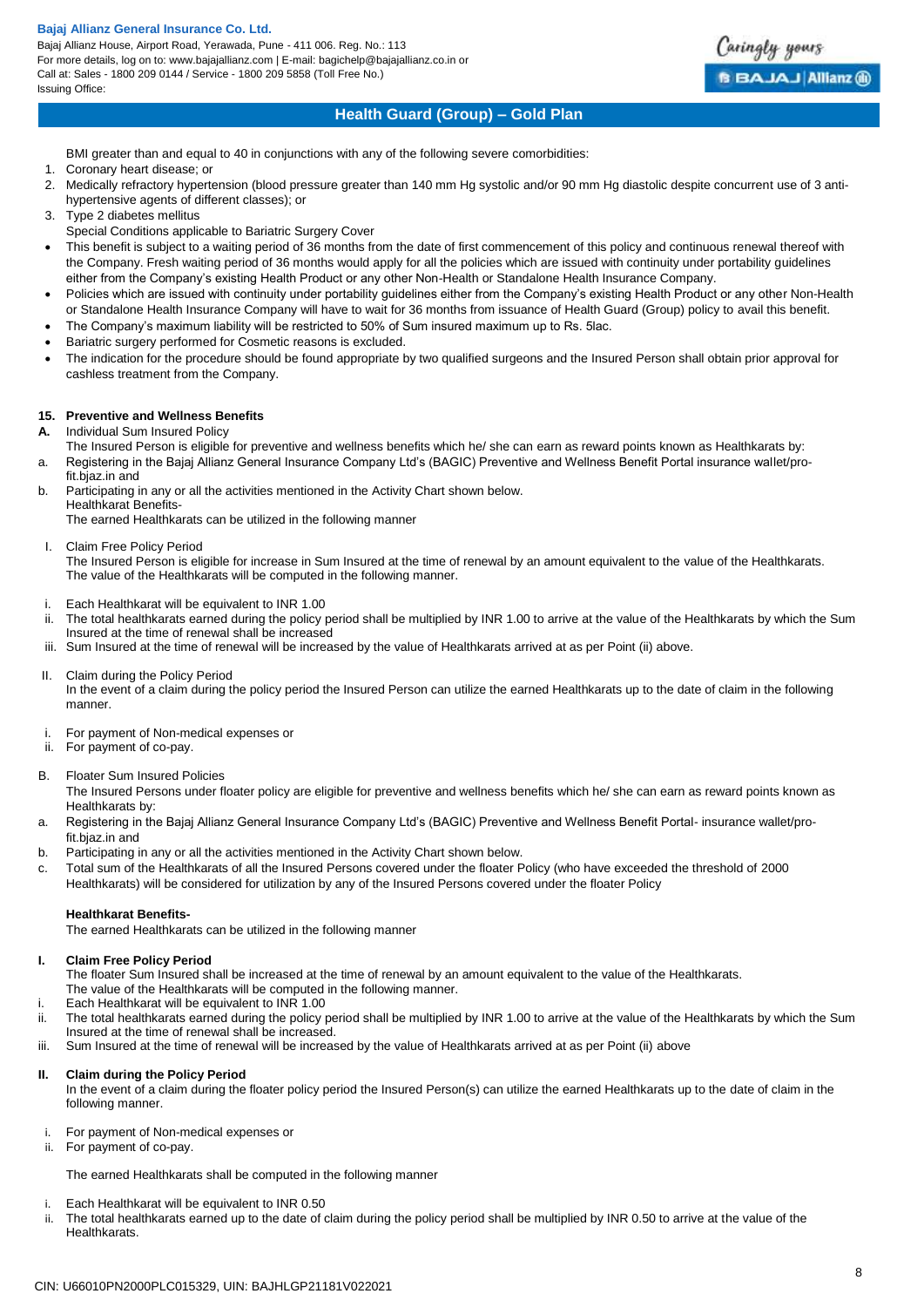Bajaj Allianz House, Airport Road, Yerawada, Pune - 411 006. Reg. No.: 113 For more details, log on to: www.bajajallianz.com | E-mail: bagichelp@bajajallianz.co.in or Call at: Sales - 1800 209 0144 / Service - 1800 209 5858 (Toll Free No.) Issuing Office:



## **Health Guard (Group) – Gold Plan**

iii. The value of the Healthkarat so arrived at can be utilized at the time of claim during the policy period either for the payment of Non-medical expenses or for the payment of co-pay.

The Insured Person can utilize the healthkarats anytime throughout a year subject to below conditions:

- 1. The Healthkarat Benefit Amount can be redeemed only if the health karats exceeds 2000 points.
- 2. The Healthkarat Benefit Amount can be redeemed in the event of a claim during the current Policy Period in which the health points are earned. 3. The cost of the health check-up (Basic, executive and comprehensive). Diabetes disease management, Hypertension/CVA disease
- management, Dyslipidaemia management, Obesity Management will have to be borne by the Insured Person. The tests can be done at any of the Company's Network Providers mentioned on the Company's website www.general.bajajallianz.com. Reward points will also be available in case the Insured Person undertakes
- the specified tests at other than our Network providers.
- 4. The Health Checkup done as a part of Coverage "Section C 10. Preventive Health Check Up" at the end of block of every continuous period of 3
- years during which the Insured Person has held Our Health Guard (Group) will be considered for giving credit of the Healthkarat Benefit. 5. The annual subscription for fitness activities such as swimming/sports classes/gym/Yoga and meditation and participation in marathon will have to be borne by the Insured Person.

Validity of Reward points:

a. In case of renewal of a claim free policy, the Insured Person has to redeem the reward points within next 30 days from expiry date of the Policy. Please refer annexure IV for the details on healthkarats, its utilization and illustration.

**Activity Chart:**

The Activities Identified against which Healthkarat will be allotted are as follows:

| <b>Activity Description</b>                                            | <b>Reward Healthkarats</b> | Maximum Healthkarats that<br>can be earned in a year       | Healthkarats breakup with Frequency                                                                                           |  |  |
|------------------------------------------------------------------------|----------------------------|------------------------------------------------------------|-------------------------------------------------------------------------------------------------------------------------------|--|--|
| <b>Registration and addition of your policy</b>                        |                            |                                                            |                                                                                                                               |  |  |
| On signing up                                                          | 250                        | 250                                                        | One time activity                                                                                                             |  |  |
| Addition<br>of<br>Health<br>insurance<br>policy<br>Card/policy Details | 25                         | 100                                                        | 25 Healthkarats per policy and a maximum of<br>100 Healthkarats can be accrued. Only one card<br>can be added per login.      |  |  |
| <b>Health Risk Assessment</b>                                          |                            |                                                            |                                                                                                                               |  |  |
| Attempt                                                                | 100                        |                                                            | Frequency- once in 6 months                                                                                                   |  |  |
| Completed in multiple<br>sessions                                      | 50                         | 250                                                        | Maximum only 2 times will be considered- one<br>at the beginning of policy and 2nd one after the<br>6 months                  |  |  |
| Completed<br>in<br>single<br>session (Attempt and<br>Completed)        | 250                        |                                                            |                                                                                                                               |  |  |
| Wellness score-0-40                                                    | $\mathbf 0$                |                                                            |                                                                                                                               |  |  |
| Wellness score- 41-60                                                  | 50                         |                                                            |                                                                                                                               |  |  |
| Wellness score- 61-80                                                  | 75                         | 200 (Maximum healthkarats that                             |                                                                                                                               |  |  |
| Wellness score- Above<br>80                                            | 100                        | can be earned based on<br>outcome if taken 2 times a year) |                                                                                                                               |  |  |
| Improvement by one<br>slab                                             | 50                         |                                                            |                                                                                                                               |  |  |
| Fall by one slab                                                       | $-50$                      |                                                            |                                                                                                                               |  |  |
| Health<br>Check-up**-<br><b>Basic</b>                                  | 250                        | 500                                                        | Once in year - 250 and twice a year- 500                                                                                      |  |  |
| Health<br>Check-up**-<br>Executive                                     | 500                        | 1000                                                       | Once in year - 500 and twice a year- 1000                                                                                     |  |  |
| Check-up**-<br>Health<br>Comprehensive                                 | 1000                       | 2000                                                       | Once in year - 1000 and twice a year- 2000                                                                                    |  |  |
| <b>HbA1c-For Diabetes</b>                                              | 50                         | 200                                                        | Can be done once in a quarter, max four times<br>a year. Per investigation 50 Healthkarats, max<br>200 Healthkarats in a year |  |  |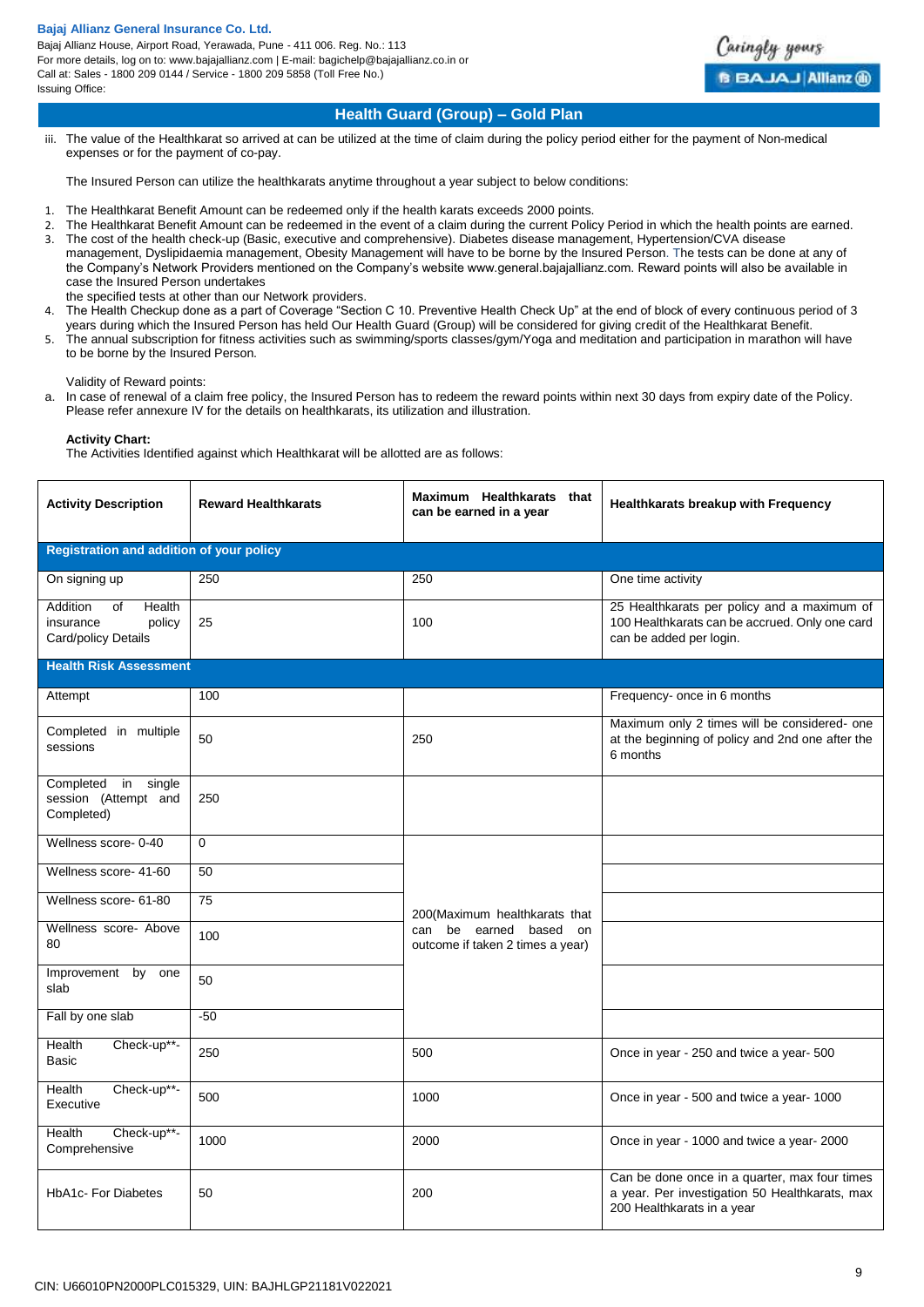Bajaj Allianz House, Airport Road, Yerawada, Pune - 411 006. Reg. No.: 113 For more details, log on to: www.bajajallianz.com | E-mail: bagichelp@bajajallianz.co.in or Call at: Sales - 1800 209 0144 / Service - 1800 209 5858 (Toll Free No.) Issuing Office:



| 2D Echo<br>100<br>C TMT<br>100<br>100<br>Chest X ray/USG                                                                                                                                                                                                                                                                                                                                                                                                                                                                                   |      | 200<br>200<br>200 | Can be done once in a half year, max two times<br>a year. Per investigation 100 Healthkarats, max<br>200 Healthkarats in a year<br>Can be done once in a half year, max two times<br>a year. Per investigation 100 Healthkarats, max<br>200 Healthkarats in a year<br>Can be done once in a half year, max two times<br>a year. Per investigation 100 Healthkarats, max |
|--------------------------------------------------------------------------------------------------------------------------------------------------------------------------------------------------------------------------------------------------------------------------------------------------------------------------------------------------------------------------------------------------------------------------------------------------------------------------------------------------------------------------------------------|------|-------------------|-------------------------------------------------------------------------------------------------------------------------------------------------------------------------------------------------------------------------------------------------------------------------------------------------------------------------------------------------------------------------|
|                                                                                                                                                                                                                                                                                                                                                                                                                                                                                                                                            |      |                   |                                                                                                                                                                                                                                                                                                                                                                         |
|                                                                                                                                                                                                                                                                                                                                                                                                                                                                                                                                            |      |                   |                                                                                                                                                                                                                                                                                                                                                                         |
|                                                                                                                                                                                                                                                                                                                                                                                                                                                                                                                                            |      |                   | 200 Healthkarats in a year                                                                                                                                                                                                                                                                                                                                              |
| PAP<br>Smear/PSA for<br>200<br>above 40yrs                                                                                                                                                                                                                                                                                                                                                                                                                                                                                                 |      | 200               | Can be done once in a year, max once a year.<br>Per investigation 200 Healthkarats, max 200<br>Healthkarats in a year                                                                                                                                                                                                                                                   |
| Mammography<br>above<br>200<br>35yrs                                                                                                                                                                                                                                                                                                                                                                                                                                                                                                       |      | 200               | Can be done once in a year, max once a year.<br>Per investigation 200 Healthkarats, max 200<br>Healthkarats in a year                                                                                                                                                                                                                                                   |
| Additional<br>test<br>suggested by Medical<br>Expert that is not<br>100<br>included in any of the<br>health<br>check-up<br>packages                                                                                                                                                                                                                                                                                                                                                                                                        |      | 200               | Can be done once in a half year, max two times<br>a year. Per investigation 100 Healthkarats, max<br>200 Healthkarats in a year                                                                                                                                                                                                                                         |
| <b>Disease management program</b>                                                                                                                                                                                                                                                                                                                                                                                                                                                                                                          |      |                   |                                                                                                                                                                                                                                                                                                                                                                         |
| <b>Diabetes</b><br><b>Disease</b><br>having<br>management<br>minimum<br>below<br>parameters<br>HbA1c<br>Blood Sugar- Fasting<br>and PP<br>Urine Analysis- Protein<br>and Sugar<br><b>Thyroid Function</b><br>Diet plan<br>Health Coach<br>CV<br>Hypertension/<br>Disease management<br>having minimum below<br>parameters<br>ECG<br><b>Blood</b><br>Pressure<br>Readings-<br>three<br>consecutive readings<br>2D Echo<br>Stress test<br><b>Lipid Profile</b><br><b>Kidney Profile</b><br>Diet plan<br><b>Health Coach</b><br>Dyslipidaemia | 1000 | 1 0 0 0           | Purchase-1000                                                                                                                                                                                                                                                                                                                                                           |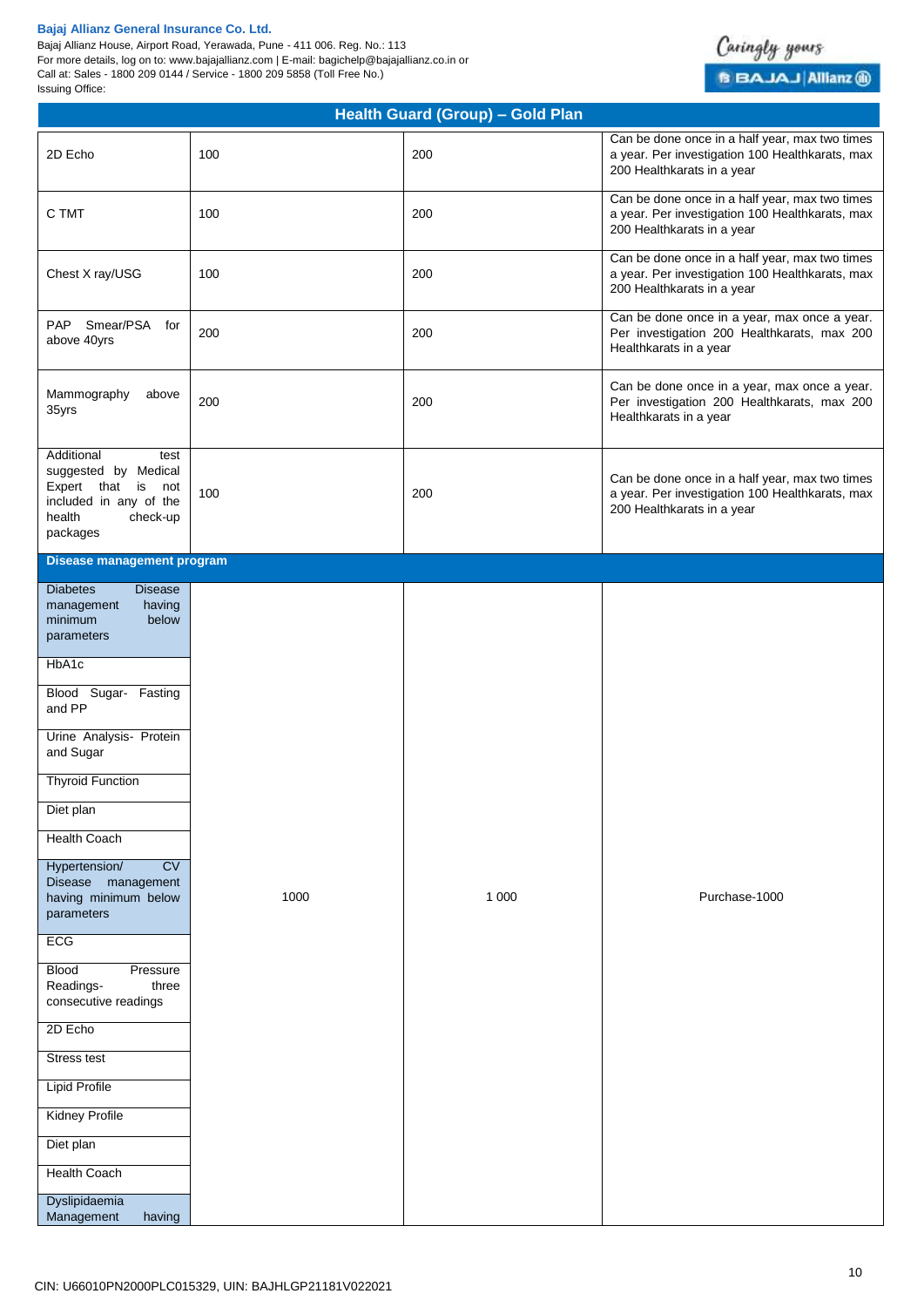Bajaj Allianz House, Airport Road, Yerawada, Pune - 411 006. Reg. No.: 113 For more details, log on to: www.bajajallianz.com | E-mail: bagichelp@bajajallianz.co.in or Call at: Sales - 1800 209 0144 / Service - 1800 209 5858 (Toll Free No.) Issuing Office:

| <b>Health Guard (Group) - Gold Plan</b>                     |             |      |                                                                    |  |  |
|-------------------------------------------------------------|-------------|------|--------------------------------------------------------------------|--|--|
| minimum<br>below<br>parameters                              |             |      |                                                                    |  |  |
| <b>Lipid Profile</b>                                        |             |      |                                                                    |  |  |
| ECG                                                         |             |      |                                                                    |  |  |
| Diet plan                                                   |             |      |                                                                    |  |  |
| <b>Health Coach</b>                                         |             |      |                                                                    |  |  |
| Obesity<br>Management<br>having minimum below<br>parameters |             |      |                                                                    |  |  |
| <b>BMI</b>                                                  |             |      |                                                                    |  |  |
| ratio-<br>3<br>Hip-waist<br>consecutive readings            |             |      |                                                                    |  |  |
| Diet plan                                                   |             |      |                                                                    |  |  |
| <b>Health Coach</b>                                         |             |      |                                                                    |  |  |
| <b>Count your steps</b>                                     |             |      |                                                                    |  |  |
| 6000-8000 steps/day                                         | 5 per day   |      |                                                                    |  |  |
| 8001-10000 steps/day                                        | 7.5 per day | 3650 | max 3650 in a Policy Period                                        |  |  |
| above 10000                                                 | 10 per day  |      |                                                                    |  |  |
| Health Challenges- at<br>least 4 challenges in a<br>year    | 10          | 40   | 10 Per Challenge, max 40 Healthkarats in a<br><b>Policy Period</b> |  |  |
| <b>Fitness Subscription</b>                                 |             |      |                                                                    |  |  |
| Sports<br>Swimming/<br>Classes/Gym/Yoga and<br>Meditation   | 1000        | 1000 | (Sign up -750 + Weekly log- 5 (5*50=250))                          |  |  |
| Marathon Participation                                      | 500         | 1000 | 500 Per participation, max 1000 Healthkarats in<br>a Policy Period |  |  |
| ** As per annexure attached                                 |             |      |                                                                    |  |  |

## **Health Check-up**

| BASIC (Vital)- INR 850/- | <b>EXECUTIVE (MALE/FEMALE)- INR 2500/-</b> | COMPREHENSIVE(MALE/FEMALE)- INR 5000/- |
|--------------------------|--------------------------------------------|----------------------------------------|
| CBC                      | <b>CBC</b>                                 | CBC                                    |
| <b>FMR</b>               | <b>ESR</b>                                 | <b>ESR</b>                             |
| Urine Routine            | <b>Blood Group</b>                         | <b>Blood Group</b>                     |
|                          | Urine Routine                              | <b>Urine Routine</b>                   |
|                          | VIT <sub>D3</sub>                          | VIT <sub>D3</sub>                      |
|                          | VIT B12                                    | VIT B12                                |
|                          | <b>TSH</b>                                 | T <sub>3</sub>                         |
|                          |                                            | T <sub>4</sub>                         |
|                          |                                            | <b>TSH</b>                             |
| <b>FBS</b>               | <b>FBS</b>                                 | <b>FBS</b>                             |
|                          | <b>PPBS</b>                                | <b>PPBS</b>                            |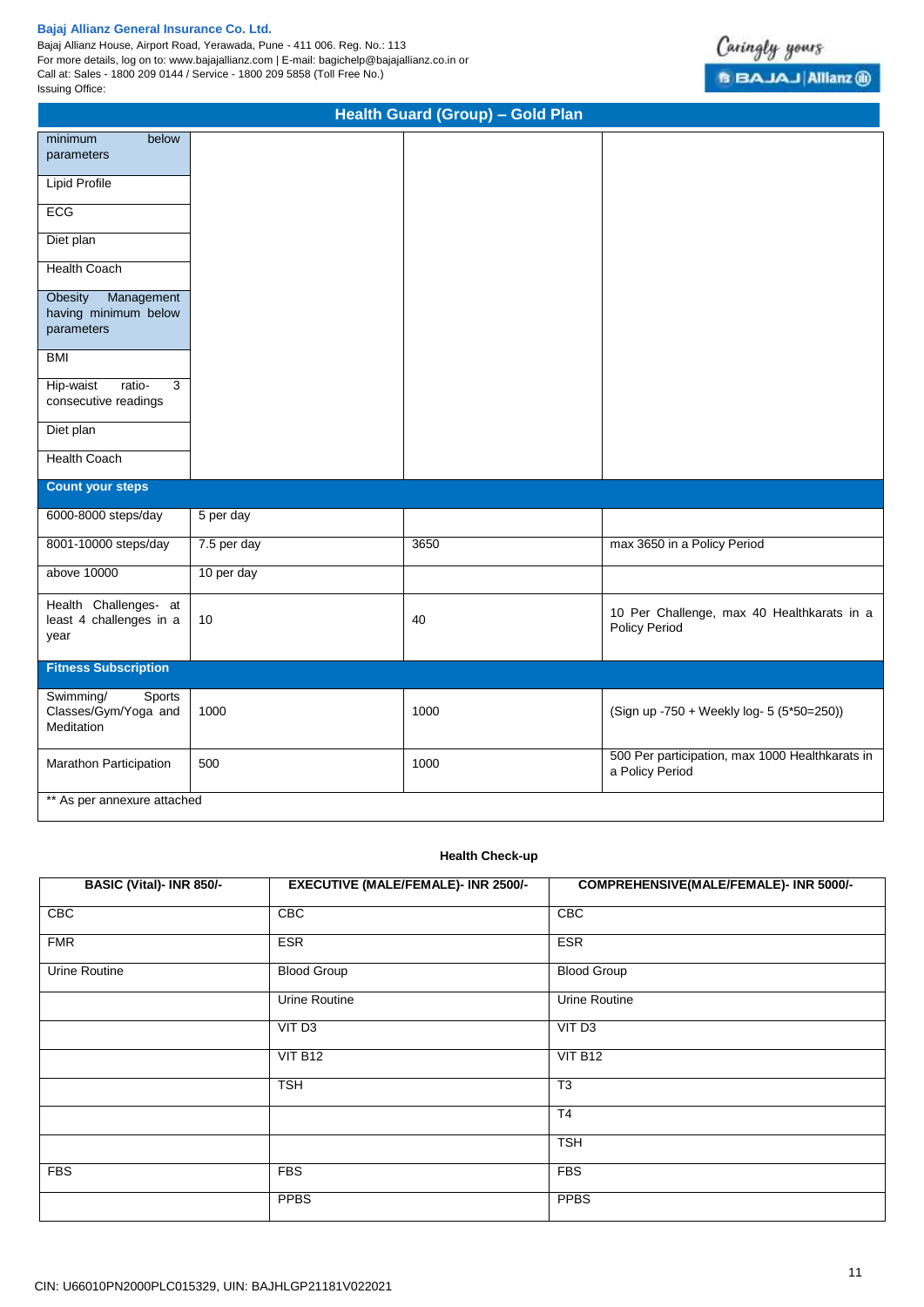Bajaj Allianz House, Airport Road, Yerawada, Pune - 411 006. Reg. No.: 113 For more details, log on to: www.bajajallianz.com | E-mail: bagichelp@bajajallianz.co.in or Call at: Sales - 1800 209 0144 / Service - 1800 209 5858 (Toll Free No.) Issuing Office:



| Health Guard (Group) - Gold Plan |                          |                                 |  |
|----------------------------------|--------------------------|---------------------------------|--|
|                                  |                          | <b>Fasting Insulin</b>          |  |
| HbA1c                            |                          | HB <sub>1</sub> Ac              |  |
|                                  | <b>BUN</b>               | <b>BUN</b>                      |  |
| S.Creatinine                     | S.Creatinine             | S.Creatinine                    |  |
|                                  | S. Electrolytes          | S. Electrolytes                 |  |
|                                  | S.Uric Acid              | S. Calicum                      |  |
|                                  |                          | S.Uric Acid                     |  |
|                                  | Billirubin               | Billirubin                      |  |
|                                  | <b>Total Protein</b>     | <b>Total Protein</b>            |  |
|                                  | Albumin                  | Albumin                         |  |
|                                  | Globulin                 | Globulin                        |  |
| SGOT                             | <b>SGOT</b>              | SGOT                            |  |
| <b>SGPT</b>                      | <b>SGPT</b>              | <b>SGPT</b>                     |  |
|                                  | Alkaline Phosphatase     | Alkaline Phosphatase            |  |
| <b>GGTP</b>                      | <b>GGTP</b>              | <b>GGTP</b>                     |  |
|                                  | Chest X-Ray              | Chest X-Ray                     |  |
|                                  |                          | <b>USG Abdomen &amp; Pelvis</b> |  |
|                                  |                          | <b>BMD</b>                      |  |
|                                  |                          | Mammography*                    |  |
| ECG                              | ECG                      | ECG                             |  |
|                                  | <b>Stress Test</b>       | <b>Stress Test</b>              |  |
|                                  |                          | 2D Echo                         |  |
| <b>Total Cholesterol</b>         | <b>Total Cholesterol</b> | <b>Total Cholesterol</b>        |  |
| Triglycerides                    | Triglycerides            | Triglycerides                   |  |
| HDL                              | HDI                      | H <sub>D</sub>                  |  |
|                                  | <b>LDL</b>               | <b>LDL</b>                      |  |
|                                  | <b>VLDL</b>              | <b>VLDL</b>                     |  |
|                                  |                          | Lipoprotein(Lp(a))              |  |
|                                  |                          | Apolipoprotein A1               |  |
|                                  |                          | Apolipoprotein B                |  |
|                                  |                          | Apo A1/Apo B Ratio              |  |
| Physician                        | Physician                | Physician                       |  |
|                                  | Ophthalmologist          | Ophthalmologist                 |  |
|                                  | Gynaecologist*           | Gynaecologist*                  |  |
|                                  | Dentist                  | Dentist                         |  |
|                                  | <b>ENT</b>               | <b>ENT</b>                      |  |
|                                  |                          | Dietician                       |  |
|                                  | Pap Smear*               | Pap Smear*                      |  |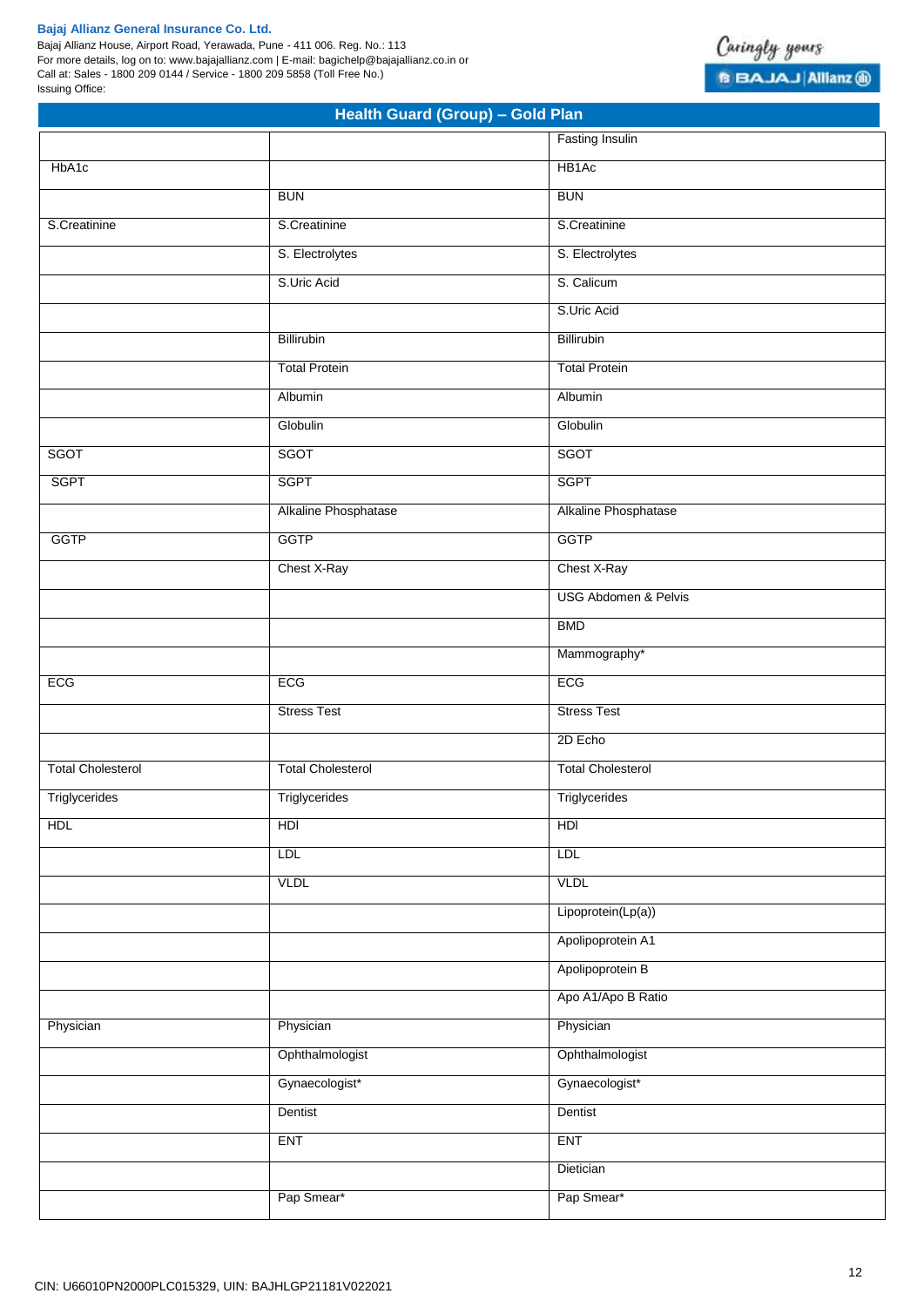Bajaj Allianz House, Airport Road, Yerawada, Pune - 411 006. Reg. No.: 113 For more details, log on to: www.bajajallianz.com | E-mail: bagichelp@bajajallianz.co.in or Call at: Sales - 1800 209 0144 / Service - 1800 209 5858 (Toll Free No.) Issuing Office:

| Health Guard (Group) - Gold Plan |                                |                               |  |
|----------------------------------|--------------------------------|-------------------------------|--|
|                                  | PSA**                          | PSA**                         |  |
|                                  |                                | CEA                           |  |
|                                  |                                | $CA - 125*$                   |  |
|                                  | <b>Pulmonary Function Test</b> | <b>Pulmonary Fuction Test</b> |  |
|                                  | Audiometry                     | Audiometry                    |  |
|                                  |                                | HBsAg (ELISA)                 |  |
|                                  |                                | HIV I & II (ELISA)            |  |

\*- Tests to be conducted only for female

\*\*- Tests to be conducted only for Male

## **SECTION D) EXCLUSIONS UNDER THE POLICY - STANDARD EXCLUSIONS**

The Company will not be liable to make any payment for any claim directly or indirectly caused by, based on, arising out of or attributable to any of the following:

#### **I. Waiting Period**

- 1. Pre-existing Diseases waiting period (Excl01)
- a. Expenses related to the treatment of a pre-existing Disease (PED) and its direct complications shall be excluded until the expiry of 36 months of continuous coverage after the date of inception of the first Health Guard Group Policy with us.
- b. In case of enhancement of Sum Insured the exclusion shall apply afresh to the extent of Sum Insured increase.
- c. If the Insured is continuously covered without any break as defined under the portability norms of the extant IRDAI (Health Insurance)
- Regulations then waiting period for the same would be reduced to the extent of prior coverage.
- d. Coverage under the Policy after the expiry of 36 months for any pre-existing disease is subject to the same being declared at the time of application and accepted by Us.
- 2. Specified disease/procedure waiting period (Excl02)
- a. Expenses related to the treatment of the listed Conditions, surgeries/treatments shall be excluded until the expiry of 24 months of continuous coverage after the date of inception of the first Health Guard Group Policy with Us. This exclusion shall not be applicable for claims arising due to an accident.
- b. In case of enhancement of Sum Insured the exclusion shall apply afresh to the extent of Sum Insured increase.
- c. If any of the specified disease/procedure falls under the waiting period specified for Pre-Existing diseases, then the longer of the two waiting periods shall apply.
- d. The waiting period for listed conditions shall apply even if contracted after the Policy or declared and accepted without a specific exclusion. e. If the Insured is continuously covered without any break as defined under the applicable norms on portability stipulated by IRDAI, then waiting period for the same would be reduced to the extent of prior coverage.
- f. List of specific diseases/procedures is as below

| 1. Any type gastrointestinal ulcers                   | 2. Cataracts,                                          |  |
|-------------------------------------------------------|--------------------------------------------------------|--|
| 3. Any type of fistula                                | 4. Macular Degeneration                                |  |
| 5. Benign prostatic hypertrophy                       | 6. Hernia of all types                                 |  |
| 7. All types of sinuses                               | 8. Fissure in ano                                      |  |
| 9. Haemorrhoids, piles                                | 10. Hydrocele                                          |  |
| 11. Dysfunctional uterine bleeding                    | 12. Fibromyoma                                         |  |
| 13. Endometriosis                                     | 14. Hysterectomy                                       |  |
| 15. Uterine Prolapse                                  | 16. Stones in the urinary and biliary systems          |  |
| 17. Surgery on ears/tonsils/ adenoids/                | 18. Surgery on all internal or external tumours/cysts/ |  |
| paranasal sinuses                                     | nodules/polyps of any kind including breast lumps.     |  |
| 19. Mental Illness                                    | 20. Diseases of gall bladder including cholecystitis   |  |
| 21. Pancreatitis                                      | 22. All forms of Cirrhosis                             |  |
| 23. Gout and rheumatism                               | 24. Tonsilitis                                         |  |
| 25. Surgery for varicose veins and varicose<br>ulcers | 26. Chronic Kidney Disease                             |  |
| 27. Alzheimer's Disease                               |                                                        |  |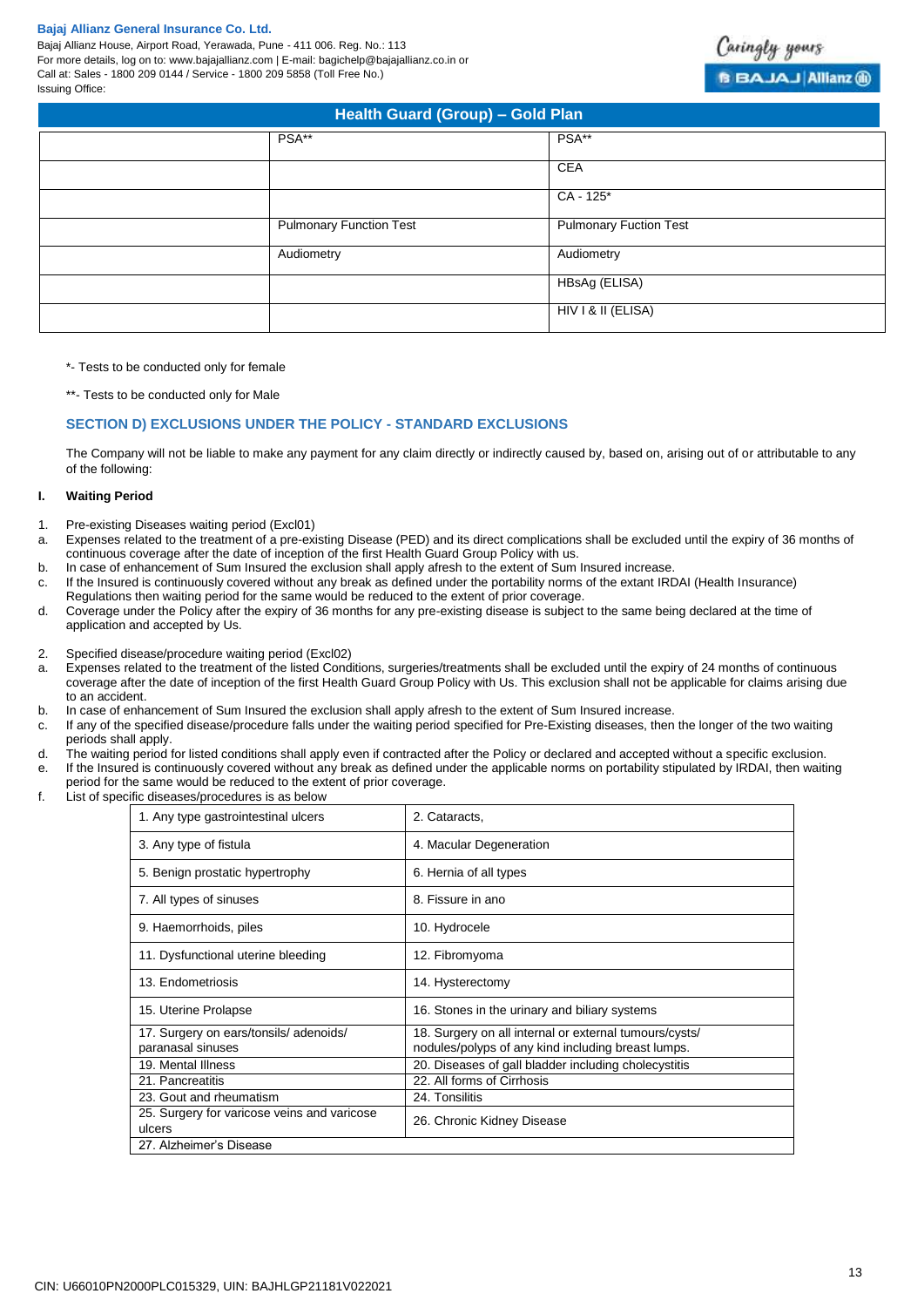Bajaj Allianz House, Airport Road, Yerawada, Pune - 411 006. Reg. No.: 113 For more details, log on to: www.bajajallianz.com | E-mail: bagichelp@bajajallianz.co.in or Call at: Sales - 1800 209 0144 / Service - 1800 209 5858 (Toll Free No.) Issuing Office:



## **Health Guard (Group) – Gold Plan**

- 3. Any Medical Expenses incurred during the first three consecutive annual periods during which You have the benefit of a Health Guard Group Policy with Us in connection with:
- a. Joint replacement surgery,<br>b. Surgery for vertebral colum
- Surgery for vertebral column disorders (unless necessitated due to an accident)
- c. Surgery to correct deviated nasal septum
- d. Hypertrophied turbinate
- e. Congenital internal diseases or anomalies
- f. Treatment for correction of eye sight due to refractive error recommended by Ophthalmologist for medical reasons with refractive error greater or equal to 7.5
- g. Bariatric Surgery
- h. Parkinson's Disease
- i. Genetic disorders
- 4. 30-day waiting period (Excl03)
- a. Expenses related to the treatment of any illness within 30 days from the first Policy commencement date shall be excluded except claims arising due to an accident, provided the same are covered.
- b. This exclusion shall not, however apply if the Insured has Continuous Coverage for more than twelve months.
- c. The within referred waiting period is made applicable to the enhanced Sum Insured in the event of granting higher Sum Insured subsequently.

#### **II. General Exclusion:**

- 1. Investigation & Evaluation (Excl04)
- a) Expenses related to any admission primarily for diagnostics and evaluation purposes only are excluded
- b) Any diagnostic expenses which are not related or not incidental to the current diagnosis and treatment are excluded.
- 2. Rest Cure, rehabilitation and respite care- (Excl05)
- Expenses related to any admission primarily for enforced bed rest and not for receiving treatment. This also includes:
- i. Custodial care either at home or in a nursing facility for personal care such as help with activities of daily living such as bathing, dressing, moving around either by skilled nurses or assistant or non-skilled persons.
- ii. Any services for people who are terminally ill to address medical, physical, social, emotional and spiritual needs.
- 3. Obesity/Weight Control (Excl06)
- Expenses related to the surgical treatment of obesity that does not fulfil all the below conditions:
- 1) Surgery to be conducted is upon the advice of the Doctor
- 2) The surgery/Procedure conducted should be supported by clinical protocols<br>3) The member has to be 18 years of age or older and
- The member has to be 18 years of age or older and
- 4) Body Mass Index (BMI);
- a) greater than or equal to 40 or
- b) greater than or equal to 35 in conjunction with any of the following severe co-morbidities following failure of less invasive methods of weight loss:
	- i. Obesity-related cardiomyopathy
	- ii. Coronary heart disease
	- iii. Severe Sleep Apnea
	- iv. Uncontrolled Type2 Diabetes
- 4. Change-of-gender treatments (Excl07)

Expenses related to any treatment, including surgical management, to change characteristics of the body to those of the opposite sex.

## 5. Cosmetic or plastic Surgery (Excl08)

Expenses for cosmetic or plastic surgery or any treatment to change appearance unless for reconstruction following an Accident, Burn(s) or Cancer or as part of medically necessary treatment to remove a direct and immediate health risk to the insured. For this to be considered a medical necessity, it must be certified by the attending Medical Practitioner.

6. Hazardous or Adventure Sports (Excl09)

Expenses related to any treatment necessitated due to participation as a professional in hazardous or adventure sports, including but not limited to, para-jumping, rock climbing, mountaineering, rafting, motor racing, horse racing or scuba diving, hand gliding, sky diving, deep-sea diving.

7. Breach of law (Excl10)

Expenses for treatment directly arising from or consequent upon any Insure Person committing or attempting to commit a breach of law with criminal intent.

8. Excluded Providers (Excl11)

Expenses incurred towards treatment in any hospital or by any Medical Practitioner or any other provider specifically excluded by the Insurer and disclosed in its website / notified to the policyholders are not admissible. However, in case of life threatening situations or following an accident, expenses up to the stage of stabilization are payable but not the complete claim.

- 9. Treatment for Alcoholism, drug or substance abuse or any addictive condition and consequences thereof. (Excl12)
- 10. Treatments received in heath hydros, nature cure clinics, spas or similar establishments or private beds registered as a nursing home attached to such establishments or where admission is arranged wholly or partly for domestic reasons. (Excl13)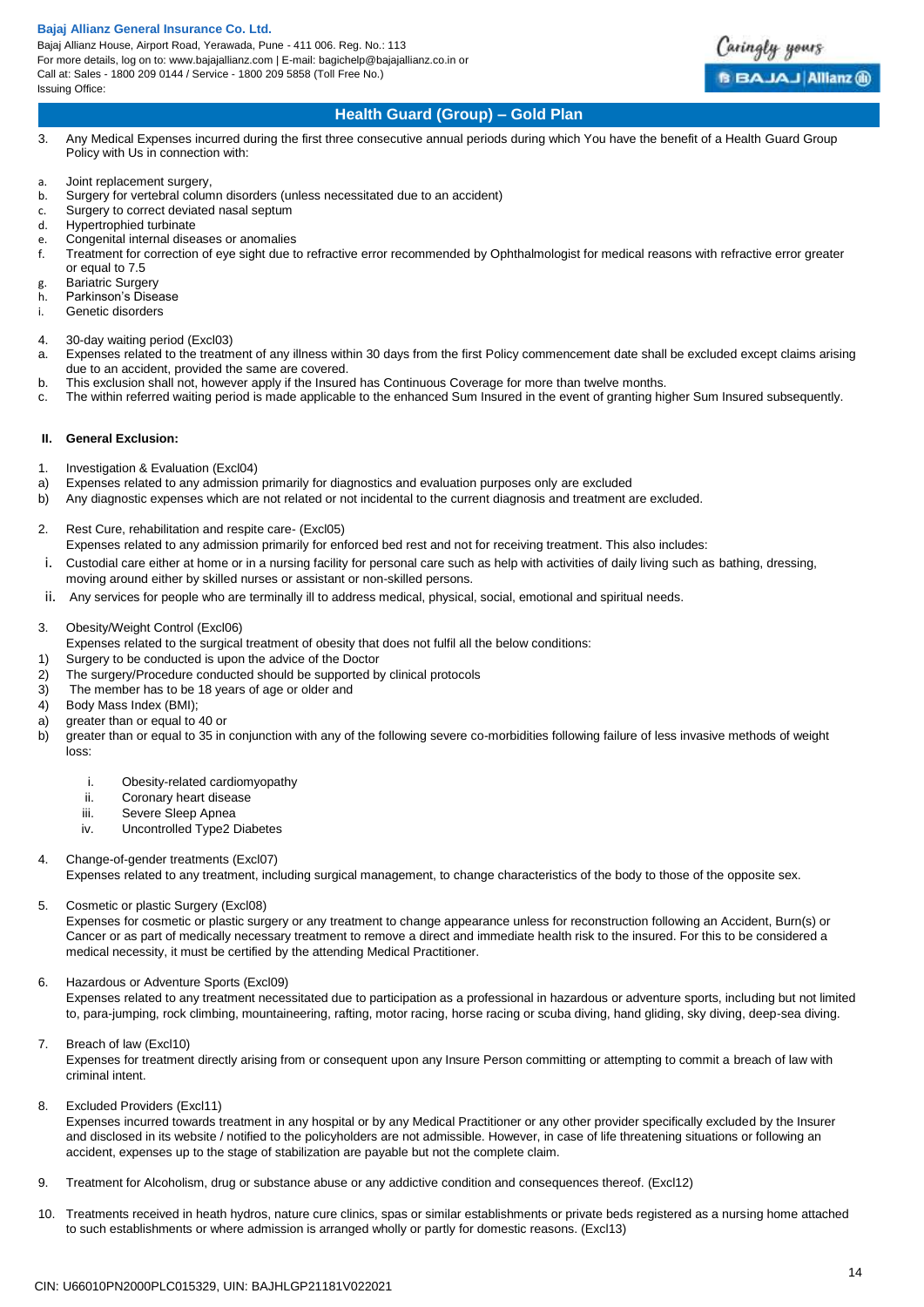Bajaj Allianz House, Airport Road, Yerawada, Pune - 411 006. Reg. No.: 113 For more details, log on to: www.bajajallianz.com | E-mail: bagichelp@bajajallianz.co.in or Call at: Sales - 1800 209 0144 / Service - 1800 209 5858 (Toll Free No.) Issuing Office:



## **Health Guard (Group) – Gold Plan**

- 11. Dietary supplements and substances that can be purchased without prescription, including but not limited to Vitamins, minerals and organic substances unless prescribed by a medical practitioner as part of hospitalization claim or day care procedure. (Excl14)
- 12. Refractive Error (Excl15)

Expenses related to the treatment for correction of eye sight due to refractive error less than 7.5 dioptres.

- 13. Unproven Treatments (Excl16)
	- Expenses related to any unproven treatment, services and supplies for or in connection with any treatment. Unproven treatments are treatments, procedures or supplies that lack significant medical documentation to support their effectiveness.
- 14. Sterility and Infertility (Excl17)
- Expenses related to sterility and infertility. This includes:
- a) Any type of contraception, sterilization
- b) Assisted Reproduction services including artificial insemination and advanced reproductive technologies such as IVF, ZIFT, GIFT, ICSI
- c) Gestational Surrogacy
- d) Reversal of sterilization

## **SECTION D) EXCLUSIONS UNDER THE POLICY - SPECIFIC EXCLUSIONS**

## **I. Waiting Period for Maternity Expenses**

Any treatment arising from or traceable to pregnancy, child birth including cesarean section and/or any treatment related to pre and postnatal care and complications arising out of Pregnancy and Childbirth until 72 months continuous period has elapsed since the inception of the first Health Guard Group Policy with US. However this exclusion will not apply to Ectopic Pregnancy proved by diagnostic means and certified to be life threatening by the attending medical practitioner.

## **II. General Exclusion:**

- 1. Any dental treatment that comprises of cosmetic surgery, dentures, dental prosthesis, dental implants, orthodontics, surgery of any kind unless as a result of Accidental Bodily Injury to natural teeth and also requiring hospitalization
- 2. Medical expenses where Inpatient care is not warranted and does not require supervision of qualified nursing staff and qualified medical practitioner round the clock
- 3. War, invasion, acts of foreign enemies, hostilities (whether war be declared or not), civil war, commotion, unrest, rebellion, revolution, insurrection, military or usurped power or confiscation or nationalization or requisition of or damage by or under the order of any government or public local authority.
- Any Medical expenses incurred due to Act of Terrorism will be covered under the Policy.
- 4. External medical equipment of any kind used at home as post Hospitalization care including cost of instrument used in the treatment of Sleep Apnoea Syndrome (C.P.A.P), Continuous Peritoneal Ambulatory Dialysis (C.P.A.D) and Oxygen concentrator for Bronchial Asthmatic condition.
- 5. The cost of spectacles, contact lenses, hearing aids, crutches, dentures, artificial teeth and all other external appliances and/or devices whether for diagnosis or treatment except for Cost of Artificial Limbs, cost of prosthetic devices implanted during surgical procedure like Pacemaker, orthopedic implants, infra cardiac valve replacements, vascular stents etc.
- 6. Congenital external diseases or defects or anomalies, growth hormone therapy, stem cell implantation or surgery except for Hematopoietic stem cells for bone marrow transplant for haematological conditions.
- 7. Intentional self-injury (including but not limited to the use or misuse of any intoxicating drugs or alcohol)
- 8. Vaccination or inoculation unless forming a part of post bite treatment or if medically necessary and forming a part of treatment recommended by the treating Medical practitioner.
- 9. All non-medical Items as per Annexure II
- 10. Any treatment received outside India is not covered under this Policy.
- 11. Circumcision unless required for the treatment of Illness or Accidental bodily injury

## **SECTION E) CONDITIONS - STANDARD GENERAL TERMS AND CLAUSES**

## **1. Disclosure of information**

The policy shall be void and all premium paid thereon shall be forfeited to the Company in the event of misrepresentation, mis description or non-disclosure of any material fact by the policyholder.

(Explanation: "Material facts" for the purpose of this policy shall mean all relevant information sought by the company in the proposal form and other connected documents to enable it to take informed decision in the context of underwriting the risk)

## **2. Condition Precedent to Admission of Liability**

The terms and conditions of the policy must be fulfilled by the Insured Person for the Company to make any payment for claim(s) arising under the policy.

## **3. Moratorium Period:**

After completion of eight continuous years under this policy no look back would be applied. This period of eight years is called as moratorium period.

The moratorium would be applicable for the sums insured of the first policy and subsequently completion of eight continuous years would be applicable from date of enhancement of sums insured only on the enhanced limits. After the expiry of Moratorium Period no claim under this policy shall be contestable except for proven fraud and permanent exclusions specified in the policy contract. The policies would however be subject to all limits, sub limits, co-payments, deductibles as per the policy contract

## **4. Claim Settlement. (provision for Penal interest)**

- i. The Company shall settle or reject a claim, as the case may be, within 30 days from the date of receipt of last necessary document.
- ii. ln the case of delay in the payment of a claim, the Company shall be liable to pay interest to the policyholder from the date of receipt of last necessary document to the date of payment of claim at a rate 2% above the bank rate.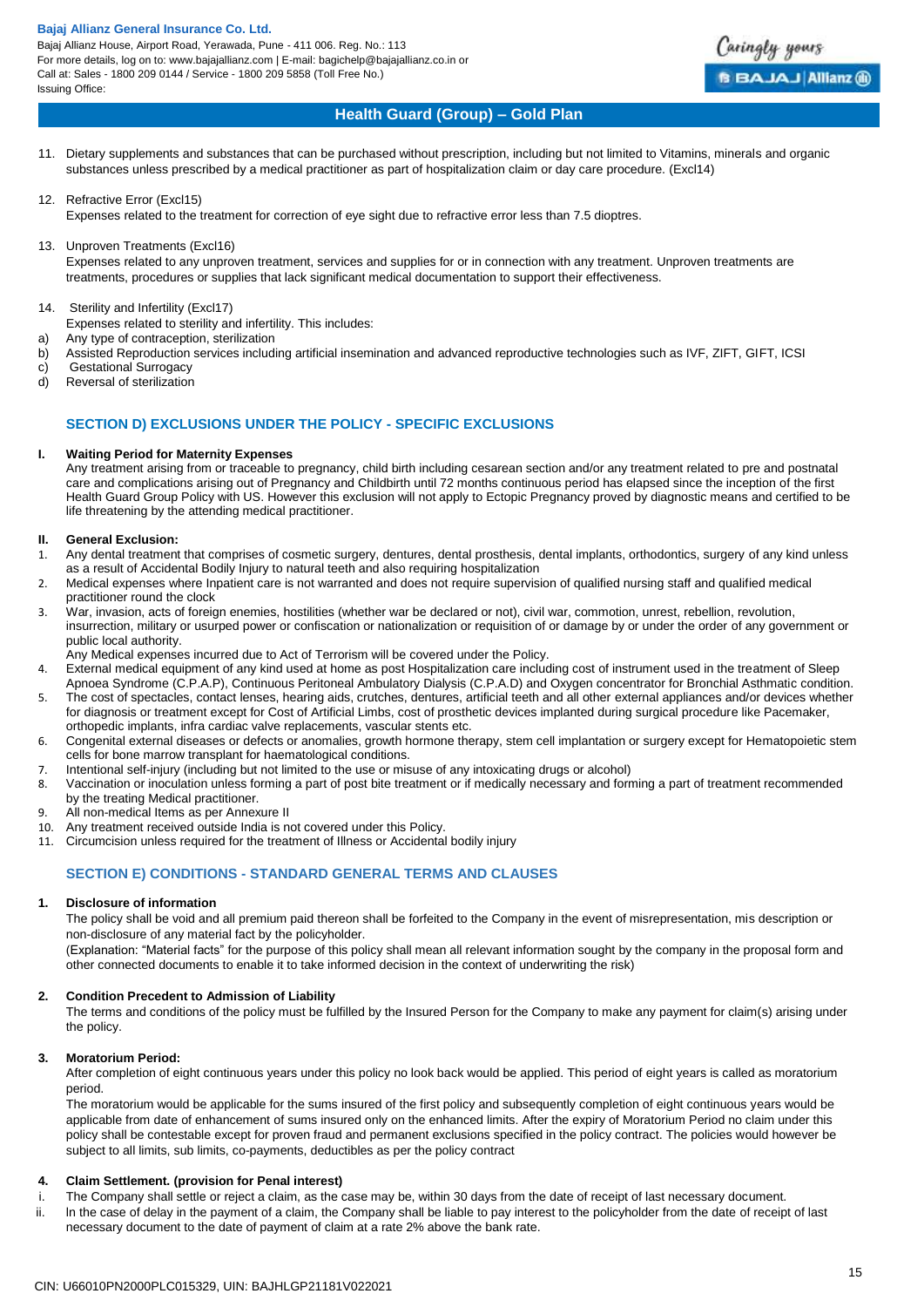Bajaj Allianz House, Airport Road, Yerawada, Pune - 411 006. Reg. No.: 113 For more details, log on to: www.bajajallianz.com | E-mail: bagichelp@bajajallianz.co.in or Call at: Sales - 1800 209 0144 / Service - 1800 209 5858 (Toll Free No.) Issuing Office:



## **Health Guard (Group) – Gold Plan**

- iii. However, where the circumstances of a claim warrant an investigation in the opinion of the Company, it shall initiate and complete such investigation at the earliest, in any case not later than 30 days from the date of receipt of last necessary document- ln such cases, the Company shall settle or reject the claim within 45 days from the date of receipt of last necessary document.
- iv. ln case of delay beyond stipulated 45 days, the Company shall be liable to pay interest to the policyholder at a rate 2% above the bank rate from the date of receipt of last necessary document to the date of payment of claim.

(Explanation: "Bank rate" shall mean the rate fixed by the Reserve Bank of India (RBI) at the beginning of the financial year in which claim has fallen due)

#### **5. Complete Discharge**

Any payment to the policyholder, insured person or his/ her nominees or his/ her legal representative or assignee or to the Hospital, as the case may be, for any benefit under the policy shall be a valid discharge towards payment of claim by the Company to the extent of that amount for the particular claim

#### **6. Fraud**

- i. If any claim made by the Insured beneficiary, is in any respect fraudulent, or if any false statement, or declaration is made or used in support thereof, or if any fraudulent means or devices are used by the Insured beneficiary or anyone acting on his/her behalf to obtain any benefit under this policy, all benefits under this policy and the premium paid shall be forfeited.
- ii. Any amount already paid against claims made under this policy but which are found fraudulent later shall be repaid by all recipient(s)/policyholder(s), who has made that particular claim, who shall be jointly and severally liable for such repayment to the insurer.
- iii. For the purpose of this clause, the expression "fraud" means any of the following acts committed by the Insured beneficiary or by his agent or the hospital/ doctor/any other party acting on behalf of the Insured beneficiary, with intent to deceive the insurer or to induce the insurer to issue an insurance policy:
- a) the suggestion, as a fact of that which is not true and which the Insured beneficiary does not believe to be true;<br>b) the active concealment of a fact by the Insured beneficiary having knowledge or belief of the fact:
- the active concealment of a fact by the Insured beneficiary having knowledge or belief of the fact;
- c) any other act fitted to deceive; and
- d) any such actor omission as the law specially declares to be fraudulent
- The Company shall not repudiate the claim and / or forfeit the policy benefits on the ground of Fraud, if the Insured beneficiary / beneficiary can prove that the misstatement was true to the best of his knowledge and there was no deliberate intention to suppress the fact or that such misstatement of or suppression of material fact are within the knowledge of the insurer

## **7. Multiple Policies**

- i. ln case of multiple policies taken by an insured person during a period from one or more insurers to indemnify treatment costs, the insured person shall have the right to require a settlement of his/her claim in terms of any of his/her policies. ln all such cases the insurer chosen by the insured person shall be obliged to settle the claim as long as the claim is within the limits of and according to the terms of the chosen policy.
- ii. lnsured person having multiple policies shall also have the right to prefer claims under this policy for the amounts disallowed under any other policy / policies even if the sum insured is not exhausted. Then the insurer shall independently settle the claim subject to the terms and conditions of this policy.
- iii. If the amount to be claimed exceeds the sum insured under a single policy, the insured person shall have the right to choose insurer from whom he/ she wants to claim the balance amount.
- iv. Where an insured person has policies from more than one insurer to cover the same risk on indemnity basis, the insured person shall only be indemnified the treatment costs in accordance with the terms and conditions of the chosen policy.

## **8. Renewal of Policy**

- The policy shall ordinarily be renewable except on grounds of fraud, misrepresentation by the insured person.
- i. The Company shall endeavor to give notice for renewal. However, the Company is not under obligation to give any notice for renewal.
- ii. Renewal shall not be denied on the ground that the insured person had made a claim or claims in the preceding policy years.
- iii. Request for renewal along with requisite premium shall be received by the Company before the end of the policy period.
- iv. At the end of the policy period, the policy shall terminate and can be renewed within the Grace Period of 30 days to maintain continuity of
- benefits without break in policy. Coverage is not available during the grace period.
- v. No loading shall apply on renewals based on individual claims experience

## **9. Cancellation**

The policyholder may cancel this policy by giving 15days' written notice and in such an event, the Company shall refund premium for the unexpired policy period as detailed below.

Cancellation grid for premium received on annual basis or full premium received at policy inception are as under

| PERIOD ON RISK                            | RATE OF PREMIUM REFUNDED   |
|-------------------------------------------|----------------------------|
| Within 15 days                            | As per Free Look condition |
| Within 3 Months                           | 65% of annual rate         |
| Exceeding 3 months but less than 6 months | 45% of annual rate         |
| Exceeding 6 months to 12 months           | $0.00\%$                   |

The Company may cancel the policy at any time on grounds of misrepresentation non-disclosure of material facts, fraud by the insured person by giving 15 days' written notice. There would be no refund of premium on cancellation on grounds of misrepresentation, non-disclosure of material facts or fraud.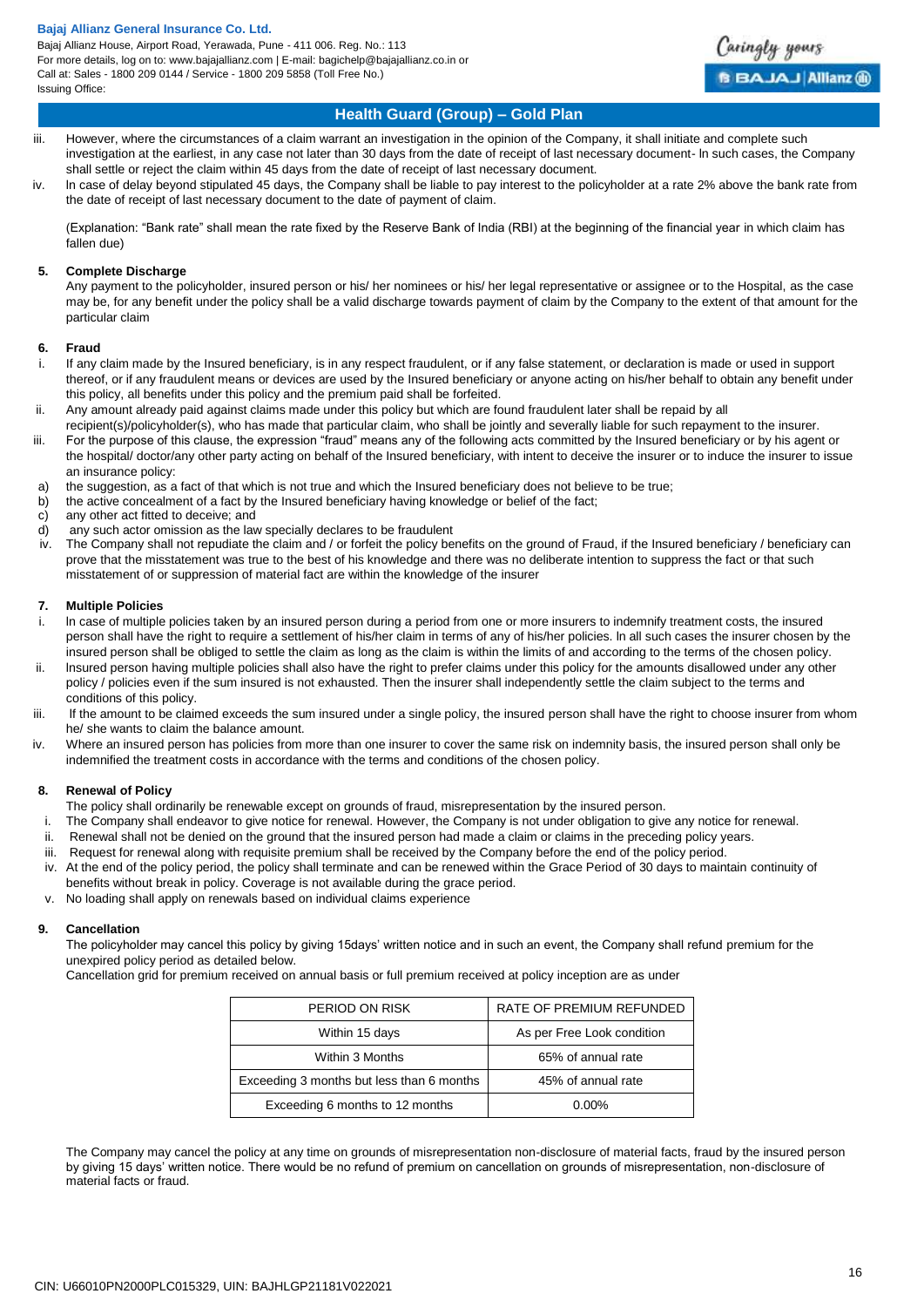Bajaj Allianz House, Airport Road, Yerawada, Pune - 411 006. Reg. No.: 113 For more details, log on to: www.bajajallianz.com | E-mail: bagichelp@bajajallianz.co.in or Call at: Sales - 1800 209 0144 / Service - 1800 209 5858 (Toll Free No.) Issuing Office:



## **Health Guard (Group) – Gold Plan**

## **10. Free Look Period**

The Free Look Period shall be applicable on new individual health insurance policies and not on renewals or at the time of porting/migrating the policy.

The insured person shall be allowed free look period of fifteen days from date of receipt of the policy document to review the terms and conditions of the policy, and to return the same if not acceptable.

lf the insured has not made any claim during the Free Look Period, the insured shall be entitled to

- i. a refund of the premium paid less any expenses incurred by the Company on medical examination of the insured person and the stamp duty charges or
- ii. where the risk has already commenced and the option of return of the policy is exercised by the insured person, a deduction towards the proportionate risk premium for period of cover or
- iii. where only a part of the insurance coverage has commenced, such proportionate premium commensurate with the insurance coverage during such period

## **11. Portability**

The Insured beneficiary will have the option to port the policy to other insurers by applying to such insurer to port the entire policy along with all the members of the family, if any, at least 45 days before, but not earlier than 60 days from the policy renewal date as per IRDAI guidelines related to portability. If such person is presently covered and has been continuously covered without any lapses under any health insurance policy with an Indian General/Health insurer, the proposed

Insured beneficiary will get the accrued continuity benefits in waiting periods as per IRDAI guidelines on portability.

For Detailed Guidelines on portability, kindly refer the link [https://www.irdai.gov.in/ADMINCMS/cms/Circulars\\_List.aspx?mid=3.2.3](https://www.irdai.gov.in/ADMINCMS/cms/Circulars_List.aspx?mid=3.2.3)

#### **12. Possibility of Revision of Terms of the Policy lncluding the Premium Rates:**

The Company, with prior approval of lRDAl, may revise or modify the terms of the policy including the premium rates. The insured person shall be notified three months before the changes are effected.

#### **13. Migration**

The Insured beneficiary will have the option to migrate the policy to other health insurance products/plans offered by the company by applying for migration of the policy atleast 30 days before the policy renewal date as per IRDAI guidelines on Migration. If such person is presently covered and has been continuously covered without any lapses under any health insurance product/plan offered by the company, the Insured beneficiary will get the accrued continuity benefits in waiting periods as per IRDAI guidelines on migration. For Detailed Guidelines on migration, kindly refer the link [https://www.irdai.gov.in/ADMINCMS/cms/Circulars\\_List.aspx?mid=3.2.3](https://www.irdai.gov.in/ADMINCMS/cms/Circulars_List.aspx?mid=3.2.3)

**14. Withdrawal of Policy**

- **i.** In the likelihood of this product being withdrawn in future, the Company will intimate the insured person about the same 90 days prior to expiry of the policy.
- **ii.** Insured Person will have the option to migrate to similar health insurance product available with the Company at the time of renewal with all the accrued continuity benefits such as cumulative bonus, waiver of waiting period. as per IRDAI guidelines, provided the policy has been maintained without a break.

## **15. Nomination**

The policyholder is required at the inception of the policy to make a nomination for the purpose of payment of claims under the policy in the event of death of the policyholder. Any change of nomination shall be communicated to the company in writing and such change shall be effective only when an endorsement on the policy is made. ln the event of death of the policyholder, the Company will pay the nominee {as named in the Policy Schedule/Policy Certificate/Endorsement (if any) and in case there is no subsisting nominee, to the legal heirs or legal representatives of the policyholder whose discharge shall be treated as full and final discharge of its liability under the policy.

#### **16. Grievance Redressal Procedure**

The company has always been known as a forward-looking customer centric organization. It takes immense pride in its approach of "Caringly Yours". To provide you with top-notch service on all fronts, the company has provided with multiple platforms via which you can always reach out to us at below mentioned touch points

- 1. Our toll-free number 1-800-209- 5858 or 020-30305858, say Say "Hi" on WhatsApp on +91 7507245858
- 2. Branches for resolution of your grievances / complaints, the Branch details can be found on our website
- [www.bajajallianz.com/branch-locator.html](http://www.bajajallianz.com/branch-locator.html)
- 3. Register your grievances / complaints on our website
- [www.bajajallianz.com/about-us/customer-service.html](http://www.bajajallianz.com/about-us/customer-service.html)
- 4. E-mail
- a) Level 1: Write to **[bagichelp@bajajallianz.co.in](mailto:bagichelp@bajajallianz.co.in)** and for senior citizens to <u>seniorcitizen@bajajallianz.co.in</u><br>b) Level 2: In case you are not satisfied with the response given to you at Level 1 you may write to our Gri
- Level 2: In case you are not satisfied with the response given to you at Level 1 you may write to our Grievance Redressal Officer at [ggro@bajajallianz.co.in](mailto:ggro@bajajallianz.co.in)
- c) Level 3: If in case, your grievance is still not resolved, and you wish to talk to our care specialist, please give a missed call on +91 80809 45060 OR SMS To 575758 and our care specialist will call you back
- 5. If you are still not satisfied with the decision of the Insurance Company, you may approach the Insurance Ombudsman, established by the Central Government for redressal of grievance. Detailed process along with list of Ombudsman offices are available at [www.cioins.co.in/ombudsman.html](http://www.cioins.co.in/ombudsman.html)

The contact details of the Ombudsman offices are mentioned in **Annexure V:**

## **SECTION E) CONDITIONS - SPECIFIC TERMS AND CLAUSES**

## **17. Insured**

Only those persons named as the insured in the Schedule shall be covered under this Policy. Cover under this Policy shall be withdrawn from any insured member upon such insured member giving 14 days written notice to be received by Us.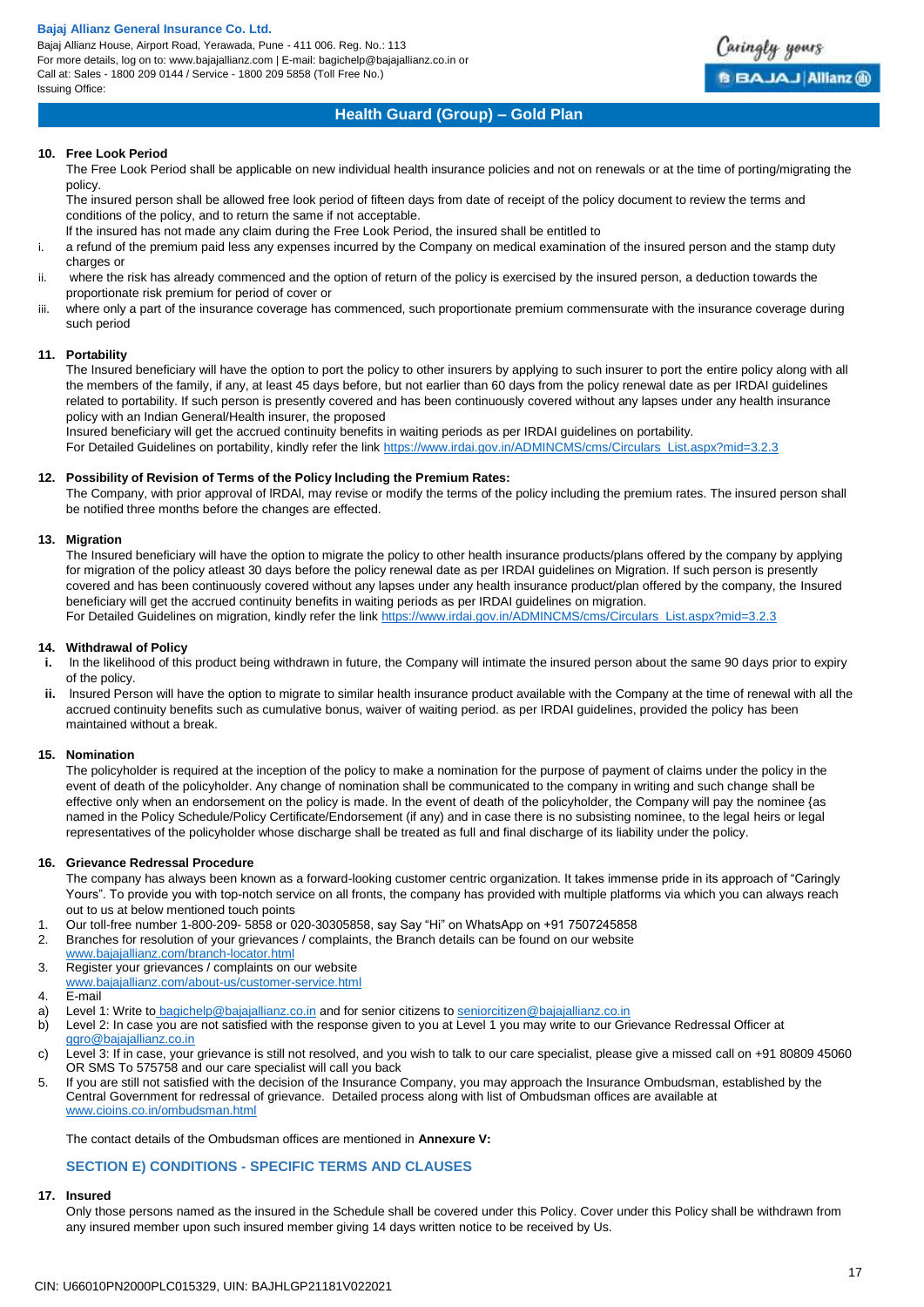Bajaj Allianz House, Airport Road, Yerawada, Pune - 411 006. Reg. No.: 113 For more details, log on to: www.bajajallianz.com | E-mail: bagichelp@bajajallianz.co.in or Call at: Sales - 1800 209 0144 / Service - 1800 209 5858 (Toll Free No.) Issuing Office:



## **Health Guard (Group) – Gold Plan**

### **18. Communications**

Any communication meant for Us must be in writing and be delivered to Our address shown in the Schedule. Any communication meant for You will be sent by Us to Your address shown in the Schedule.

#### **19. Paying a Claim**

- i. You agree that We need only make payment when You or someone claiming on Your behalf has provided Us with necessary documentation and information.
- ii. If the insurer, for any reasons decides to reject the claim under the policy the reasons regarding the rejection shall be communicated to the insured in writing within 30 days of the receipt of documents. The insured may take recourse to the Grievance Redressal procedure stated under policy.

#### **20. Basis of Claims Payment**

- i. If the Insured Person suffer a relapse within 45 days of the date when he/ she last obtained medical treatment or consulted a Medical Practitioner/Doctor and for which a claim has been made, then such relapse shall be deemed to be part of the same claim.
- ii. If opted voluntarily by the Policyholder, the Insured Person, shall bear 10% / 20% of co-payment for each and every claim payable under the
- Inpatient Hospitalization
- iii. Treatment section and the Company's liability, if any, shall only be in excess of that sum.
- iv. The day care procedures listed are subject to the exclusions, terms and conditions of the policy and will not be treated as independent coverage under the policy.
- v. The Company's obligation to make payment in respect of surgeries for cataracts (after the expiry of the 24 months period referred to in Standard Exclusion D.I.2) above, shall be restricted to 20% of the Sum insured for each eye, subject to maximum of Rs 1,00,000/-.
- vi. The Company's obligation to make payment in respect of Bariatric Surgery (after the expiry of the 36 months period referred to in Standard Exclusion D.I.3) above, shall be restricted to 50% of the Sum insured, subject to maximum of Rs 5lac.
- vii. The Company shall make payment in Indian Rupees only.<br>viii. Our obligation to make payment in respect of illness/surge
- Our obligation to make payment in respect of illness/surgeries listed below shall be restricted to :

| <b>Coverages</b>                                                                                      | Sub-limit                                                                                       |
|-------------------------------------------------------------------------------------------------------|-------------------------------------------------------------------------------------------------|
| <b>Bariatric</b>                                                                                      | 50% of the Sum insured, subject to maximum of Rs<br>5lac. Whichever is lower                    |
| Cataract                                                                                              | 20% of the Sum insured for each eye, subject to<br>maximum of Rs 1,00,000/-. Whichever is lower |
| Mental Illness                                                                                        | 25% of Sum Insured or 2 Lac whichever is lower                                                  |
| Modern<br>Methods and<br>Treatment<br>Advancement<br>in<br>Technologies (as per list in Annexure III) | 50% of Sum Insured or 5 Lacs whichever is lower                                                 |

## **21. Cumulative Bonus:**

If the Insured Person's " Health Guard (Group)" with the Company is renewed without any break and there has been no claim in the preceding year, the Company will increase the Limit of Indemnity by 10% of base sum insured per annum, but:

- i. The maximum cumulative increase in the Limit of Indemnity will be limited to 10 years and 100% of base sum insured of the Insured Person's first "Health Guard (Group) Policy" with the Company.
- ii. This clause does not alter the annual character of this insurance
- If a claim is made in any year where a cumulative increase has been applied, then the increased Limit of Indemnity in the Policy Period of the subsequent "Health Guard (Group) Policy" shall be reduced by 10%, save that the limit of indemnity applicable to the Insured Person's first "Health Guard (Group) Policy" with the Company shall be preserved.

## **22. Entry Age and Renewal Age**

| Cover                  |  | <b>Eligible Entry Age</b> | Renewal             |
|------------------------|--|---------------------------|---------------------|
| "Health Guard (Group)" |  | 18 years to 65 years      | lifetime renewals** |
|                        |  | 3 months to 30 years      | 35 Years*           |

\* \* Subject to policy is renewed annually with the Company within the Grace period of 30 days from date of Expiry

#### **Eligibility:**

- Indian nationals residing in India would be considered for this policy.
- Sum Insured for Self cannot be less than any of his/her family members.

## **23. Endorsements**

This Policy constitutes the complete contract of insurance. This Policy cannot be changed by anyone (including an insurance agent or broker) except Us. Any change that We make will be evidenced by a written endorsement signed and stamped by Us.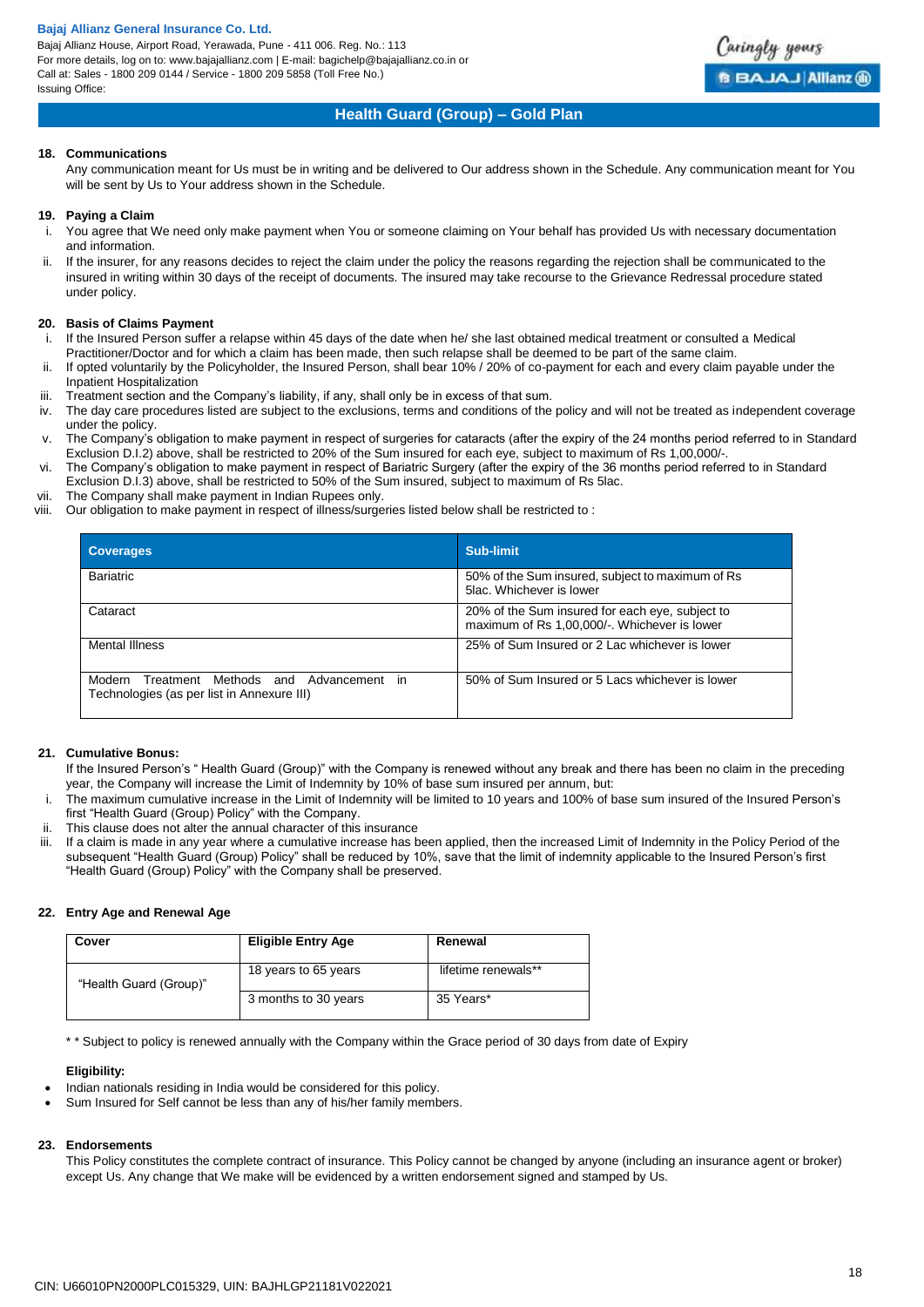Bajaj Allianz House, Airport Road, Yerawada, Pune - 411 006. Reg. No.: 113 For more details, log on to: www.bajajallianz.com | E-mail: bagichelp@bajajallianz.co.in or Call at: Sales - 1800 209 0144 / Service - 1800 209 5858 (Toll Free No.) Issuing Office:



## **Health Guard (Group) – Gold Plan**

## **24. Discounts:**

#### **i. Co-pay Discount:**

If opted voluntarily and mentioned on the Master Policy Schedule read with Certificate of Insurance that a Co-payment is effective by the Group then Group and Insured Persons will be eligible of additional 10% or 20% discount respectively on the policy premium. If a claim has been admitted under Section C 1) In-patient Hospitalisation Treatment then, the Insured Person shall bear 10% or 20% of the eligible claim amount payable under this section and the Company's liability, if any, shall only be in excess of that sum and would be subject to the Sum Insured.

#### **ii. Discount offered in lieu of Group size**

| <b>Floater Policies</b> |                        | Non-Floater Policies |                        |
|-------------------------|------------------------|----------------------|------------------------|
| Group Size Band         | Implied Group Discount | Group Size Band      | Implied Group Discount |
| 7 to 100                | 8%                     | 7 to 100             | 10%                    |
| 101 to 250              | 12%                    | 101 to 250           | 14%                    |
| 251 to 500              | 13%                    | 251 to 500           | 16%                    |
| 501 to 750              | 15%                    | 501 to 750           | 17%                    |
| 751 to 1000             | 16%                    | 751 to 1000          | 18%                    |
| 1001 to 5000            | 17%                    | 1001 to 5000         | 19%                    |
| 5001 and above          | 18%                    | 5001 and above       | 20%                    |

## **25. Premium payment Zone:**

#### Zone A

"Following cities has been clubbed in Zone A:-

Delhi / NCR, Mumbai including (Navi Mumbai, Thane and Kalyan), Hyderabad and Secunderabad, Bangalore, Kolkata, Ahmedabad, Vadodara and Surat.

#### Zone B

Rest of India apart from Zone A cities are classified as Zone B. Note:-

- Insured Person can avail treatment allover India without any co-payment if Zone A premium rates is paid
- Insured Person for whom premium rate of Zone B is paid and avail treatment in Zone A city will have to pay 20% co-payment on admissible claim amount. This Co – payment will not be applicable for Accidental Hospitalization cases."
- Insured Person residing in Zone B and for whom Zone A premium is paid can avail treatment all over India without any co-payment.

### **26. Sum Insured Enhancement:**

- i. The Insured member can apply for enhancement of Sum Insured at the time of renewal. You can apply for enhancement of Sum Insured by submitting a fresh proposal form to the company.
- ii. The acceptance of enhancement of Sum Insured would be at the discretion of the company, based on the health condition of the insured person& claim history of the policy.
- iii. All waiting periods as defined in the Policy shall apply for this enhanced Sum Insured limit from the effective date of enhancement of such Sum Insured considering such Policy Period as the first Policy with the Company

## **27. Addition /Deletion of Insured Person(s)**

No person other than those persons named as the Insured Person(s) or those categories of the Insured specified in the Schedule shall be covered under this Policy unless and until his/her name or the category has been notified in writing to the Company, any additional premium due has been paid and the Company's agreement to extend cover has been indicated by it issuing an endorsement confirming the addition of such person or category of persons as an Insured Persons.

Cover under Certificate of Insurance shall be withdrawn from any Insured Person(s) named or any category of Insured Beneficiaries Insured immediately upon the Policyholder delivering written notice of the same to the Company.

### **28. Territorial Limits & Governing Law**

- **i.** The Company cover insured events arising during the Policy Period, as well as treatment availed, within India only. The Company's liability to make any payment shall be to make payment within India and in Indian Rupees only.
- **ii.** The Policy constitutes the complete contract of insurance. No change or alteration shall be valid or effective unless approved in writing by the Company, which approval shall be evidenced by an endorsement on the Schedule.
- **iii.** The construction, interpretation and meaning of the provisions of this Policy shall be determined in accordance with Indian law. The section headings of this Policy are included for descriptive purposes only and do not form part of this Policy for the purpose of its construction or interpretation.

## **29. Arbitration and Reconciliation**

i. If any dispute or difference shall arise as to the quantum to be paid under the Policy (liability being otherwise admitted) such difference shall independently of all other questions be referred to decision of a sole arbitrator in writing by the parties or if they cannot agree upon a single arbitrator within 30 days of any party invoking arbitration, the same shall be referred to a panel of the arbitrators comprising of two arbitrators, one appointed by each of the parties to the dispute/difference and the third arbitrator to be appointed by such two arbitrators and arbitration shall be conducted under and in accordance with the provisions of the Arbitration and Conciliation Act, 1996. The law of the arbitration will be Indian law, and the seat of the arbitration and venue for all hearings shall be within India.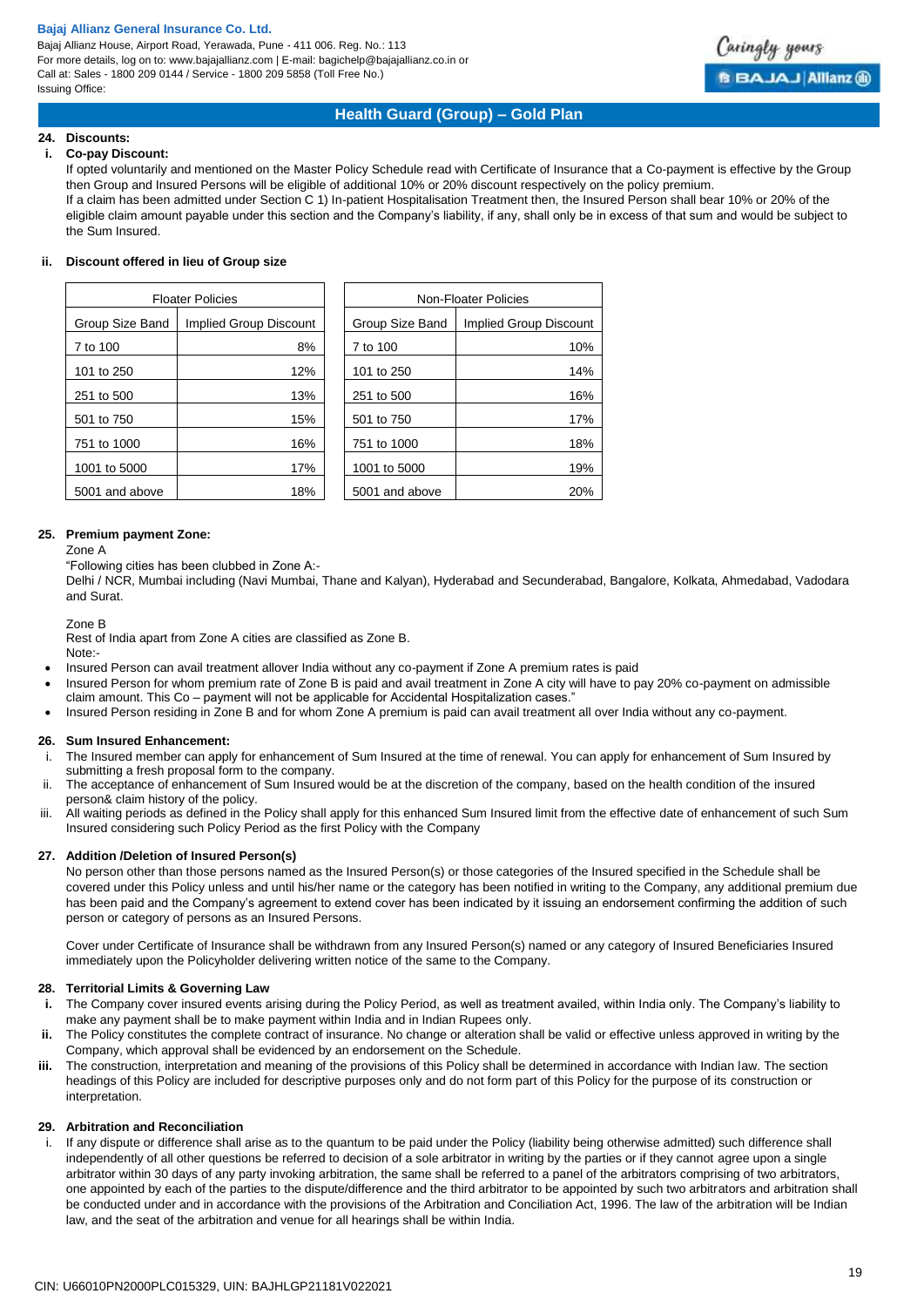Bajaj Allianz House, Airport Road, Yerawada, Pune - 411 006. Reg. No.: 113 For more details, log on to: www.bajajallianz.com | E-mail: bagichelp@bajajallianz.co.in or Call at: Sales - 1800 209 0144 / Service - 1800 209 5858 (Toll Free No.) Issuing Office:



## **Health Guard (Group) – Gold Plan**

- ii. It is clearly agreed and understood that no difference or dispute shall be referable to arbitration as herein before provided, if the Company has disputed or not accepted liability under or in respect of this Policy.
- iii. It is hereby expressly stipulated and declared that it shall be a condition precedent to any right of action or suit upon this Policy that award by such arbitrator/arbitrators of the amount of the loss or damage shall be first obtained.
- iv. If these arbitration provisions are held to be invalid, then all such disputes or differences shall be referred to the exclusive jurisdiction of the Indian Courts.

## **30. Special Conditions relating to Group Policy**

- All group policies are subject to the following conditions:
- 1. The insured will maintain sufficient deposit or provide a Bank Guarantee to strictly comply with the requirement of section 64VB.
- 2. New names can be added to the existing group policies by charging pro-rata premium for the unexpired Policy Period.
- 3. For deletion of names from Group Policies during the currency of the Policy, refund of pro- Rata premium can be allowed only if there is no claim in respect of the particular Insured Person at the expiry of the policy only.

## **SECTION E) CONDITIONS – OTHER TERMS AND CLAUSES**

## **31. Claims Procedure**

All Claims will be settled by In house claims settlement team of the company and no TPA is engaged.

If You meet with any Accidental Bodily Injury or suffer an Illness that may result in a claim, then as a condition precedent to Our liability, You must comply with the following:

## **A. Cashless Claims Procedure:**

Cashless treatment is only available at Network Hospitals. In order to avail of cashless treatment, the following procedure must be followed by You:

- i. For planned treatment or Hospitalization, prior to taking treatment and/or incurring Medical Expenses at a Network Hospital, You or Your
- representative must intimate Us 48 hours before the planned Hospitalization and request pre-authorisation by way of the written form. ii. After considering Your request and after obtaining any further information or documentation We have sought, We may, if satisfied, send You or the Network Hospital, an authorisation letter. The authorisation letter, the ID card issued to You along with this Policy and any other information or documentation that We have specified must be produced to the Network Hospital identified in the pre-authorization letter at the time of Your admission to the same.
- iii. If the procedure above is followed, You will not be required to directly pay for the bill amount in the Network Hospital that We are liable under Section C1 In-Patient Hospitalisation Treatment above and the original bills and evidence of treatment in respect of the same shall be left with the Network Hospital. Pre-authorisation

does not guarantee that all costs and expenses will be covered. We reserve the right to review each claim for Medical Expenses and accordingly coverage will be determined according to the terms and conditions of this Policy.

iv. In case any treatment or procedure is to be taken on an Emergency basis, You or Your representative must intimate Us in writing immediately within 24 hours of hospitalization.

## **B. Reimbursement Claims Procedure:**

If Pre-authorisation as per Cashless Claims Procedure above is denied by Us or if treatment is taken in a Hospital other than a Network Hospital or if You do not wish to avail cashless facility, then:

- i. You or someone claiming on Your behalf must inform Us in writing immediately within 48 hours of hospitalization in case of emergency hospitalization & 48 hours prior to hospitalization in case of planned hospitalization
- ii. You must immediately consult a Doctor and follow the advice and treatment that he recommends.
- iii. You must take reasonable steps or measures to minimize the quantum of any claim that may be made under this Policy.
- iv. You must have Yourself examined by Our medical advisors if We ask for this, and as often as We consider this to be necessary at our cost.
- v. You or someone claiming on Your behalf must promptly and in any event within 30 days of discharge from a Hospital give Us the documentation as listed out in greater detail below and other information We ask for to investigate the claim or Our obligation to make payment for it.
- vi. In the event of the death of the insured person, someone claiming on his behalf must inform Us in writing immediately and send Us a copy of the post mortem report (if any) within 30 days\*
- vii. If the original documents are submitted with the co-insurer, the Xerox copies attested by the co-insurer should be submitted \*Note: In case You are claiming for the same event under an indemnity based policy of another insurer and are required to submit the original documents related to Your treatment with that particular insurer, then You may provide Us with the attested Xerox copies of such documents along with a declaration from the particular insurer specifying the availability of the original copies of the specified treatment documents with it.

\*\*Note: Waiver of conditions (i) and (vi) may be considered in extreme cases of hardship where it is proved to Our satisfaction that under the circumstances in

which You were placed, it was not possible for You or any other person to give notice or file claim within the prescribed time limit.

- List of Claim documents:
- Claim form with NEFT details & cancelled cheque duly signed by Insured
- Original/Attested copies of Discharge Summary / Discharge Certificate / Death Summary with Surgical & anesthetics notes
- Attested copies of Indoor case papers
- Original/Attested copies Final Hospital Bill with break up of surgical charges, surgeon's fees, OT charges etc
- Original Paid Receipt against the final Hospital Bill.
- Original bills towards Investigations done / Laboratory Bills.
- Original/Attested copies of Investigation Reports against Investigations done.
- Original bills and receipts paid for the transportation from Registered Ambulance Service Provider. Treating Doctor certificate to transfer the Injured person to a higher
- medical centre for further treatment (if Applicable).
- Cashless settlement letter or other company settlement letter
- First consultation letter for the current ailment.
- In case of implant surgery, invoice & sticker.
- Please send the documents on below address

Bajaj Allianz General Insurance Company

2nd Floor, Bajaj Finserv Building, Behind Weikfield IT park,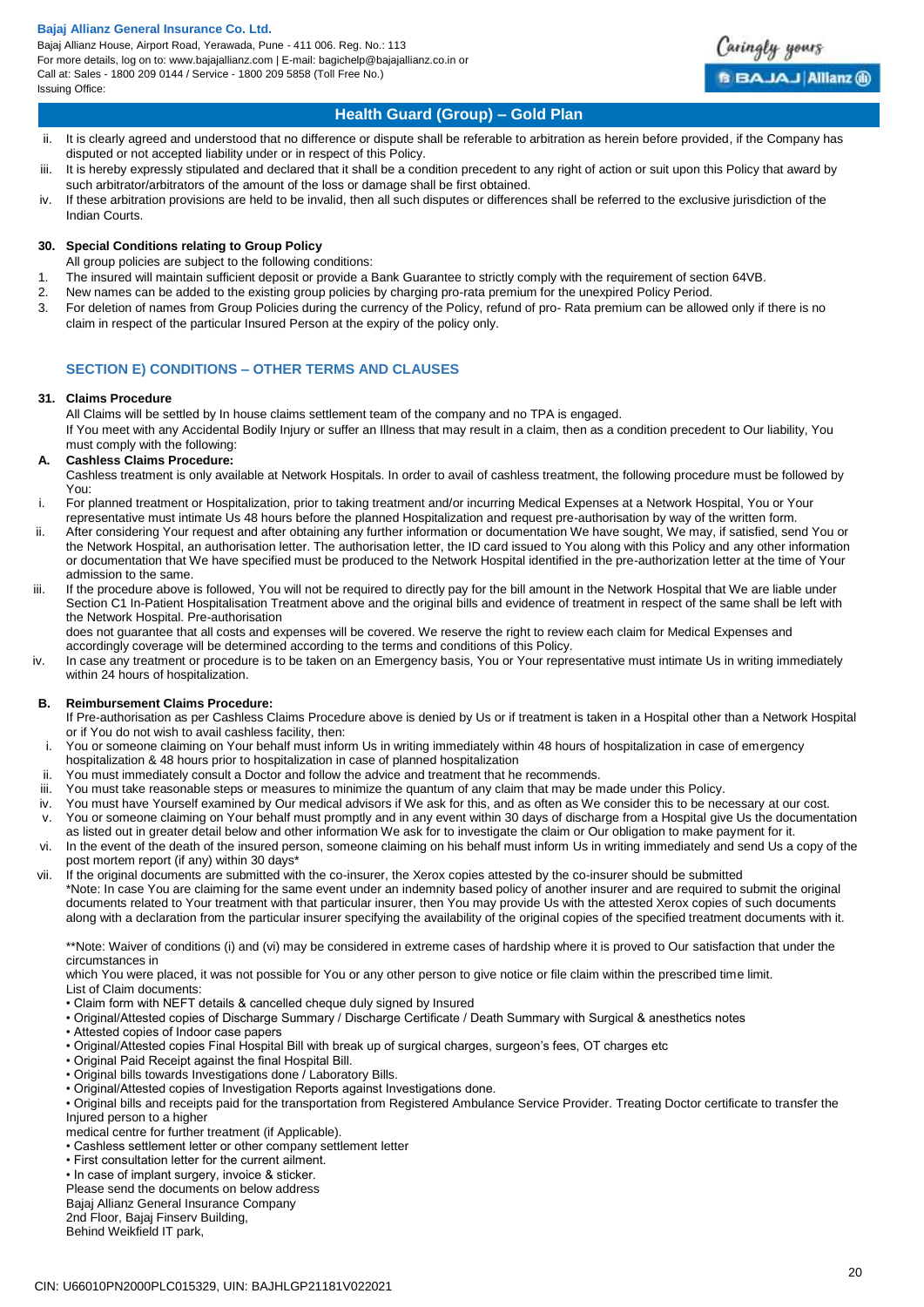Bajaj Allianz House, Airport Road, Yerawada, Pune - 411 006. Reg. No.: 113 For more details, log on to: www.bajajallianz.com | E-mail: bagichelp@bajajallianz.co.in or Call at: Sales - 1800 209 0144 / Service - 1800 209 5858 (Toll Free No.) Issuing Office:



## **Health Guard (Group) – Gold Plan**

Off Nagar Road, Viman Nagar

Pune 411014| Toll free: 1800-103-2529, 1800-22-5858

## **Annexure I**

**List of Day Care Procedures:**

| 1. Suturing - CLW -under LA or GA                                                                                                                                    | 66. Incision and excision of tissue in the perianal region                          |  |
|----------------------------------------------------------------------------------------------------------------------------------------------------------------------|-------------------------------------------------------------------------------------|--|
| 2. Surgical debridement of wound                                                                                                                                     | 67. Surgical treatment of anal fistula                                              |  |
| 3. Therapeutic Ascitic Tapping                                                                                                                                       | 68. Surgical treatment of hemorrhoids                                               |  |
| 4. Therapeutic Pleural Tapping                                                                                                                                       | 69. Sphincterotomy/Fissurectomy                                                     |  |
| 5. Therapeutic Joint Aspiration                                                                                                                                      | 70. Laparoscopic appendicectomy                                                     |  |
| 6. Aspiration of an internal abscess under ultrasound guidance                                                                                                       | 71. Laparoscopic cholecystectomy                                                    |  |
| 7. Aspiration of hematoma                                                                                                                                            | 72. TURP (Resection prostate)                                                       |  |
| 8. Incision and Drainage                                                                                                                                             | 73. Varicose vein stripping or ligation                                             |  |
| 9. Endoscopic Foreign Body Removal - Trachea /- pharynx-<br>larynx/ bronchus                                                                                         | 74. Excision of dupuytren's contracture                                             |  |
| 10. Endoscopic Foreign Body Removal -Oesophagus/stomach<br>/rectum.                                                                                                  | 75. Carpal tunnel decompression                                                     |  |
| 11. True cut Biopsy - breast/- liver/- kidney-Lymph Node/-Pleura/-<br>lung/-Muscle biopsy/-Nerve biopsy/Synovial biopsy/-Bone<br>trephine biopsy/-Pericardial biopsy | 76. Excision of granuloma                                                           |  |
| 12. Endoscopic ligation/banding                                                                                                                                      | 77. Arthroscopic therapy                                                            |  |
| 13. Sclerotherapy                                                                                                                                                    | 78. Surgery for ligament tear                                                       |  |
| 14. Dilatation of digestive tract strictures                                                                                                                         | 79. Surgery for meniscus tear                                                       |  |
| 15. Endoscopic ultrasonography and biopsy                                                                                                                            | 80. Surgery for hemoarthrosis/pyoarthrosis                                          |  |
| 16. Nissen fundoplication for Hiatus Hernia /Gastro esophageal<br>reflux disease                                                                                     | 81. Removal of fracture pins/nails                                                  |  |
| 17. Endoscopic placement/removal of stents                                                                                                                           | 82. Removal of metal wire                                                           |  |
| 18. Endoscopic Gastrostomy                                                                                                                                           | 83. Incision of bone, septic and aseptic                                            |  |
| 19. Replacement of Gastrostomy tube                                                                                                                                  | 84. Closed reduction on fracture, luxation or epiphyseolysis<br>with osetosynthesis |  |
| 20. Endoscopic polypectomy                                                                                                                                           | 85. Suture and other operations on tendons and tendon<br>sheath                     |  |
| 21. Endoscopic decompression of colon                                                                                                                                | 86. Reduction of dislocation under GA                                               |  |
| 22. Therapeutic ERCP                                                                                                                                                 | 87. Cataract surgery                                                                |  |
| 23. Brochoscopic treatment of bleeding lesion                                                                                                                        | 88. Excision of lachrymal cyst                                                      |  |
| 24. Brochoscopic treatment of fistula /stenting                                                                                                                      | 89. Excision of pterigium                                                           |  |
| 25. Bronchoalveolar lavage & biopsy                                                                                                                                  | 90. Glaucoma Surgery                                                                |  |
| 26. Tonsillectomy without Adenoidectomy                                                                                                                              | 91. Surgery for retinal detachment                                                  |  |
| 27. Tonsillectomy with Adenoidectomy                                                                                                                                 | 92. Chalazion removal (Eye)                                                         |  |
| 28. Excision and destruction of lingual tonsil                                                                                                                       | 93. Incision of lachrymal glands                                                    |  |
| 29. Foreign body removal from nose                                                                                                                                   | 94. Incision of diseased eye lids                                                   |  |
| 30. Myringotomy                                                                                                                                                      | 95. Excision of eye lid granuloma                                                   |  |
| 31. Myringotomy with Grommet insertion                                                                                                                               | 96. Operation on canthus & epicanthus                                               |  |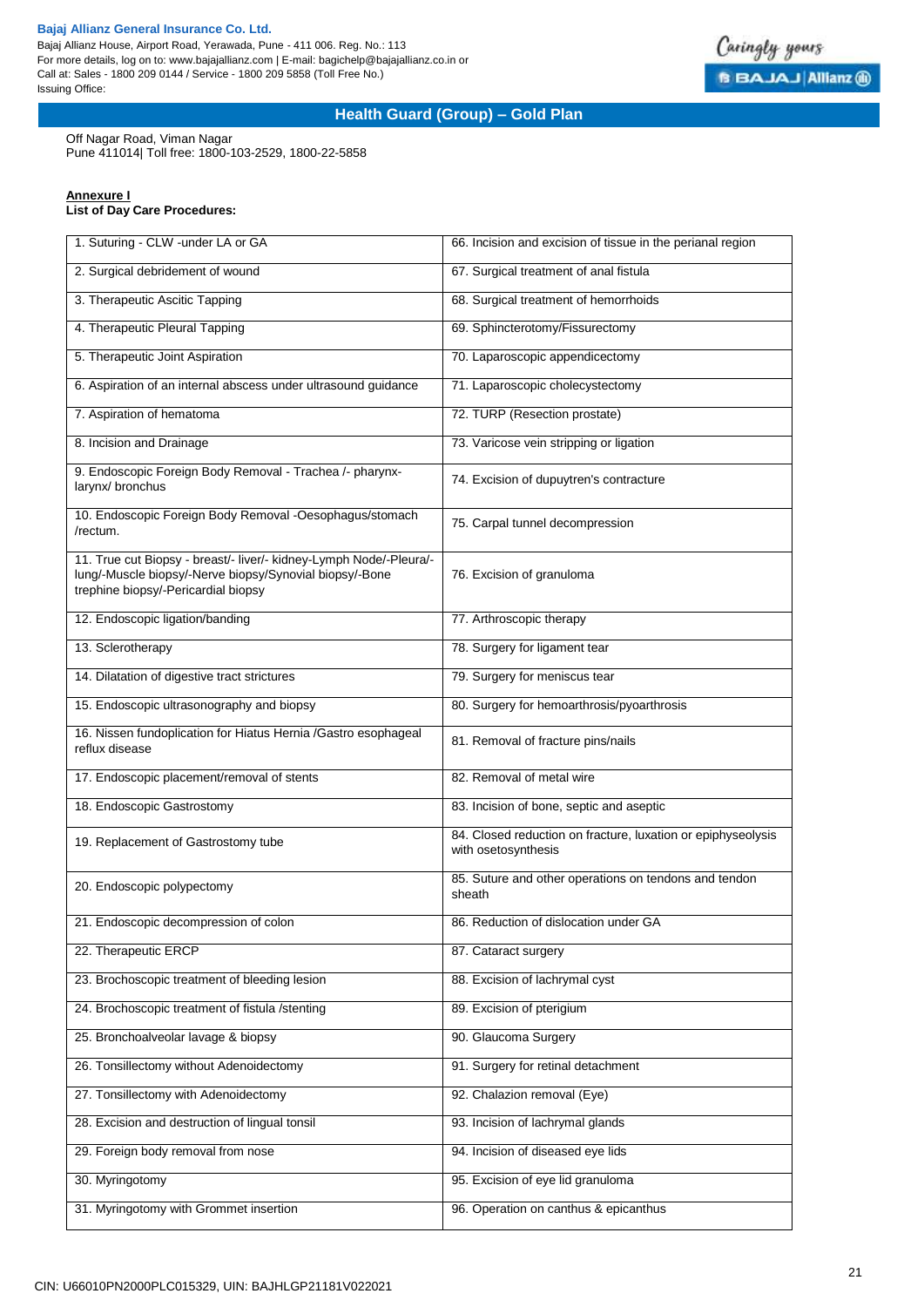Bajaj Allianz House, Airport Road, Yerawada, Pune - 411 006. Reg. No.: 113 For more details, log on to: www.bajajallianz.com | E-mail: bagichelp@bajajallianz.co.in or Call at: Sales - 1800 209 0144 / Service - 1800 209 5858 (Toll Free No.) Issuing Office:



# 32. Myringoplasty /Tympanoplasty 97. Corrective surgery for entropion&ectropion 33. Antral wash under LA 98. Corrective surgery for blepharoptosis 34. Quinsy drainage 99. Foreign body removal from conjunctiva 35. Direct Laryngoscopy with or w/o biopsy 100. Foreign body removal from cornea 36. Reduction of nasal fracture 101. Incision of cornea 37. Mastoidectomy 102. Foreign body removal from lens of the eye 38. Removal of tympanic drain 103. Foreign body removal from posterior chamber of eye 39. Reconstruction of middle ear 104. Foreign body removal from orbit and eye ball 40. Incision of mastoid process & middle ear 105. Excision of breast lump /Fibro adenoma 41. Excision of nose granuloma 106. Operations on the nipple 42. Blood transfusion for recipient 107. Incision/Drainage of breast abscess 43. Therapeutic Phlebotomy 108. Incision of pilonidal sinus 44. Haemodialysis/Peritoneal Dialysis 109. Local excision of diseased tissue of skin and subcutaneous tissue 45. Chemotherapy 110. Simple restoration of surface continuity of the skin and subset frace continuity of the skin and subcutaneous tissue 46. Radiotherapy 111. Free skin transportation, donor site 47. Coronary Angioplasty (PTCA) 112. Free skin transportation recipient site 48. Pericardiocentesis 113. Revision of skin plasty 49. Insertion of filter in inferior vena cava 114. Destruction of the diseases tissue of the skin and subcutaneous tissue 50. Insertion of gel foam in artery or vein 115. Incision, excision, destruction of the diseased tissue of the tongue 51. Carotid angioplasty **116. Glossectomy** 52. Renal angioplasty 117. Reconstruction of the tongue 53. Tumor embolisation 118. Incision and lancing of the salivary gland and a salivary duct 54. TIPS procedure for portal hypertension 119. Resection of a salivary duct 55. Endoscopic Drainage of Pseudopancreatic cyst 120. Reconstruction of a salivary gland and a salivary duct 56. Lithotripsy 121. External incision and drainage in the region of the mouth, jaw and face 57. PCNS (Percutaneous nephrostomy) 122. Incision of hard and soft palate 58. PCNL (percutaneous nephrolithotomy) 123. Excision and destruction of the diseased hard and soft palate 59. Suprapubiccytostomy 124. Incision, excision and destruction in the mouth 60. Tran urethral resection of bladder tumor 125. Surgery to the floor of mouth 61. Hydrocele surgery 126. Palatoplasty 62. Epididymectomy 127. Transoral incision and drainage of pharyngeal abscess 63. Orchidectomy 128. Dilatation and curettage 64. Herniorrhaphy 129. Myomectomies 65. Hernioplasty **130. Simple Oophorectomies**

**Health Guard (Group) – Gold Plan**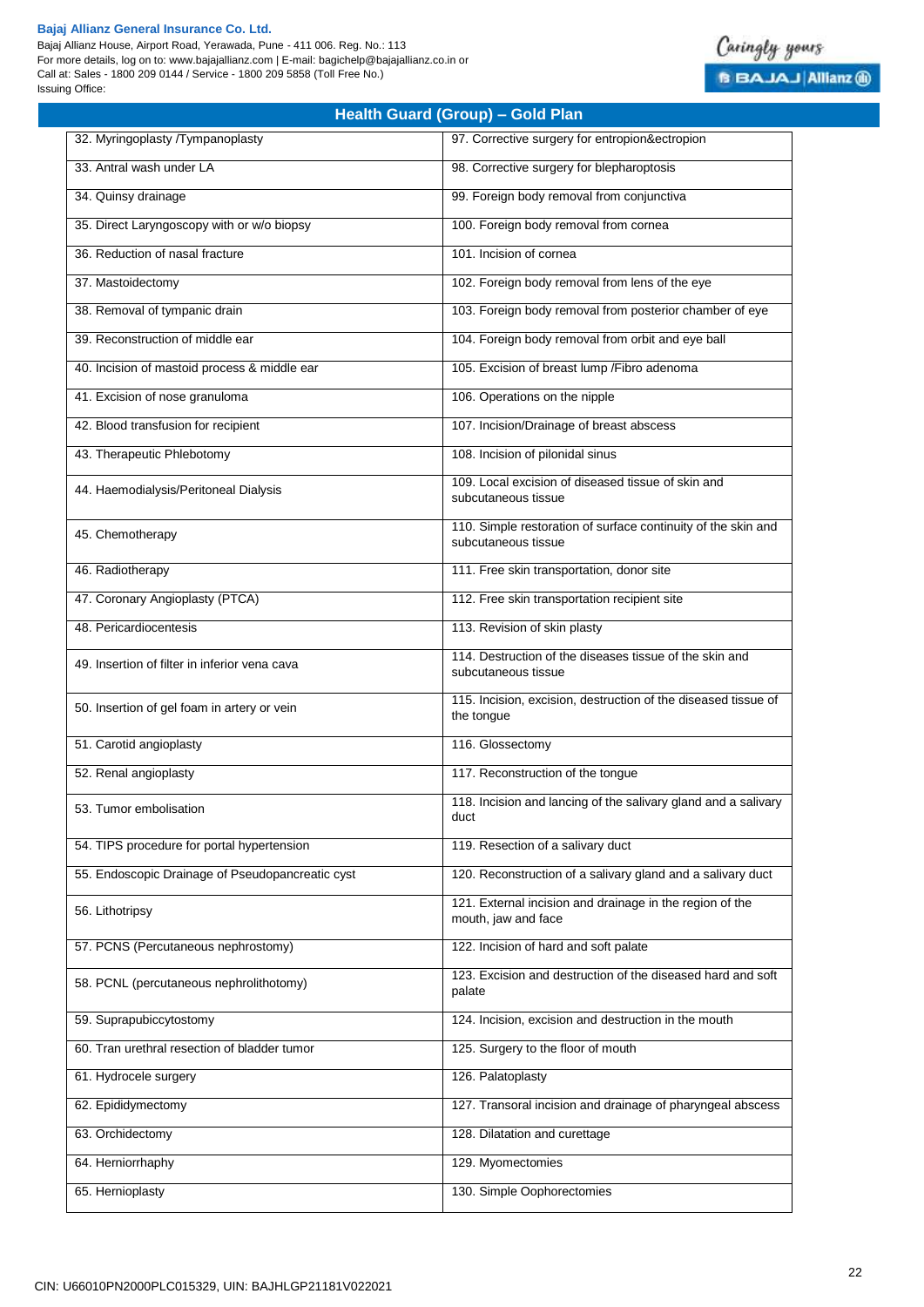Bajaj Allianz House, Airport Road, Yerawada, Pune - 411 006. Reg. No.: 113 For more details, log on to: www.bajajallianz.com | E-mail: bagichelp@bajajallianz.co.in or Call at: Sales - 1800 209 0144 / Service - 1800 209 5858 (Toll Free No.) Issuing Office:



## **Health Guard (Group) – Gold Plan**

### **Note**

**i.** The standard exclusions and waiting periods are applicable to all of the above procedures depending on the medical condition/disease under treatment. Only 24 hours hospitalization is not mandatory.

## **Annexure II:-**

## **List I: List of Non-Medical Items**

| SL<br>No | Item                                                                      |                                                                                                                                    |
|----------|---------------------------------------------------------------------------|------------------------------------------------------------------------------------------------------------------------------------|
| 1        | <b>BABY FOOD</b>                                                          | Not Payable                                                                                                                        |
| 2        | <b>BABY UTILITIES CHARGES</b>                                             | Not Payable                                                                                                                        |
| 3        | <b>BEAUTY SERVICES</b>                                                    | Not Payable                                                                                                                        |
| 4        | <b>BELTS/BRACES</b>                                                       | Not Payable                                                                                                                        |
| 5        | <b>BUDS</b>                                                               | Not Payable                                                                                                                        |
| 6        | <b>COLD PACK/HOT PACK</b>                                                 | Not Payable                                                                                                                        |
| 7        | <b>CARRY BAGS</b>                                                         | Not Payable                                                                                                                        |
| 8        | <b>EMAIL / INTERNET CHARGES</b>                                           | Not Payable                                                                                                                        |
| 9        | FOOD CHARGES (OTHER THAN PATIENT's DIET PROVIDED<br><b>BY HOSPITAL)</b>   | Not Payable                                                                                                                        |
| 10       | <b>LEGGINGS</b>                                                           | Essential in bariatric and varicose vein surgery and should be<br>considered for these conditions where surgery itself is payable. |
| 11       | <b>LAUNDRY CHARGES</b>                                                    | Not Payable                                                                                                                        |
| 12       | <b>MINERAL WATER</b>                                                      | Not Payable                                                                                                                        |
| 13       | <b>SANITARY PAD</b>                                                       | Not Payable                                                                                                                        |
| 14       | <b>TELEPHONE CHARGES</b>                                                  | Not Payable                                                                                                                        |
| 15       | <b>GUEST SERVICES</b>                                                     | Not Payable                                                                                                                        |
| 16       | <b>CREPE BANDAGE</b>                                                      | Not Payable                                                                                                                        |
| 17       | DIAPER OF ANY TYPE                                                        | Not Payable                                                                                                                        |
| 18       | <b>EYELET COLLAR</b>                                                      | Not Payable                                                                                                                        |
| 19       | <b>SLINGS</b>                                                             | Not Payable                                                                                                                        |
| 20       | BLOOD GROUPING AND CROSS MATCHING OF DONORS<br><b>SAMPLES</b>             | Not Payable                                                                                                                        |
| 21       | SERVICE CHARGES WHERE NURSING CHARGES ALSO<br>CHARGED                     | Not Payable                                                                                                                        |
| 22       | <b>Television Charges</b>                                                 | Not Payable                                                                                                                        |
| 23       | <b>SURCHA RGES</b>                                                        | Not Payable                                                                                                                        |
| 24       | ATTENDANT CHARGES                                                         | Not Payable                                                                                                                        |
| 25       | EXTRA DIET OF PATIENT (OTHER THAN THAT WHICH<br>FORMS PART OF BED CHARGE) | Not Payable                                                                                                                        |
| 26       | <b>BIRTH CERTIFICATE</b>                                                  | Not Payable                                                                                                                        |
| 27       | <b>CERTIFICATE CHARGES</b>                                                | Not Payable                                                                                                                        |
| 28       | <b>COURIER CHARGES</b>                                                    | Not Payable                                                                                                                        |
| 29       | CONVEYANCE CHARGES                                                        | Not Payable                                                                                                                        |
| 30       | MEDICAL CERTIFICATE                                                       | Not Payable                                                                                                                        |
| 31       | MEDICAL RECORDS                                                           | Not Payable                                                                                                                        |
| 32       | PHOTOCOPIES CHARGES                                                       | Not Payable                                                                                                                        |
| 33       | MORTUARY CHARGES                                                          | Not Payable                                                                                                                        |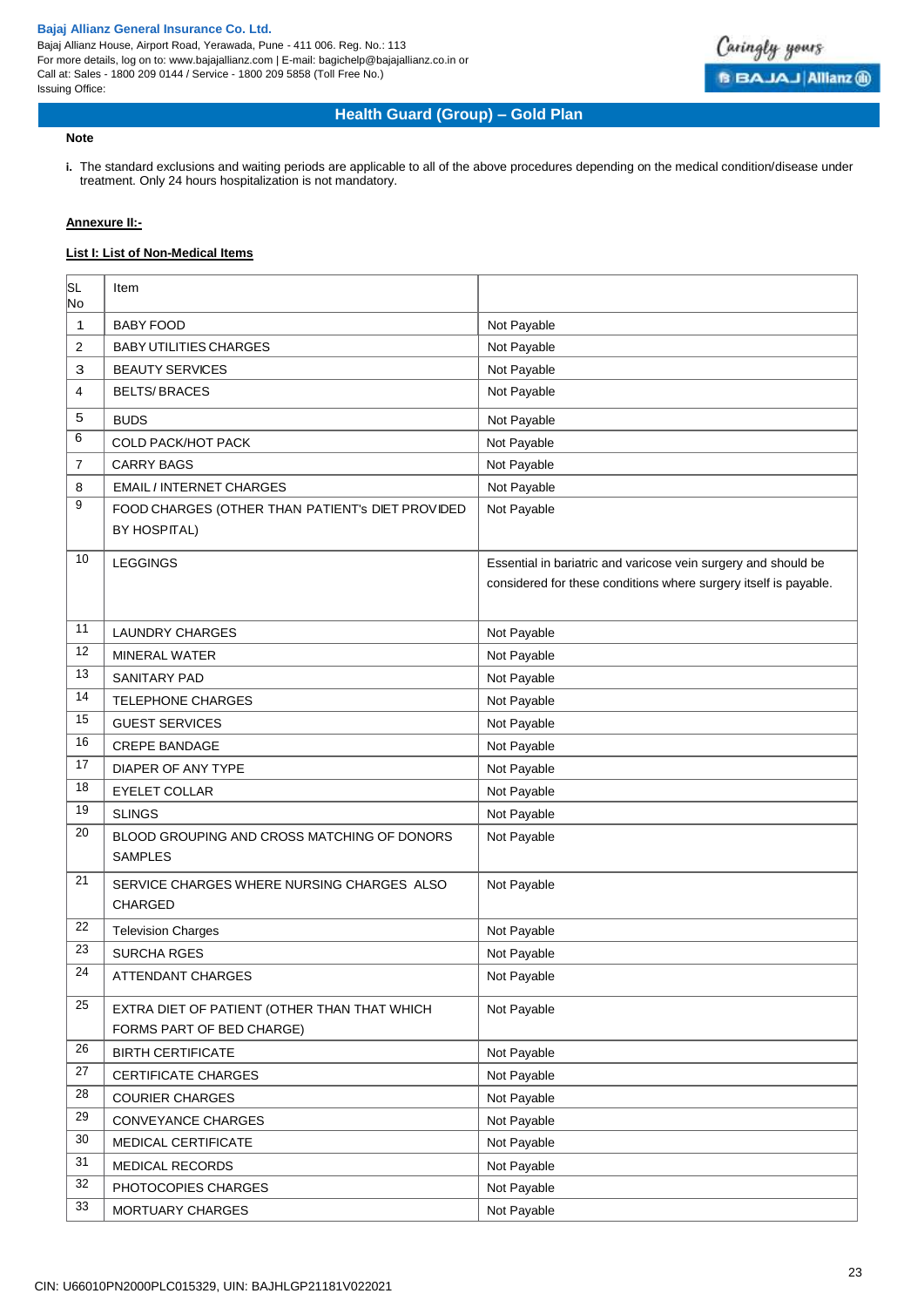Bajaj Allianz House, Airport Road, Yerawada, Pune - 411 006. Reg. No.: 113 For more details, log on to: www.bajajallianz.com | E-mail: bagichelp@bajajallianz.co.in or Call at: Sales - 1800 209 0144 / Service - 1800 209 5858 (Toll Free No.) Issuing Office:



|    | <b>Health Guard (Group) - Gold Plan</b>                  |             |  |  |
|----|----------------------------------------------------------|-------------|--|--|
| 34 | <b>WALKING AIDS CHARGES</b>                              | Not Payable |  |  |
| 35 | OXYGEN CYLINDER (FOR USAGE OUTSIDE THE HOSPITAL)         | Not Payable |  |  |
|    |                                                          |             |  |  |
| 36 | <b>SPACER</b>                                            | Not Payable |  |  |
| 37 | <b>SPIROMETRE</b>                                        | Not Payable |  |  |
| 38 | NEBULIZER KIT                                            | Not Payable |  |  |
| 39 | <b>STEAM INHALER</b>                                     | Not Payable |  |  |
| 40 | <b>ARMSLING</b>                                          | Not Payable |  |  |
| 41 | <b>THERMOMETER</b>                                       | Not Payable |  |  |
| 42 | <b>CERVICAL COLLAR</b>                                   | Not Payable |  |  |
| 43 | <b>SPLINT</b>                                            | Not Payable |  |  |
| 44 | <b>DIABETIC FOOT WEAR</b>                                | Not Payable |  |  |
| 45 | KNEE BRACES (LONG/ SHORT/ HINGED)                        | Not Payable |  |  |
| 46 | KNEE IMMOBILIZER/S HOULDER IMMOBILIZER                   | Not Payable |  |  |
| 47 | <b>LUMBOSACRAL BELT</b>                                  | Not Payable |  |  |
| 48 | NIMBUS BED OR WATER OR AIR BED CHARGES                   | Not Payable |  |  |
| 49 | AMBULANCE COLLAR                                         | Not Payable |  |  |
| 50 | AMBULANCE EQUIPMENT                                      | Not Payable |  |  |
| 51 | ABDOMINAL BINDER                                         | Not Payable |  |  |
| 52 | PRIVATE NURSES CHARGES - SPECIAL NURSING                 | Not Payable |  |  |
| 53 | <b>SUGAR FREE Tablets</b>                                | Not Payable |  |  |
| 54 | CREAMS POWDERS LOTIONS (Toiletries are not payable, only | Not Payable |  |  |
|    | prescribed medical pharmaceuticals payable)              |             |  |  |
|    |                                                          |             |  |  |
| 55 | <b>ECG ELECTRODES</b>                                    | Not Payable |  |  |
| 56 | <b>GLOVES</b>                                            | Not Payable |  |  |
| 57 | <b>NEBULISATION KIT</b>                                  | Not Payable |  |  |
| 58 | ANY KIT WITH NO DETAILS MENTIONED [DELIVERY KIT,         | Not Payable |  |  |
|    | ORTHOKIT, RECOVERY KIT, ETC]                             |             |  |  |
| 59 | KIDNEY TRAY                                              | Not Payable |  |  |
| 60 | <b>MASK</b>                                              | Not Payable |  |  |
| 61 | <b>OUNCE GLASS</b>                                       | Not Payable |  |  |
| 62 | OXYGEN MASK                                              | Not Payable |  |  |
| 63 | PELVIC TRACTION BELT                                     | Not Payable |  |  |
| 64 | PAN CAN                                                  | Not Payable |  |  |
| 65 | TROLLY COVER                                             | Not Payable |  |  |
| 66 | UROMETER, URINE JUG                                      | Not Payable |  |  |
| 68 | VASOFIX SAFETY                                           | Not Payable |  |  |

## **List ll - ltems that are to be subsumed into Room Charges**

| <b>S. No.</b> | <b>Item</b>                                |
|---------------|--------------------------------------------|
|               | BABY CHARGES (UNLESS SPECIFIED /INDICATED) |
| 2             | <b>HAND WASH</b>                           |
| 3             | <b>SHOE COVER</b>                          |
| 4             | <b>CAPS</b>                                |
| 5             | <b>CARDLE CHARGES</b>                      |
| 6             | <b>COMB</b>                                |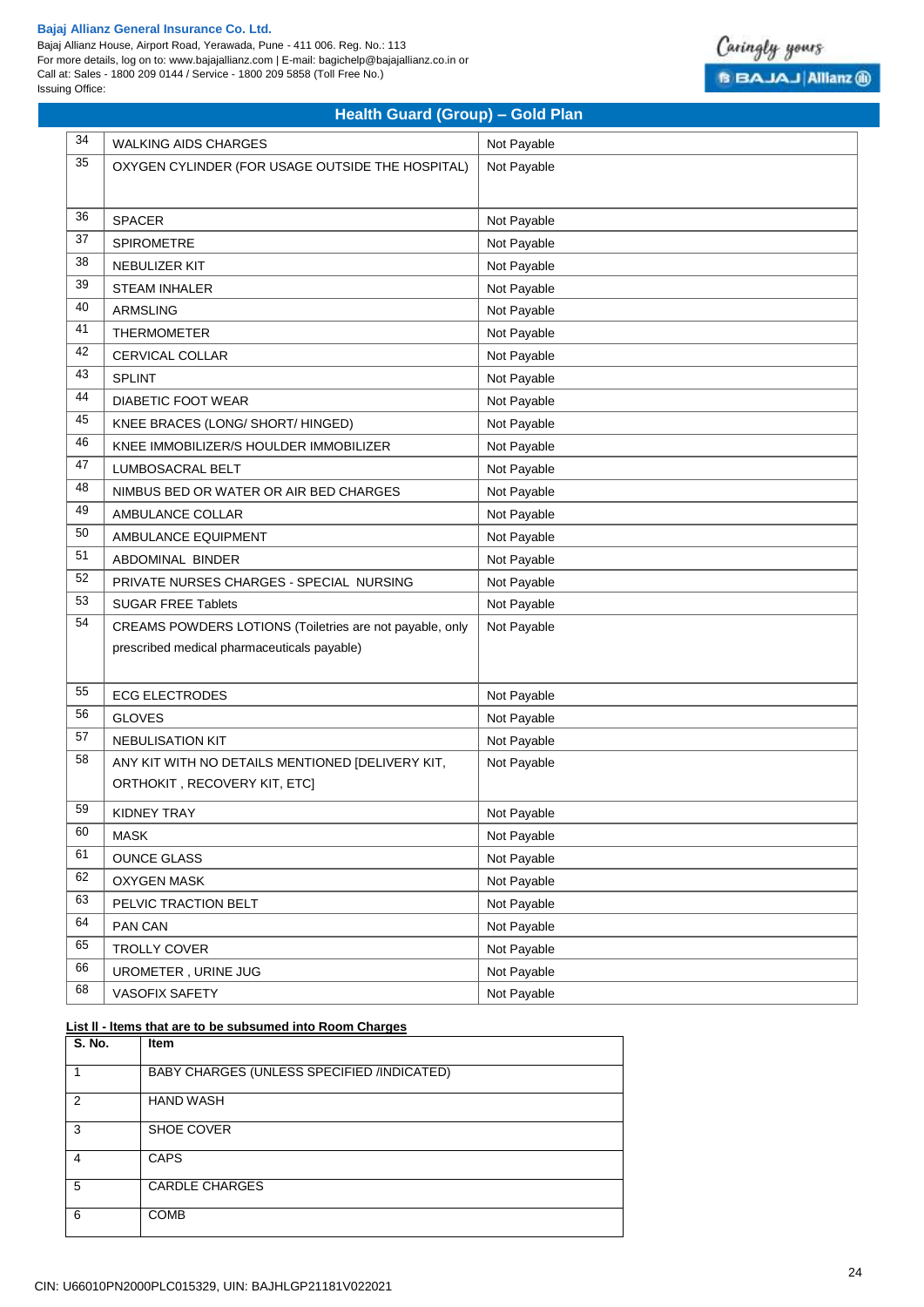Bajaj Allianz House, Airport Road, Yerawada, Pune - 411 006. Reg. No.: 113 For more details, log on to: www.bajajallianz.com | E-mail: bagichelp@bajajallianz.co.in or Call at: Sales - 1800 209 0144 / Service - 1800 209 5858 (Toll Free No.) Issuing Office:

|  | Health Guard (Group) - Gold Plan |  |  |
|--|----------------------------------|--|--|
|--|----------------------------------|--|--|

| $\overline{7}$ | EAU-DE-COLOGNE/ROOM FRESHNERS                       |
|----------------|-----------------------------------------------------|
| 8              | <b>FOOT COVER</b>                                   |
| 9              | <b>GOWN</b>                                         |
| 10             | <b>SLIPPERS</b>                                     |
| 11             | <b>TISSUE PAPPER</b>                                |
| 12             | <b>TOOTH PASTE</b>                                  |
| 13             | <b>TOOTH BRUSH</b>                                  |
| 14             | <b>BED PAN</b>                                      |
| 15             | <b>FACE MASK</b>                                    |
| 16             | <b>FLEXI MASK</b>                                   |
| 17             | <b>HAND HOLDER</b>                                  |
| 18             | SPUTUM CUP                                          |
| 19             | <b>DISINEFCTANT LOTIONS</b>                         |
| 20             | <b>LUXURY TAX</b>                                   |
| 21             | <b>HVAC</b>                                         |
| 22             | <b>HOUSE KEEPING CHARGES</b>                        |
| 23             | AIR CONDITIONER CHARGES                             |
| 24             | IM IV INJECTION CHARGES                             |
| 25             | <b>CLEAN SHEET</b>                                  |
| 26             | <b>BLANKET/WARMER BLANKET</b>                       |
| 27             | <b>ADMISSION KIT</b>                                |
| 28             | <b>DIABETIC CHART CHARGES</b>                       |
| 29             | DOCUMENTATION CHARGES/ADMINISTRATIVE EXPENSES       |
| 30             | <b>DISCHARGE PROCEDURE CHARGES</b>                  |
| 31             | <b>DAILY CHART CHARGES</b>                          |
| 32             | <b>ENTRANCE PASS / VISITORS PASS CHARGES</b>        |
| 33             | EXPENSES RELATED TO PRESCRIPTION ON DISCHARGE       |
| 34             | FILE OPENING CHARGES                                |
| 35             | INCTDENTAL EXPENSES / MtSC. CHARGES (NOT EXPLATNED) |
| 36             | PATIENT IDENTIFICATION BAND / NAME TAG              |
| 37             | PULSEOXYMETER CHARGES                               |

## **List III- ltems that are to be subsumed into Procedure Charges**

| S. No. | Item                                               |
|--------|----------------------------------------------------|
|        | HAIR REMOVAL CREAM                                 |
| 2      | DISPOSABLES RAZORS CHARGES (for site preparations) |
| 3      | EYE PAD                                            |
| 4      | <b>EYE SHEILD</b>                                  |
| 5      | <b>CAMERA COVER</b>                                |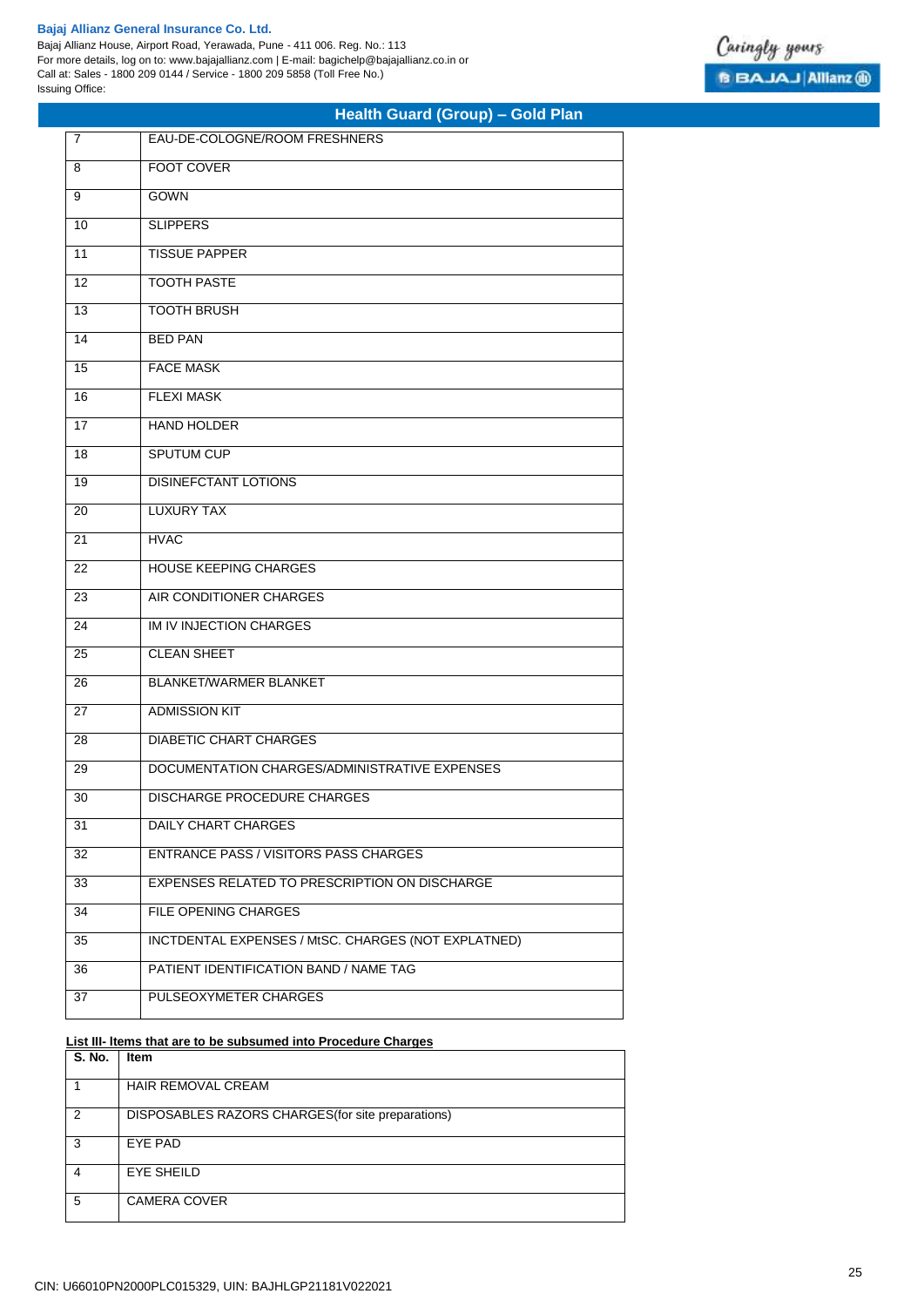Bajaj Allianz House, Airport Road, Yerawada, Pune - 411 006. Reg. No.: 113 For more details, log on to: www.bajajallianz.com | E-mail: bagichelp@bajajallianz.co.in or Call at: Sales - 1800 209 0144 / Service - 1800 209 5858 (Toll Free No.) Issuing Office:

## **Health Guard (Group) – Gold Plan**

| 6              | DVD, CD CHARGES                          |
|----------------|------------------------------------------|
| $\overline{7}$ | <b>GAUSE SOFT</b>                        |
| 8              | <b>GAUZE</b>                             |
| 9              | WARD AND THEATRE BOOKING CHARGES         |
| 10             | ARTHROSCOPE AND ENDOSCOPY INSTRUMENTS    |
| 11             | MICROSCOPE COVER                         |
| 12             | SURGICAL BLADES, HARMONICSCALPEL, SHAVER |
| 13             | <b>SURGICAL DRILL</b>                    |
| 14             | <b>EYE KIT</b>                           |
| 15             | <b>EYE DRAPE</b>                         |
| 16             | <b>X-RAY FILM</b>                        |
| 17             | <b>BOYLES APPARATUS CHARGES</b>          |
| 18             | <b>COTTON</b>                            |
| 19             | <b>COTTON BANDAGE</b>                    |
| 20             | <b>SURGICAL TAPE</b>                     |
| 21             | <b>APRON</b>                             |
| 22             | <b>TORNIQUET</b>                         |
| 23             | ORTHOBUNDLE, GYNAEC BUNDLE               |

## **List lV - ltems that are to be subsumed into costs of treatment**

| <b>S. No.</b>  | <b>Item</b>                                                    |
|----------------|----------------------------------------------------------------|
| $\mathbf{1}$   | ADMISSION/REGISTRATION CHARGES                                 |
| 2              | HOSPITALIZATION FOR EVALUATION/DIAGNOSTIC PURPOSE              |
| 3              | URINE CONTAINER                                                |
| 4              | BLOOD RESERVATION CHARGES AND ANTE NATAL BOOKING CHARGES       |
| 5              | <b>BIPAP MACHINE</b>                                           |
| 6              | <b>CPAP/CAPD EQUIPMENTS</b>                                    |
| $\overline{7}$ | <b>INFUSION PUMP-COST</b>                                      |
| 8              | HYDROGEN PERPOXIDE\SPIRIT\DISINFECTION ETC                     |
| 9              | NUTTRITION PLANNING CHARGES - DIETICIAN CHARGES - DIET CHARGES |
| 10             | <b>HIV KIT</b>                                                 |
| 11             | ANTISEPTIC MOUTHWASH                                           |
| 12             | <b>LOZENGES</b>                                                |
| 13             | <b>MOUTH PAINT</b>                                             |
| 14             | <b>VACCINATION CHARGES</b>                                     |
| 15             | ALCOHOL SWABES                                                 |
| 16             | <b>SCRUB SOLUTION / STERILLIUM</b>                             |
| 17             | <b>GLUCOMETER &amp; STRIPS</b>                                 |
| 18             | <b>URINE BAG</b>                                               |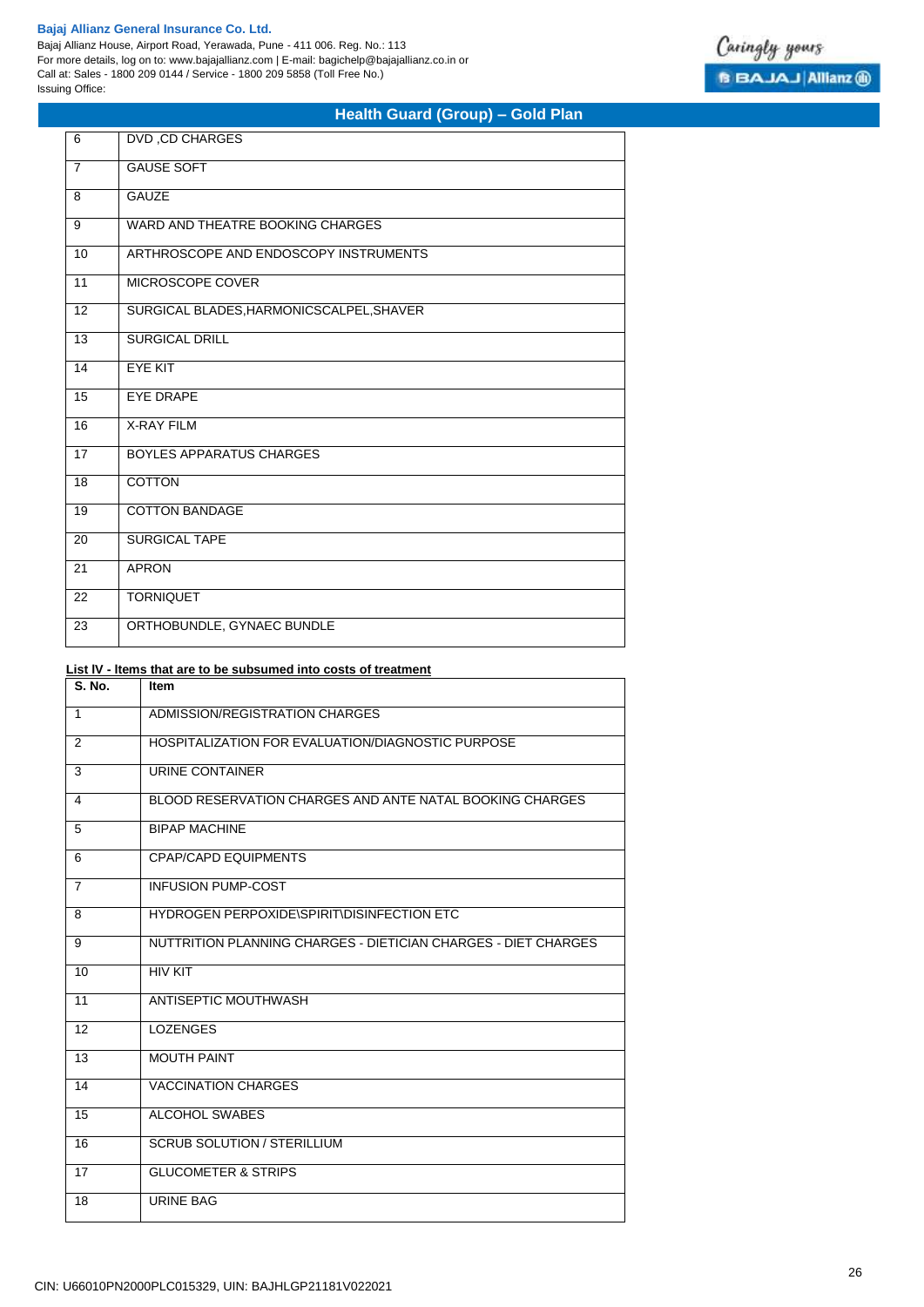Bajaj Allianz House, Airport Road, Yerawada, Pune - 411 006. Reg. No.: 113 For more details, log on to: www.bajajallianz.com | E-mail: bagichelp@bajajallianz.co.in or Call at: Sales - 1800 209 0144 / Service - 1800 209 5858 (Toll Free No.) Issuing Office:



## **Health Guard (Group) – Gold Plan**

#### **Annexure III: Modern Treatment Methods and Advancement in Technologies**

Modern Treatment Methods and Advancement in Technologies (as per below list) are covered up to 50% of Sum Insured or 5 lacs whichever is lower, subject to policy terms, conditions, coverages and exclusions

- A. Uterine Artery Embolization and HIFU
- B. Balloon Sinuplasty
- C. Deep Brain stimulation
- D. Oral chemotherapy
- E. Immunotherapy- Monoclonal Antibody to be given as injection
- F. Intra vitreal injections
- G. Robotic surgeries
- H. Stereotactic radio surgeries
- I. Bronchical Thermoplasty
- J. Vaporisation of the prostrate (Green laser treatment or holmium laser treatment)
- K. IONM -(Intra Operative Neuro Monitoring)
- L. Stem cell therapy: Hematopoietic stem cells for bone marrow transplant for haematological conditions to be covered

## **Annexure IV - Preventive and Wellness Benefit**

## **What is Healthkarats-**

Healthkarats are reward points earned for each activity specified in activity chart.

Healthkarats can be earned by complying with various activities listed below under step 2 activities.

## **How to earn Healthkarats-**

- **Step 1- Portal registration**
- Download the android and iOS based mobile application "Insurance Wallet" from Play Store
- Or register in the Bajaj Allianz General Insurance Company's (BAGIC) Preventive and Wellness Benefit Portal insurance wallet / pro-fit.bjaz.in Fill up essentials mentioned for registration
- Create Log in id and Password
- Post registration, log in to your account by using the USER ID and PASSWORD
- The Insured Person can also earn Healthkarats for the Registration and addition of your policy details

#### **Step 2- Activities**

- Prevention and Identification
- Care Management
- Claim Management
- Connected Health
- Fitness Subscription

## **I. Prevention and Identification-**

Early prevention of any medical condition helps for early and uncomplicated recovery resulting in healthy and longer life.

This can be achieved by doing a regular "Health Check-up" and Investigations (Tests).

During The Insured Person's regular "Health Check-up" if he/she is identified for any disease/illness, he/she is expected to take a disease specific tests.

Healthkarates can be earned by performing regular "Health Check-up", "Investigations" (Tests) and "Disease specific tests" as indicated in the table provided in policy wording.

## **II. Care Management**

The Insured Person can enroll yourself to a Disease Management Programme where our experts will provide him/her specific disease protocol to follow for his/her better health.

This will assist the Insured Person along with his/her regular physician's treatment to have effective control on chronic diseases. Healthkarates can be earned once The Insured Person enroll in the programme and ensuring compliance with protocols specified by the Company

## **III. Claim Management**

The Company always pray for your good health and best of our service if in case of any claim. Healthkarats are achieved in multiple activities like No claim reported, in time claim intimation, Cashless Treatment at Preferred Provider Network etc. as mentioned in policy wording.

## **IV. Connected Health**

The Company ensure the Insured Person's participation for good health with his/her everyday activity. Helathkarats can be earned for the Insured Person's daily exercise i.e calculating steps and or completed health challenges which can be tracked and calculated by mobile app informed earlier in Step 1 i.e. Portal registration by the Company

## **V. Fitness Subscription**

The Company will provide the Insured Person information on health and wellness training, online fitness portals, sporting events, various sports and health related applications, latest fitness accessories through periodic communications like e-mailers, blogs, forums etc.

The Insured Person can earn Healthkarats by enrolling himself/herself in any of the registered activity like Swimming/ Sports Classes/Gym/Yoga/Meditation/Marathon participation,. **How to redeem Healthkarats-**

## **Eligibility for redemption of Healthkarats :-**

1 Healthkarats = INR 0.50 or 50 Paisa

- 
- Healthkarats redemption benefit can be availed only if the healthkarats exceeds 2000 points.

e.g.- Scenario 1: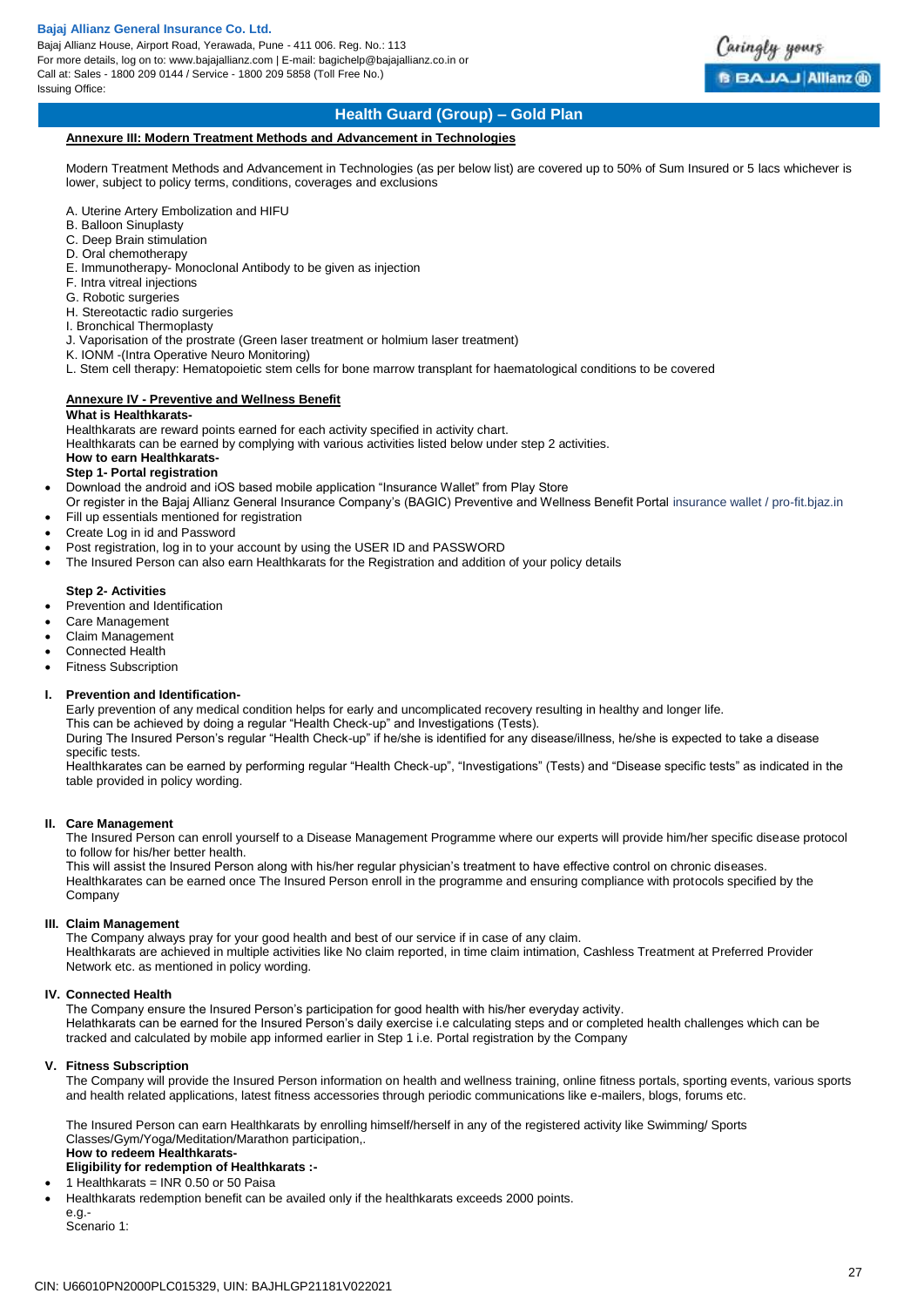Bajaj Allianz House, Airport Road, Yerawada, Pune - 411 006. Reg. No.: 113 For more details, log on to: www.bajajallianz.com | E-mail: bagichelp@bajajallianz.co.in or Call at: Sales - 1800 209 0144 / Service - 1800 209 5858 (Toll Free No.) Issuing Office:



## **Health Guard (Group) – Gold Plan**

If score  $= 2000$ Eligible score =  $2000 - 2000 = 0$ ; Pay-out = 0 (as there is a minimum limit on the score of 2000) Scenario 2: If  $Score = 3000$ , Eligible score = 3000 as it exceeds 2000; Pay-out = 3000 x INR 0.50 = INR 1500/-

#### **Process of Redemptions of healthkarats**

- 1. Portal registration and self-enrolment is mandatory.
- The Insured Person can participate in any or all the activities mentioned in activity chart.
- 3. The cost of Medical Risk Assessment, Preventive disease specific check-up, chronic disease management program, and Fitness subscription specified in the Activity chart will be borne by the Insured Person.
- 4. Medical tests can also be done at any of the Company's Network Providers\*.
- 5. The reward Healthkarats earned/ redeemed and the reward amount will be updated as per the scheduler on the Portal during the Policy Period and at the end of the Policy Period. Reward amount if any shall be intimated to the Insured Person via SMS, EMAIL or can be checked on our portal as well i.e insurance wallet/pro-fit.bjaz.in.
- 6. In cases of family floater policy, the average of the Healthkarats of all the adult Insured Persons (Above the age of 18 years) will be considered for per person utilization
- 7. All of these Healthkarats will be accrued and can be used for one of the below-
- Waiving of NME for individual or Group clients
- Co-pay as applicable for Group clients
- Redeem discounted vouchers of Outpatient consultations or treatments, Pharmaceuticals and Health check-ups Select and claim a privilege browsed from our site insurance wallet/pro-fit.bjaz.in or Pro Fit Application
- 8. The Healthkarat Benefit Amount earned during the Policy Period shall be updated real-time during the current Policy Period and shown on the portal and also intimated to the Insured Person via SMS/ email.

### **Illustration of Healthkarats Redemption Scenario I: - Individual Policy**

- Ram is enrolled under Group Health Guard for INR 5lacs Sum Insured.
- He has undergone pre-Policy medical examination due to his Age and is found to have diabetes.
- He opt for a Chronic Management Program to keep his diabetes condition in control.

Let's understand how he can earn Healthkarats under the Policy under different circumstances.

| <b>Activity Description</b>                                                          | <b>Earned Healthkarats</b> |  |
|--------------------------------------------------------------------------------------|----------------------------|--|
| <b>Step 1- Portal registration</b>                                                   |                            |  |
| Signed up and added the Policy details                                               | 275                        |  |
| Step 2- Activities Prevention and Identification                                     |                            |  |
| <b>Taken Health Risk Assessment</b>                                                  |                            |  |
| Completed in single session (Attempt and Completed)                                  | 250                        |  |
| Achieved Wellness score- 41-60                                                       | 50                         |  |
| Taken HRA again after 6 months where wellness score came<br>at 61-80                 | 75                         |  |
| Improvement by one slab                                                              | 50                         |  |
| Health Check-up- Basic taken twice in a year                                         | 500                        |  |
| *HbA1c- For Diabetes done 4 times in a year                                          | 200                        |  |
| Done PSA for males above 40yrs                                                       | 200                        |  |
| <b>Care Management</b>                                                               |                            |  |
| Purchased the Diabetes Disease management program which<br>includes below activities |                            |  |
| HbA1c                                                                                |                            |  |
| Blood Sugar-Fasting and PP                                                           | 1000                       |  |
| Urine Analysis- Protein and Sugar                                                    |                            |  |
| <b>Thyroid Function</b>                                                              |                            |  |
| Diet plan                                                                            |                            |  |
| <b>Health Coach</b>                                                                  |                            |  |
| <b>Additional Bonus Points</b>                                                       |                            |  |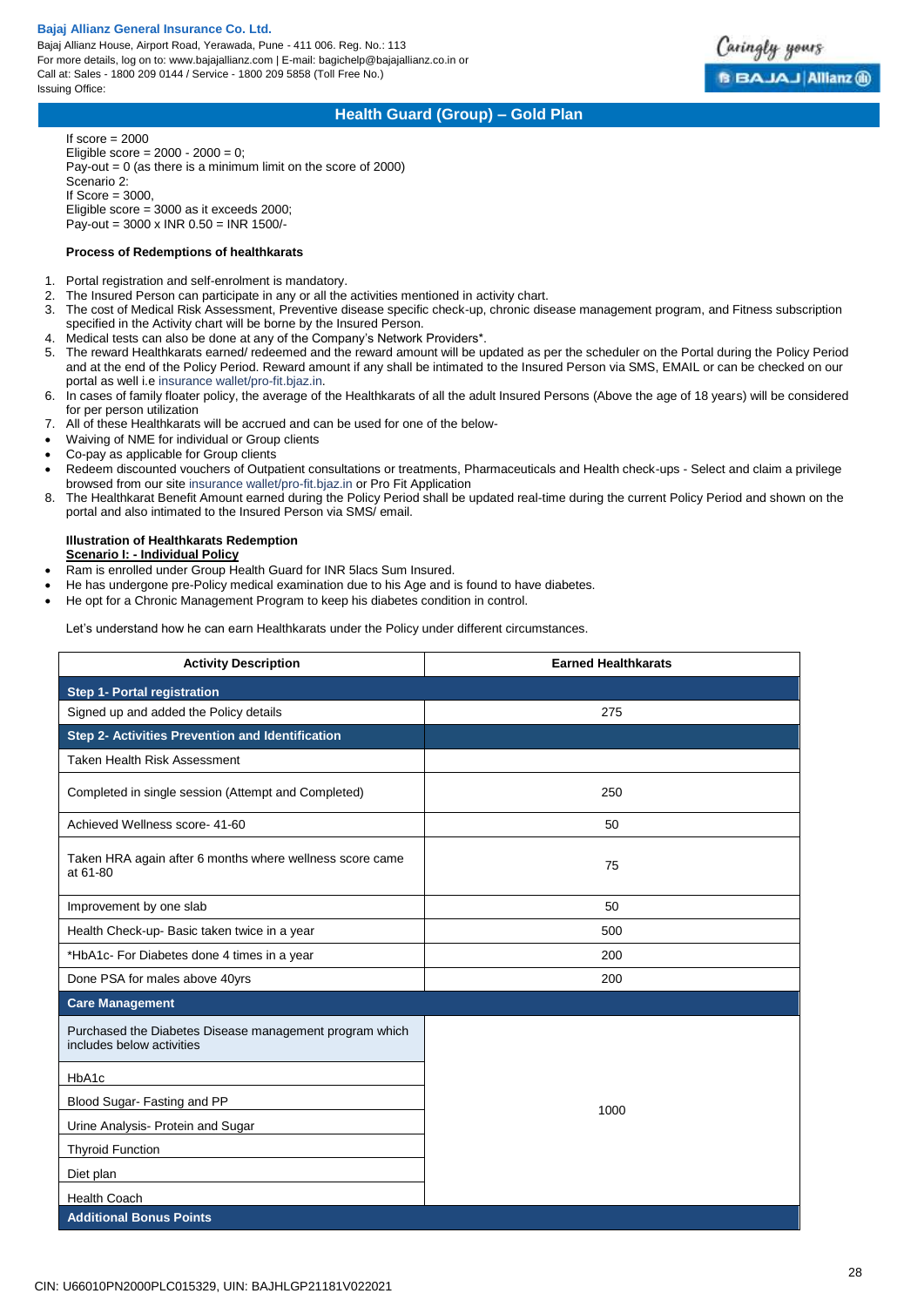Bajaj Allianz House, Airport Road, Yerawada, Pune - 411 006. Reg. No.: 113 For more details, log on to: www.bajajallianz.com | E-mail: bagichelp@bajajallianz.co.in or Call at: Sales - 1800 209 0144 / Service - 1800 209 5858 (Toll Free No.) Issuing Office:

| <b>Health Guard (Group) - Gold Plan</b>                                    |                                   |  |
|----------------------------------------------------------------------------|-----------------------------------|--|
| Claimed once in a policy and Given Claim Intimation for<br>Hospitalization | 500                               |  |
| Taken Cashless Treatment at PPN                                            | 250                               |  |
| Opted twin sharing room                                                    | 500                               |  |
| <b>Connected Health</b>                                                    |                                   |  |
| Average Steps taken every day was 6000-8000 steps/day                      | 5 per day for $365$ days = $1825$ |  |
| <b>Fitness Subscription</b>                                                |                                   |  |
| Subscribe to Yoga classes, entered the log thought the year                | 1000                              |  |
| <b>Total Points Earned</b>                                                 | 6675                              |  |

Based on the total points earned in a year Ram will be entitled to redeem his points against claims.

- Total points earned- 6675
- 6675 points x INR 0. 50 (1 point = INR 0.50) = INR 3338/-
- INR 3338/- can be redeemed against the Non-medical expenses as defined under Annexure II of policy wordings.
- If the non-medical expenses are INR. 2000/- i.e. 4000 reward points
- 4000 points would be redeemed
- Remaining 2675 points would be updated to be utilize for the next claim.

## **Scenario II: - Floater Policy**

- Mr. Abhijit and his wife Mrs. Kapila are enrolled under Group Health Guard for INR 3lacs Sum Insured.
- Both are living healthy life and not diagnosed or having treatment for any chronic Management programme.
- Let's understand how he can earn Healthkarats under the Policy under different circumstances.

| <b>Activity Description</b>                                          | <b>Earned Healthkarats</b>         | <b>Activity Description</b>                                                 | <b>Earned Healthkarats</b>           |
|----------------------------------------------------------------------|------------------------------------|-----------------------------------------------------------------------------|--------------------------------------|
|                                                                      | Mr Abhijit                         |                                                                             | Mrs. Kapila                          |
| <b>Step 1- Portal registration</b>                                   |                                    | <b>Step 1- Portal registration</b>                                          |                                      |
| Signed up and added the Policy details                               | 275                                | Signed up and added the Policy details                                      | 275                                  |
| <b>Step 2- Activities</b>                                            |                                    | <b>Step 2- Activities</b>                                                   |                                      |
| <b>Prevention and Identification</b>                                 |                                    | <b>Prevention and Identification</b>                                        |                                      |
| Taken Health Risk Assessment                                         |                                    | Taken Health Risk Assessment                                                |                                      |
| Completed in single session (Attempt and<br>Completed)               | 250                                | Completed in single session (Attempt and<br>Completed)                      | 250                                  |
| Achieved Wellness score- 41-60                                       | 50                                 | Achieved Wellness score- 41-60                                              | 50                                   |
| Taken HRA again after 6 months where<br>wellness score came at 61-80 | 75                                 | Taken HRA again after 6 months where<br>wellness score remain same at 41-60 | 50                                   |
| Improvement by one slab                                              | 50                                 | Improvement by one slab                                                     |                                      |
| Done PSA for males above 40yrs                                       | 200                                | No additional Tests done                                                    |                                      |
| <b>Additional Bonus Points</b>                                       |                                    | <b>Additional Bonus Points</b>                                              |                                      |
| No claim in policy                                                   | 1000                               | Claimed once in a policy and Given Claim<br>Intimation for Hospitalization  | 500                                  |
|                                                                      | $\blacksquare$                     | <b>Taken Cashless Treatment at PPN</b>                                      | 250                                  |
|                                                                      |                                    | Opted twin sharing room                                                     | 500                                  |
| <b>Connected Health</b>                                              |                                    | <b>Connected Health</b>                                                     |                                      |
| Average Steps taken every day was 6000-<br>8000 steps/day            | 5 per day for 365 days $=$<br>1825 | Average Steps taken every day was 8001-<br>10000 steps/day                  | 7.5 per day for 365 days<br>$= 2738$ |
| <b>Fitness Subscription</b>                                          |                                    | <b>Fitness Subscription</b>                                                 |                                      |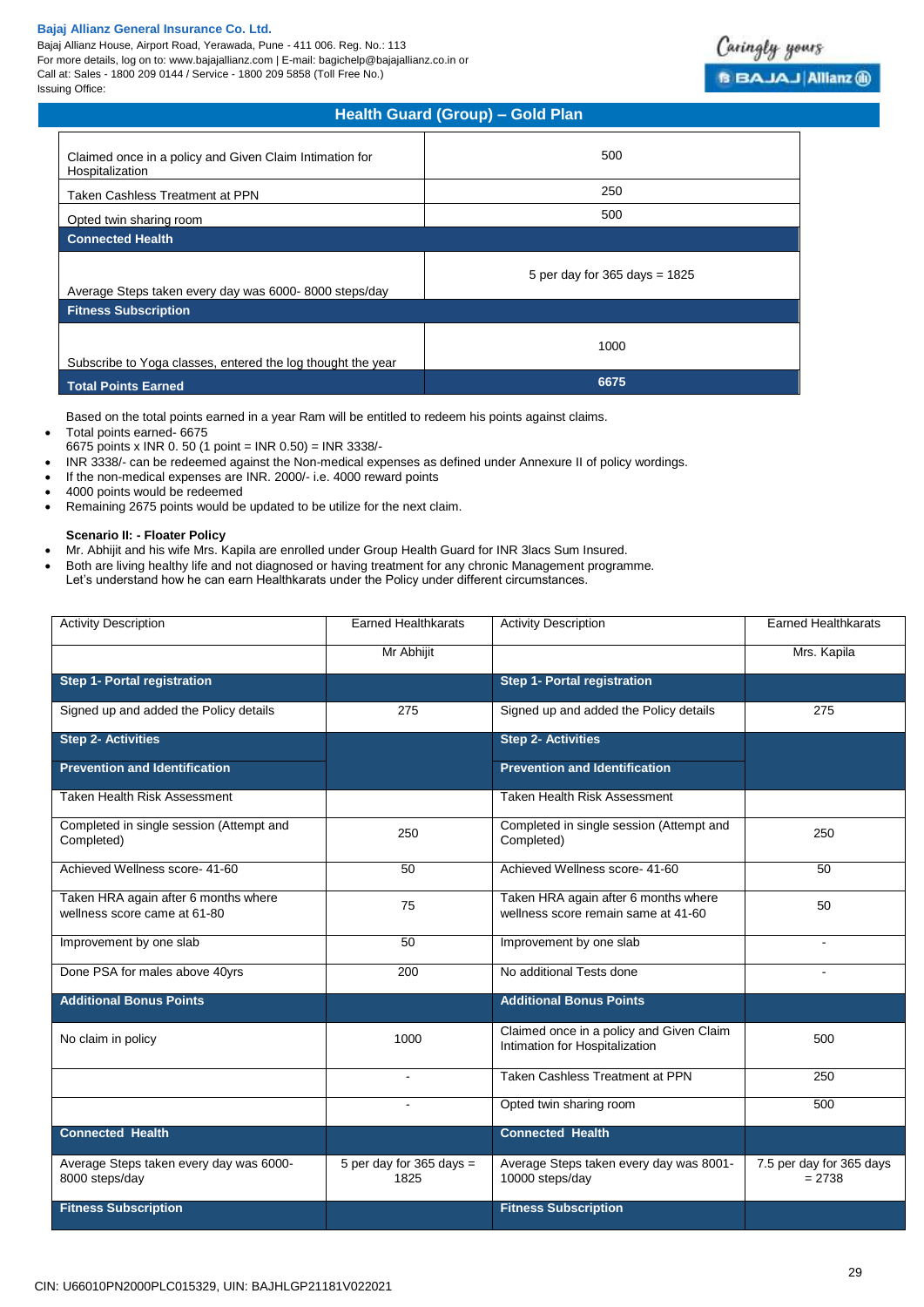Bajaj Allianz House, Airport Road, Yerawada, Pune - 411 006. Reg. No.: 113 For more details, log on to: www.bajajallianz.com | E-mail: bagichelp@bajajallianz.co.in or Call at: Sales - 1800 209 0144 / Service - 1800 209 5858 (Toll Free No.) Issuing Office:



| Health Guard (Group) - Gold Plan |      |                            |      |  |
|----------------------------------|------|----------------------------|------|--|
| Subscribe to Yoga classes        | 750  | Subscribe to Gym           | 750  |  |
| <b>Total Points Earned</b>       | 4475 | <b>Total Points Earned</b> | 5363 |  |

Under floater policy you will be entitled for the benefit by taking average of points earned by all adult members covered under the policy. Since this is a floater policy the average points earned would be 4919

- Mr Abhijit had earned 4475 points
- Mrs. Kapila had earned 5363 points,
- Total points earned 9838 and average will be 4919.

Based on the average points earned in a year Mr Kapila will be entitled to redeem his points against claims.

4919 points x INR 0.50 (1 point = INR 0.50) = INR 2460/- can be redeemed against the Non-medical expenses as defined under Annexure II of policy wordings.

## **Annexure V:**

**Contact details of the Ombudsman offices**

| <b>Office Details</b>                                                                                                                                                                                                                                                                             | <b>Jurisdiction of Office</b><br><b>Union Territory, District)</b>                                                                                           |
|---------------------------------------------------------------------------------------------------------------------------------------------------------------------------------------------------------------------------------------------------------------------------------------------------|--------------------------------------------------------------------------------------------------------------------------------------------------------------|
| <b>AHMEDABAD -</b><br>Insurance Ombudsman<br>Office of the Insurance Ombudsman,<br>Jeevan Prakash Building, 6th floor,<br>Tilak Marg, Relief Road,<br>AHMEDABAD - 380 001.<br>Tel.: 079 - 25501201/02/05/06<br>Email: bimalokpal.ahmedabad@cioins.co.in                                           | Gujarat, Dadra & Nagar Haveli, Daman and Diu                                                                                                                 |
| <b>BENGALURU -</b><br>Insurance Ombudsman<br>Office of the Insurance Ombudsman,<br>Jeevan Soudha Building, PID No. 57-27-N-19<br>Ground Floor, 19/19, 24th Main Road,<br>JP Nagar, Ist Phase, Bengaluru - 560 078.<br>Tel.: 080 - 26652048 / 26652049<br>Email: bimalokpal.bengaluru@cioins.co.in | Karnataka.                                                                                                                                                   |
| <b>BHOPAL-</b><br>Insurance Ombudsman<br>Office of the Insurance Ombudsman,<br>Janak Vihar Complex, 2nd Floor,<br>6, Malviya Nagar, Opp. Airtel Office,<br>Near New Market, Bhopal - 462 003.<br>Tel.: 0755 - 2769201 / 2769202<br>Email: bimalokpal.bhopal@cioins.co.in                          | Madhya Pradesh<br>Chattisgarh.                                                                                                                               |
| <b>BHUBANESHWAR-</b><br>Insurance Ombudsman<br>Office of the Insurance Ombudsman,<br>62, Forest park,<br>Bhubaneswar - 751 009.<br>Tel.: 0674 - 2596461 /2596455<br>Email: bimalokpal.bhubaneswar@cioins.co.in                                                                                    | Orissa.                                                                                                                                                      |
| <b>CHANDIGARH -</b><br>Insurance Ombudsman<br>Office of the Insurance Ombudsman.<br>S.C.O. No. 101, 102 & 103, 2nd Floor,<br>Batra Building, Sector 17 - D,<br>Chandigarh - 160 017.<br>Tel.: 0172 - 2706196 / 2706468<br>Email: bimalokpal.chandigarh@cioins.co.in                               | Punjab, Haryana (excluding Gurugram, Faridabad, Sonepat and<br>Bahadurgarh), Himachal Pradesh, Union Territories of Jammu &<br>Kashmir, Ladakh & Chandigarh. |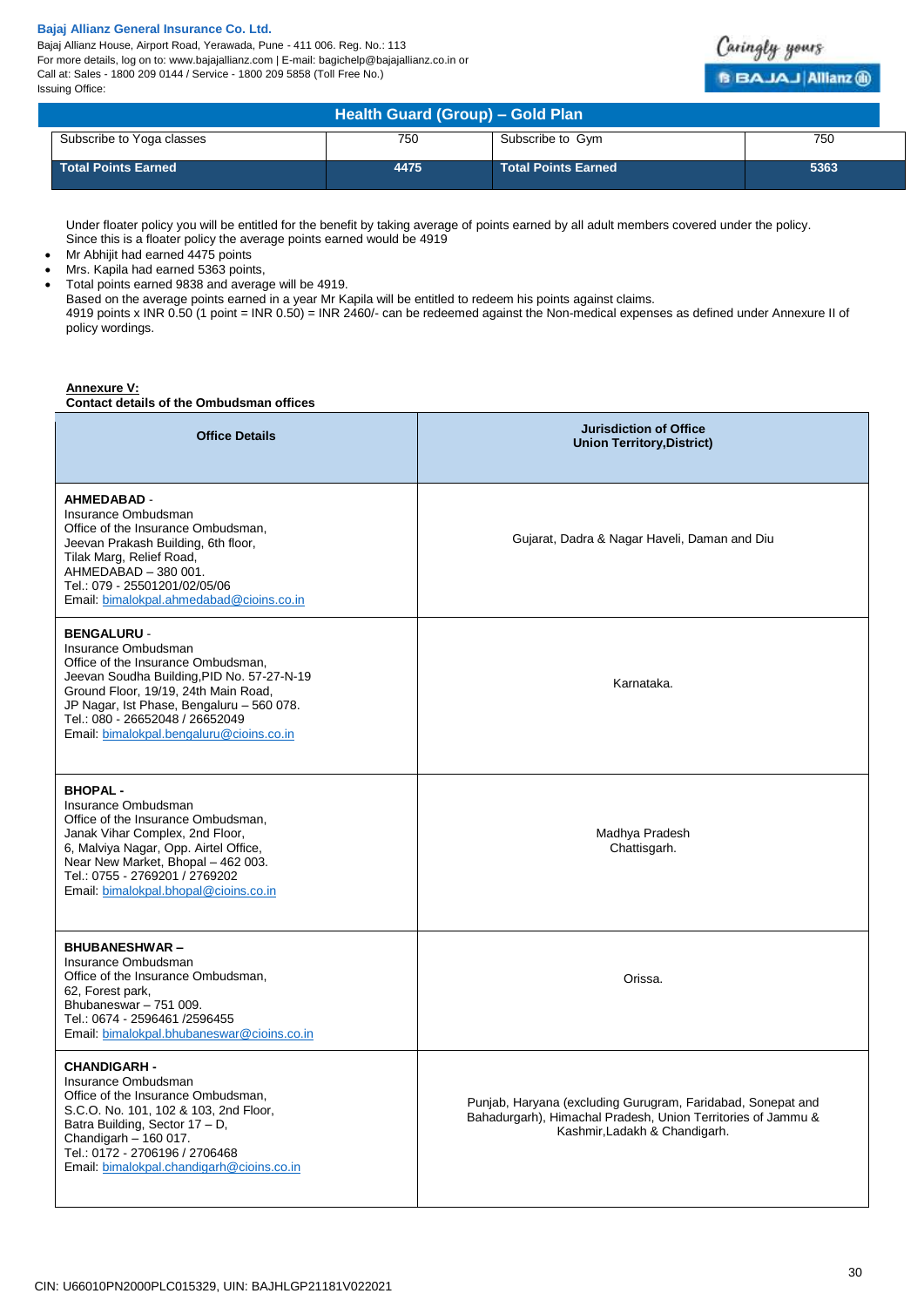Bajaj Allianz House, Airport Road, Yerawada, Pune - 411 006. Reg. No.: 113 For more details, log on to: www.bajajallianz.com | E-mail: bagichelp@bajajallianz.co.in or Call at: Sales - 1800 209 0144 / Service - 1800 209 5858 (Toll Free No.) Issuing Office:



## **Health Guard (Group) – Gold Plan**

| <b>Office Details</b>                                                                                                                                                                                                                                                             | <b>Jurisdiction of Office</b><br><b>Union Territory, District)</b>                      |
|-----------------------------------------------------------------------------------------------------------------------------------------------------------------------------------------------------------------------------------------------------------------------------------|-----------------------------------------------------------------------------------------|
| <b>CHENNAI -</b><br>Insurance Ombudsman<br>Office of the Insurance Ombudsman,<br>Fatima Akhtar Court, 4th Floor, 453,<br>Anna Salai, Teynampet,<br>CHENNAI - 600 018.<br>Tel.: 044 - 24333668 / 24335284<br>Email: bimalokpal.chennai@cioins.co.in                                | Tamil Nadu, PuducherryTown and Karaikal (which are part of Puducherry)                  |
| DELHI-<br>Insurance Ombudsman<br>Office of the Insurance Ombudsman,<br>2/2 A, Universal Insurance Building,<br>Asaf Ali Road,<br>New Delhi - 110 002.<br>Tel.: 011 - 23232481/23213504<br>Email: bimalokpal.delhi@cioins.co.in                                                    | Delhi & following Districts of Haryana - Gurugram, Faridabad, Sonepat &<br>Bahadurgarh. |
| <b>GUWAHATI-</b><br>Insurance Ombudsman<br>Office of the Insurance Ombudsman,<br>Jeevan Nivesh, 5th Floor,<br>Nr. Panbazar over bridge, S.S. Road,<br>Guwahati - 781001(ASSAM).<br>Tel.: 0361 - 2632204 / 2602205<br>Email: bimalokpal.guwahati@cioins.co.in                      | Assam, Meghalaya, Manipur, Mizoram, Arunachal Pradesh, Nagaland and<br>Tripura.         |
| <b>HYDERABAD -</b><br>Insurance Ombudsman<br>Office of the Insurance Ombudsman,<br>6-2-46, 1st floor, "Moin Court",<br>Lane Opp. Saleem Function Palace,<br>A. C. Guards, Lakdi-Ka-Pool, Hyderabad - 500 004.<br>Tel.: 040 - 23312122<br>Email: bimalokpal.hyderabad@cioins.co.in | Andhra Pradesh, Telangana, Yanam and part of Union Territory of<br>Puducherry.          |
| JAIPUR -<br>Insurance Ombudsman<br>Office of the Insurance Ombudsman,<br>Jeevan Nidhi - Il Bldg., Gr. Floor,<br>Bhawani Singh Marg,<br>Jaipur - 302 005.<br>Tel.: 0141 - 2740363<br>Email: bimalokpal.jaipur@cioins.co.in                                                         | Rajasthan.                                                                              |
| <b>ERNAKULAM-</b><br>Insurance Ombudsman<br>Office of the Insurance Ombudsman,<br>2nd Floor, Pulinat Bldg.,<br>Opp. Cochin Shipyard, M. G. Road,<br>Ernakulam - 682 015.<br>Tel.: 0484 - 2358759 / 2359338<br>Email: bimalokpal.ernakulam@cioins.co.in                            | Kerala, Lakshadweep, Mahe-a part of Union Territory of Puducherry.                      |
| KOLKATA -<br>Insurance Ombudsman<br>Office of the Insurance Ombudsman,<br>Hindustan Bldg. Annexe, 4th Floor,<br>4, C.R. Avenue,<br>KOLKATA - 700 072.<br>Tel.: 033 - 22124339 / 22124340<br>Email: bimalokpal.kolkata@cioins.co.in                                                | West Bengal, Sikkim, Andaman & Nicobar Islands.                                         |